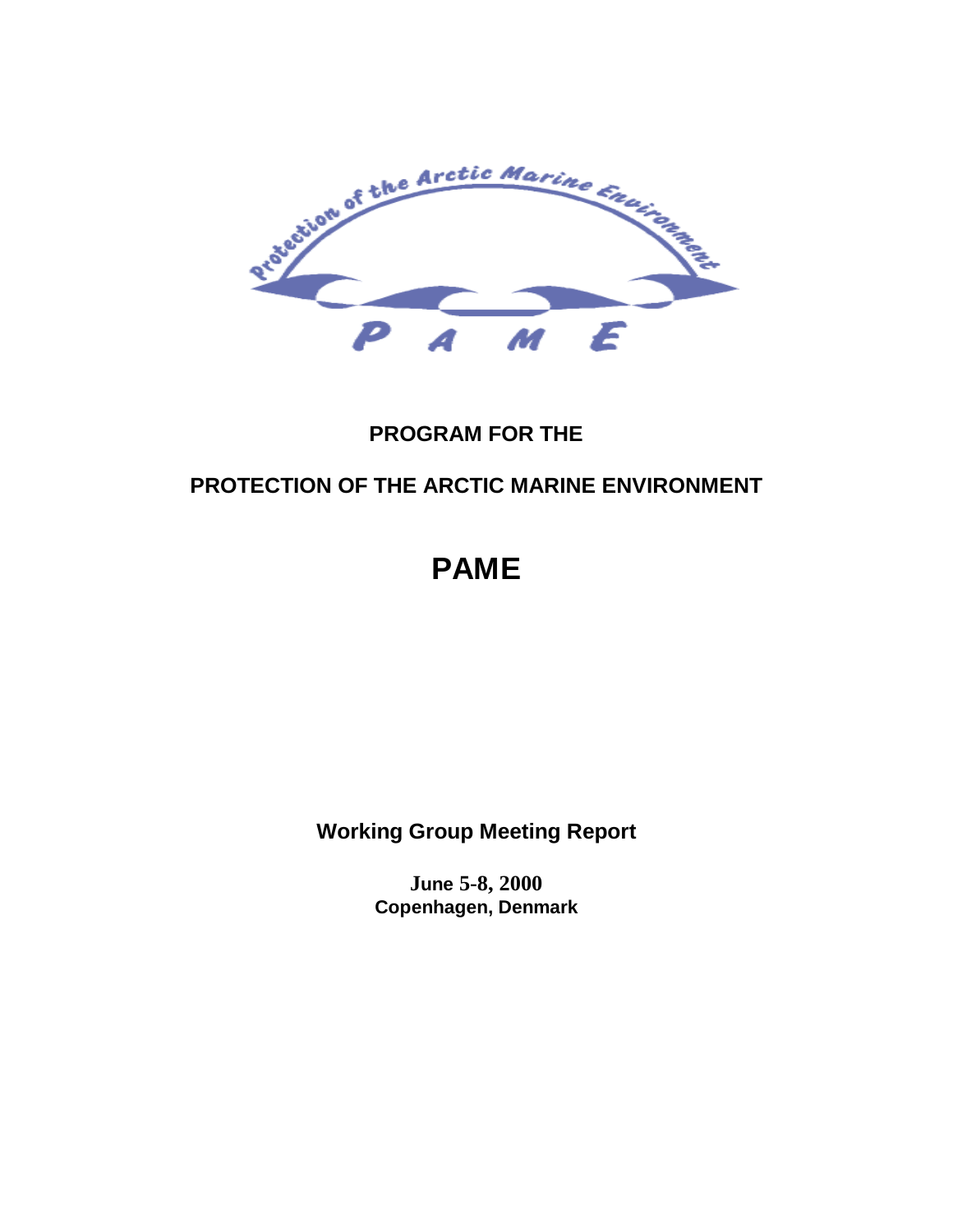### **TABLE OF CONTENTS**

| SESSION II (2): REPORT ON THE NORTHERN SEA ROUTE USER CONFERENCE4                                                                                                                            |  |
|----------------------------------------------------------------------------------------------------------------------------------------------------------------------------------------------|--|
|                                                                                                                                                                                              |  |
| SESSION III (1): WWF REPORT ON THE EVALUATION OF PAME OFFSHORE GUIDELINES                                                                                                                    |  |
| SESSION III (3): REPORT ON THE WORKSHOP ON "PRODUCTION OF OIL AND GAS IN THE                                                                                                                 |  |
|                                                                                                                                                                                              |  |
| SESSION IV (2): PCB PROJECT AND POSSIBLE LINKS TO THE PARTNERSHIP CONFERENCE                                                                                                                 |  |
| SESSION IV (5): CANADIAN PRESENTATION ON MOST FREQUENTLY ASKED QUESTIONS                                                                                                                     |  |
| SESSION IV (6): CANADIAN CLARIFICATION ON CODES OF PRACTICE  12<br>SESSION IV (7): CO-OPERATION BETWEEN AND AMONG REGIONAL SEAS CONVENTIONS                                                  |  |
| SESSION IV (8): ACAP DEVELOPMENTS AND POSSIBLE RELATED PROJECTS 13<br>SESSION IV (9): OTHER RPA PROJECT PROPOSALS.<br>SESSION IV (10): NATIONAL PROGRAMME OF ACTION (NPA) PROGRESS REPORTS13 |  |
| SESSION V: CIRCUMPOLAR MARINE WORKSHOP (CMW)  15                                                                                                                                             |  |
|                                                                                                                                                                                              |  |
| SESSION VI: ANALYSIS OF INTERNATIONAL AGREEMENTS AND                                                                                                                                         |  |
| SESSION VI (1): REVIEW PRELIMINARY UPDATE OF LEGAL ANALYSIS FROM 1996                                                                                                                        |  |
| SESSION VII: RELATIONS WITH OTHER ORGANISATIONS AND                                                                                                                                          |  |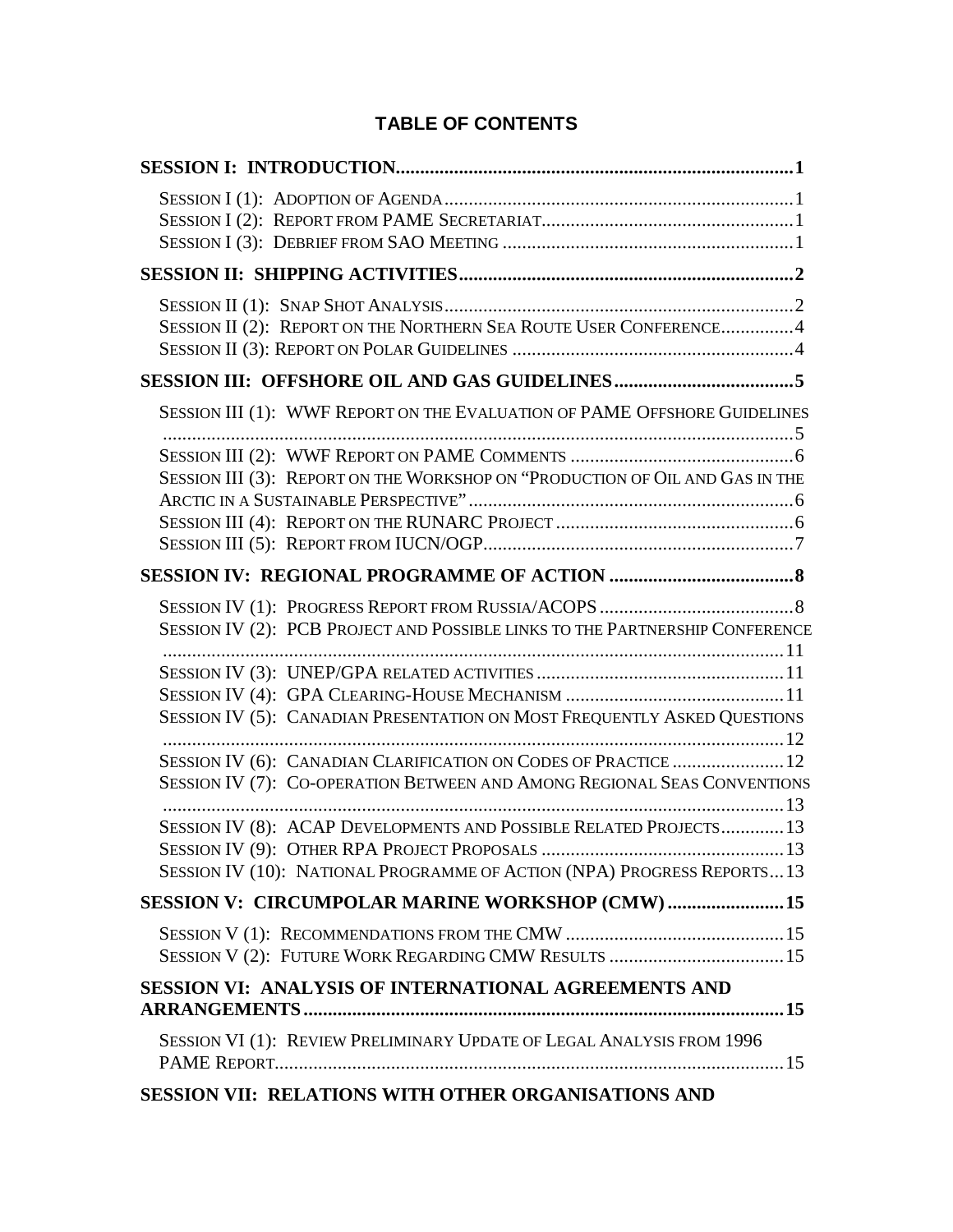| SESSION VII (2): NEW FORMAT FOR RECOMMENDED CONTACTS AND ACTIVITIES  17 |  |
|-------------------------------------------------------------------------|--|
| SESSION VIII: REPORT BACK FROM SHIPPING WORKING GROUP  18               |  |
| SESSION VIII (2): REVIEW SNAPSHOT ANALYSIS AND RECOMMENDATIONS 18       |  |
|                                                                         |  |
|                                                                         |  |

### **LIST OF APPENDICES**

| COMPARATIVE ANALYSIS OF ARCTIC CONTAMINANT PROGRAMMES 1     |
|-------------------------------------------------------------|
|                                                             |
| TABLE 2 - ANALYSIS OF PROGRAMMES IN RESPECT TO THE ELEMENTS |
|                                                             |
|                                                             |
|                                                             |
| EXPERT PROGRESS REPORT ON REVISED SNAP SHOT ANALYSIS 1      |
|                                                             |
|                                                             |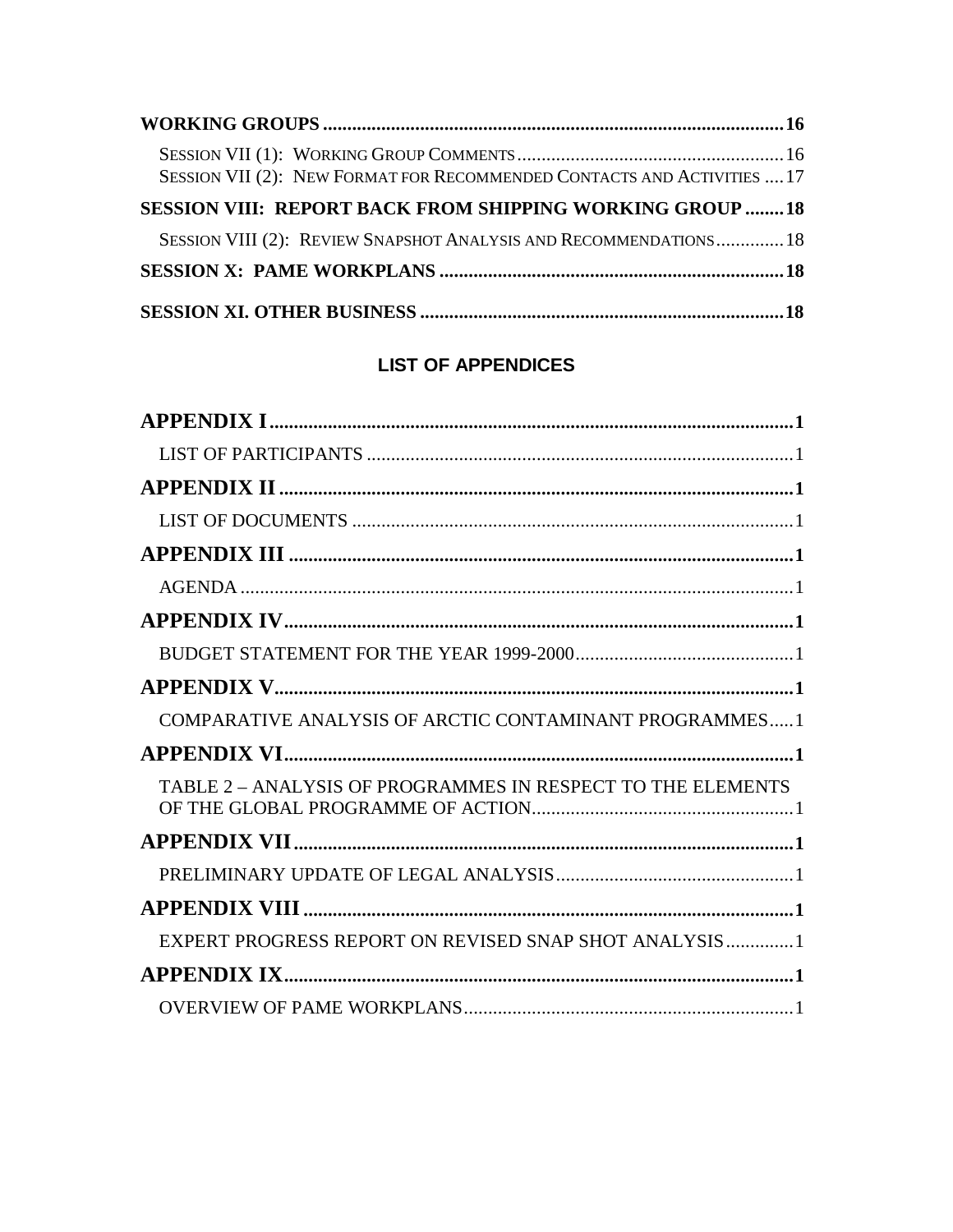#### **Session I: Introduction**

#### **Session I (1): Adoption of Agenda**

The Protection of the Arctic Marine Environment (PAME) Working Group met in Copenhagen, Denmark, June 5-8, 2000. Participants attending the meeting are shown in Appendix I.

The meeting was chaired by John Karau from Canada. A list of documents submitted for consideration at the meeting is shown in Appendix II. The meeting was opened with a warm welcome from the Deputy Director-General of the Danish Environmental Protection Agency, Mr. Karsten Skov.

The meeting adopted the agenda as shown in Appendix III. The Chairman noted that the primary objective for the PAME meeting was to prepare for the upcoming Ministerial Meeting in October 2000, with a particular emphasis on recommending possible Ministerial deliverables and ensuring that PAME's workplan was up to date.

#### **Session I (2): Report from PAME Secretariat**

The PAME Secretary provided a summary budget statement on the operational costs for the first 7 months of its operation, and the country contributions received for the year 1999 – 2000 (Appendix IV).

Commitments for further contributions (2000 – 2001) towards the operation of the PAME Secretariat were confirmed by the following countries:

Canada **Denmark** Finland Iceland Sweden

USA confirmed its commitment towards a 2-year voluntary contribution for the PAME Secretariat.

Norway noted that its voluntary contribution was directed to specific PAME projects (i.e., Shipping Analysis).

#### **Session I (3): Debrief from SAO Meeting**

The Chairman introduced a Secretariat paper on the highlights from the recent Senior Arctic Officials (SAO) meeting held in Fairbanks, Alaska. He noted the value of the Advisory Committee on the Protection of the Sea (ACOPS), the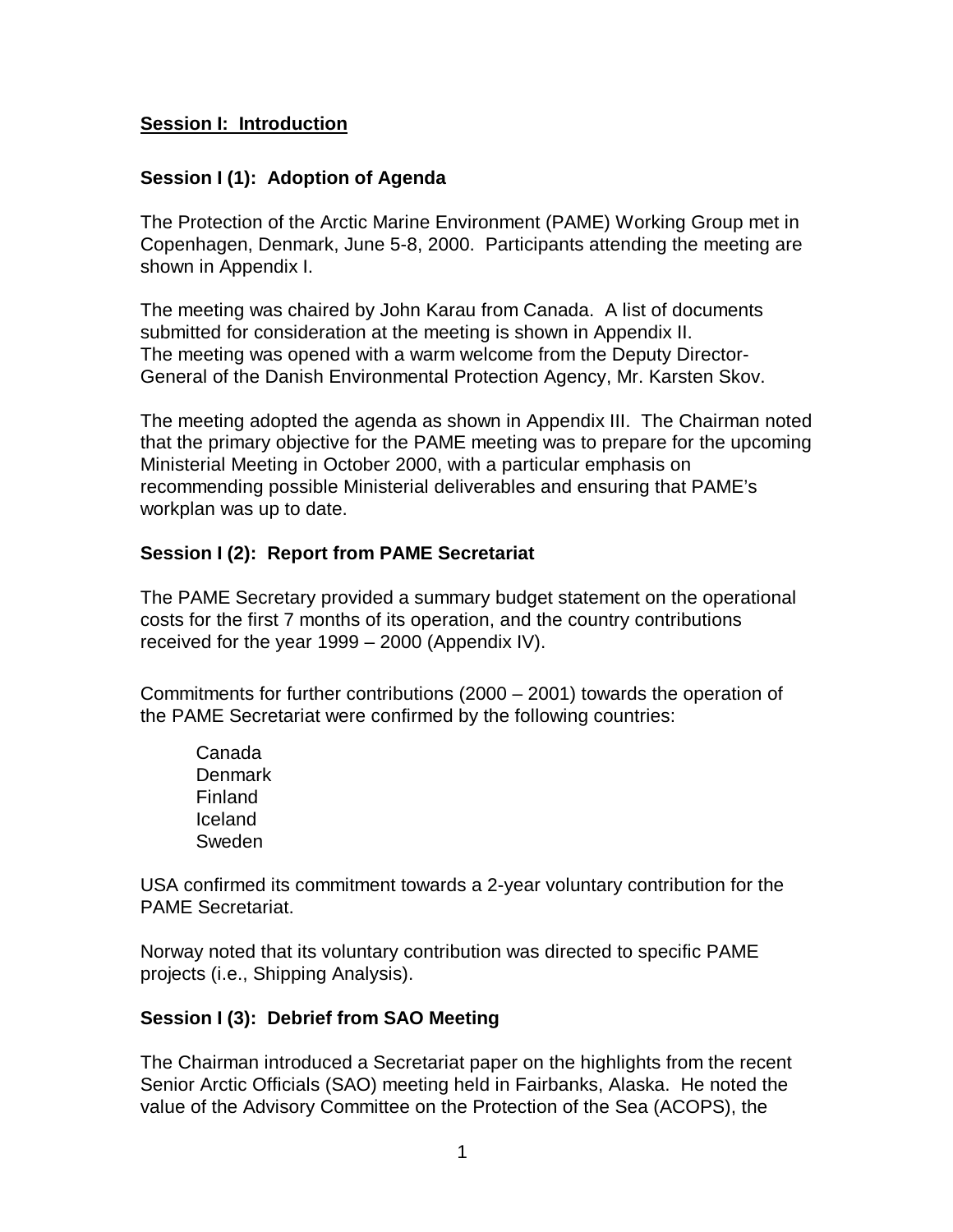World Wide Fund for Nature (WWF) and the International Union for the Conservation of Nature (IUCN) reporting on their respective PAME activities as part of his presentation to SAOs. He also noted that SAOs expressed strong interest in having a clearer understanding of the linkages among projects that appear to overlap one another. United States added that the issue of coordination and complementary work should also apply to the Sustainable Development Working Group and noted that the recent sustainable development workshop on Oil and Gas overlapped with PAME's work.

As a way to help promote the work of PAME in a global context, the Chairman observed that PAME's work program is very similar to other Regional Sea Programmes and Action Plans. PAME is again invited to participate in the next Global Meeting of Regional Seas Conventions and Action Plans scheduled for November 2000.

#### **Session II: Shipping Activities**

#### **Session II (1): Snap Shot Analysis**

Norway noted that a Correspondence Group on Shipping Activities in the Arctic had been established in January 2000. A questionnaire was distributed to PAME representatives requesting relevant information to carry out a Snap Shot Analysis of current and future shipping activities in the Arctic.

The draft Snap Shot Analysis submitted by Norway included updated information from several countries and from other sources such as Lloyds World Fleet Statistics, Fairday Ship database and the OCEAN-Atmospheric data set (OADS). Although lacking in updated information on fishing activities, the report provided an updated picture on shipping activities in the Arctic. The analysis also identified future trends and concluded that bulk carrier and cruise vessel traffic were expected to increase. Regarding bulk carriers, increased traffic of oil tankers within and from northwest Russian region is expected.

The Snap Shot Analysis also identified shipping activities and associated environmental risks, including a summary of the analysis in a matrix format to help provide a clearer picture for possible response by PAME representatives.

Iceland commented on the lack of data regarding the fishing fleet.

Finland noted that they had responded to the Snap Shot Analysis questionnaire prior to the meeting.

Canada and Iceland commented that they had come to the meeting with a completed response to the questionnaire regarding the Snap Shot Analysis.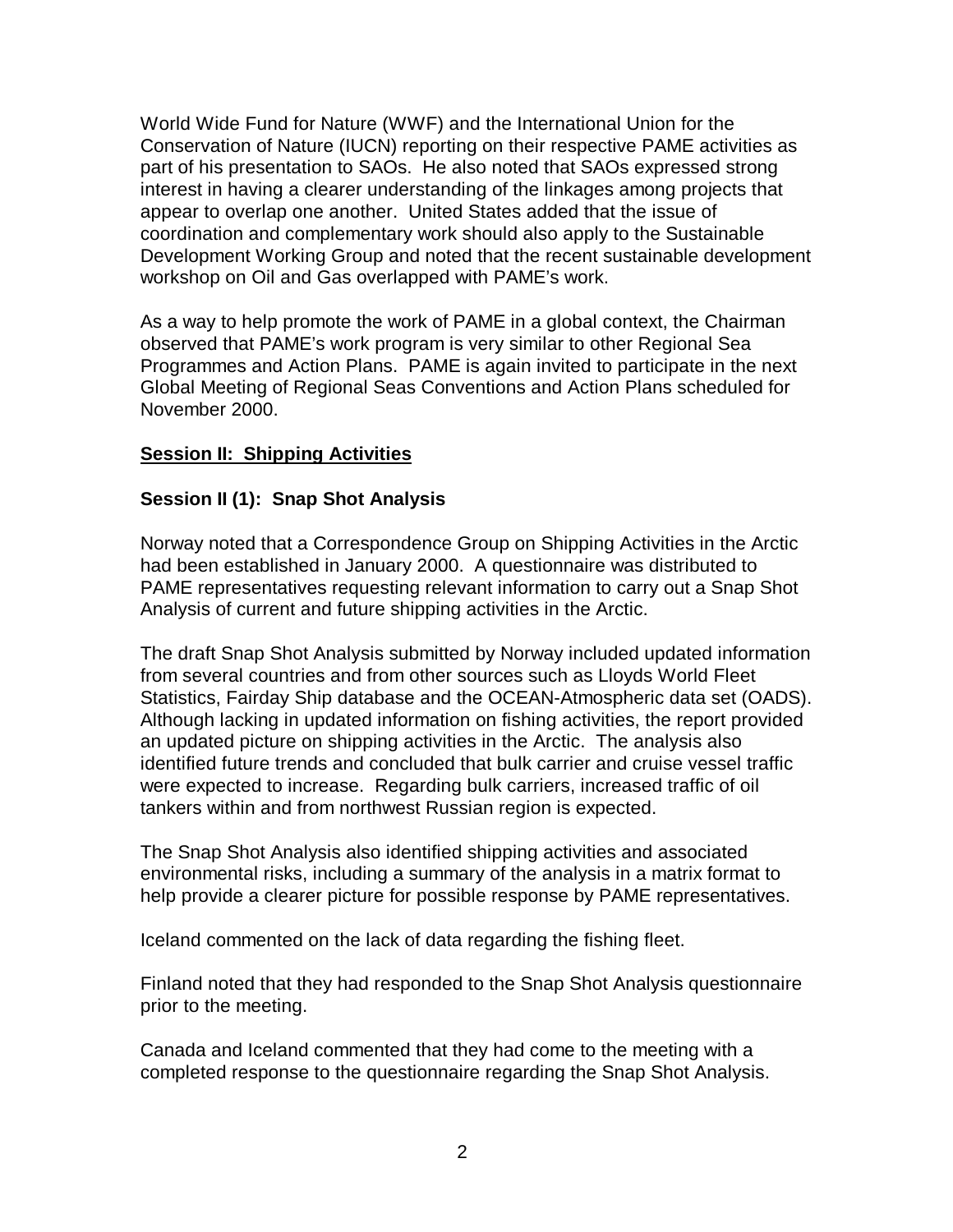Denmark/Greenland/Faroe Islands commented that they had also come to the meeting with information on fishing activities.

USA commented that the Exon Valdiz was not within the Arctic region as defined by the Arctic Council (AC), and that the Military activities are not included in the AC.

In response to a question from the Inuit Circumpolar Conference (ICC), the chairman confirmed that military activities are not included in the AC.

Several participants noted the linkage between the Shipping Analysis and the consideration of Oil and Gas activities.

The Chairman noted that PAME has a leadership role with respect to shipping activities and needed to work in a collaborative fashion with other working groups (Arctic Monitoring and Assessment Programme (AMAP), Conservation of Arctic Flora and Fauna (CAFF) and Emergency Prevention, Preparedness and Response (EPPR)). The meeting noted that the Snap Shot Analysis identified areas of potential concern. The meeting also recognized that criteria for making decisions were needed and information supporting Table 1.2 was lacking.

Shipping experts from Norway, Canada and Denmark were in attendance at the meeting and they were requested to review the Snap Shot Analysis during the meeting. They used the following Terms of Reference developed by PAME:

- 1. Consider including the existing additional information provided by the Arctic countries according to the questionnaire 2000.
- 2. Look into maritime operations of concern (Table 1.2/9.1) and the reasoning given in Chapter 9.3.
- 3. In presenting Tables 1.2/9.1, include issues addressed in other forums.
- 4. Evaluate if the snapshot analysis can be recommended as a base document on the shipping activities in the Arctic.
- 5. Pending the outcome of the evaluation, recommend subsequent next steps including:
	- A PAME/EPPR peer review
	- Identification of possible additional information required.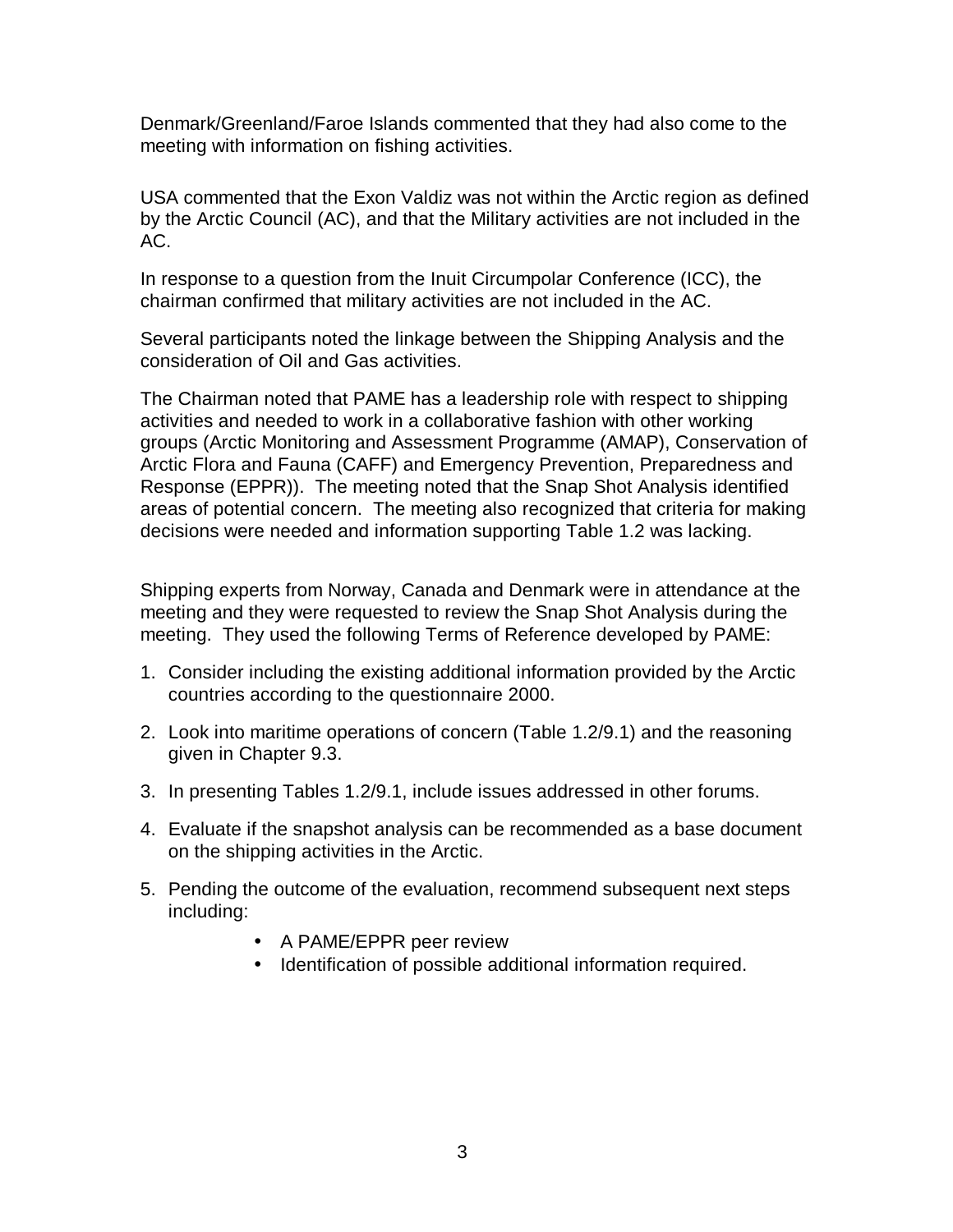#### **Session II (2): Report on the Northern Sea Route User Conference**

Norway reported on the Northern Sea Route (NSR) User Conference that was held November 18-20 1999 in Oslo, Norway. The conference focused on the main results of the 6-year International Northern Sea Route Programme (INSROP), which concluded in 1999, and the market response to the NSR as a commercial alternative route.

The INSROP´s main conclusions were that it was feasible to have the route as a transit route for commercial traffic and that ships could be built to operate safely in the route. The commercial viability of the route is however uncertain due to the ongoing political change in Russia. Due to the negative market response presented at the conference, it appeared unlikely that there will be commercial transit traffic through the NSR in the near future, but increased traffic to and from Northern Russia can be expected.

Finally it was noted that the INSROP Programme had provided important research results which can be used to help reduce environmental risks from shipping activity in Northern Russia.

#### **Session II (3): Report on Polar Guidelines**

Canada provided an update on the development of the Polar Guidelines and informed the meeting that in March, 1998 at International Maritime Organization's (IMO) forty-first meeting of the Ship Design and Equipment Sub-Committee (DE 41) an Outside Working Group submitted a draft Code of Safety for Ships in Polar Waters, also know as the Polar Code. During this meeting there were several tasks noted, which later resulted in the formation of a Correspondence Group whose objective was to address those tasks.

Following a Marine Safety Committee (MSC) meeting the DE was asked to remove the Polar Code's application to Antarctic waters and to confirm that the Polar Code would be a non-mandatory document which was MSC's original intention as stated in May of 1997.

Since the last PAME Working Group Meeting in November, 1999, the Correspondence Group reported back to IMO at DE 43 in December 1999. At that meeting, the most significant change to the Polar Code was it's resubmission to DE as a new document entitled Guidelines For Ships Operating In Ice-Covered Waters, more commonly referred to now as the **Polar Guidelines**. As stated earlier, all the references to the Antarctic have been removed, however the signatory nations to the Antarctic Treaty have initiated their own work on a parallel set of Guidelines. The Polar Guidelines will be referred to DE's next meeting (DE 44) for further consideration.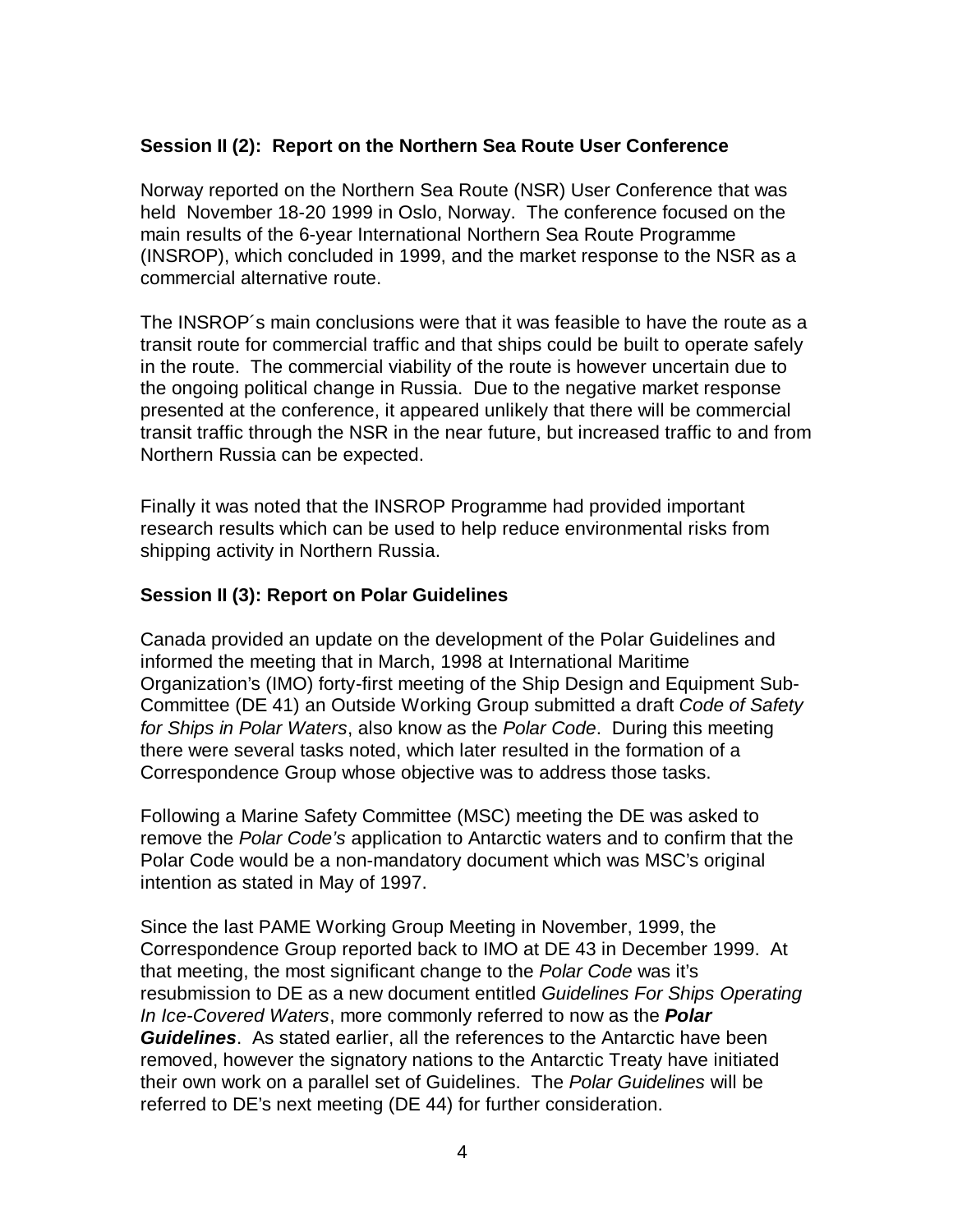Canada was asked if Det Norske Veritas (DNV), Norway's Classification Society had a role in the development of the Polar Guidelines. Canada responded yes that DNV, like a variety of other classification societies, belonged to an organization known as the International Association of Classification Societies (IACS).

Further information, discussion points or specific material related to the Guidelines generated by the correspondence group can be accessed at: http://www.tc.gc.ca/polarcode

The meeting agreed that PAME would continue to monitor the progress and development of the Polar Guidelines.

#### **Session III: Offshore Oil and Gas Guidelines**

#### **Session III (1): WWF Report on the Evaluation of PAME Offshore Guidelines**

WWF presented a progress report on their evaluation of the PAME Guidelines given to the SAO's in April 2000. WWF reported that Canada and Norway had provided helpful comments (see below, Session III(2)) on the structure and criteria WWF proposed using for its evaluation of the effectiveness of the PAME Offshore Guidelines. WWF incorporated nearly all of these comments and welcomed additional input.

The revised evaluation will have two stages: first, a general assessment of whether or not the Guidelines are being used; and second, an analysis of three case studies that will show whether the Guidelines are effective or whether they need revision. For the first stage, WWF will employ relatively informal methods such as surveying PAME representatives and contacting those regulators involved in the three case studies. For the second stage, WWF will examine three proposed offshore developments – Northstar, Shtokmonovskoye, and one other site to be decided – to see whether the standards employed meet or exceed the Guidelines, and how these standards match up against the criteria presented to and commented upon by PAME. WWF anticipates that the evaluation will be finished in October, in time for it to be distributed at the Arctic Council Ministerial Meeting in Barrow, Alaska.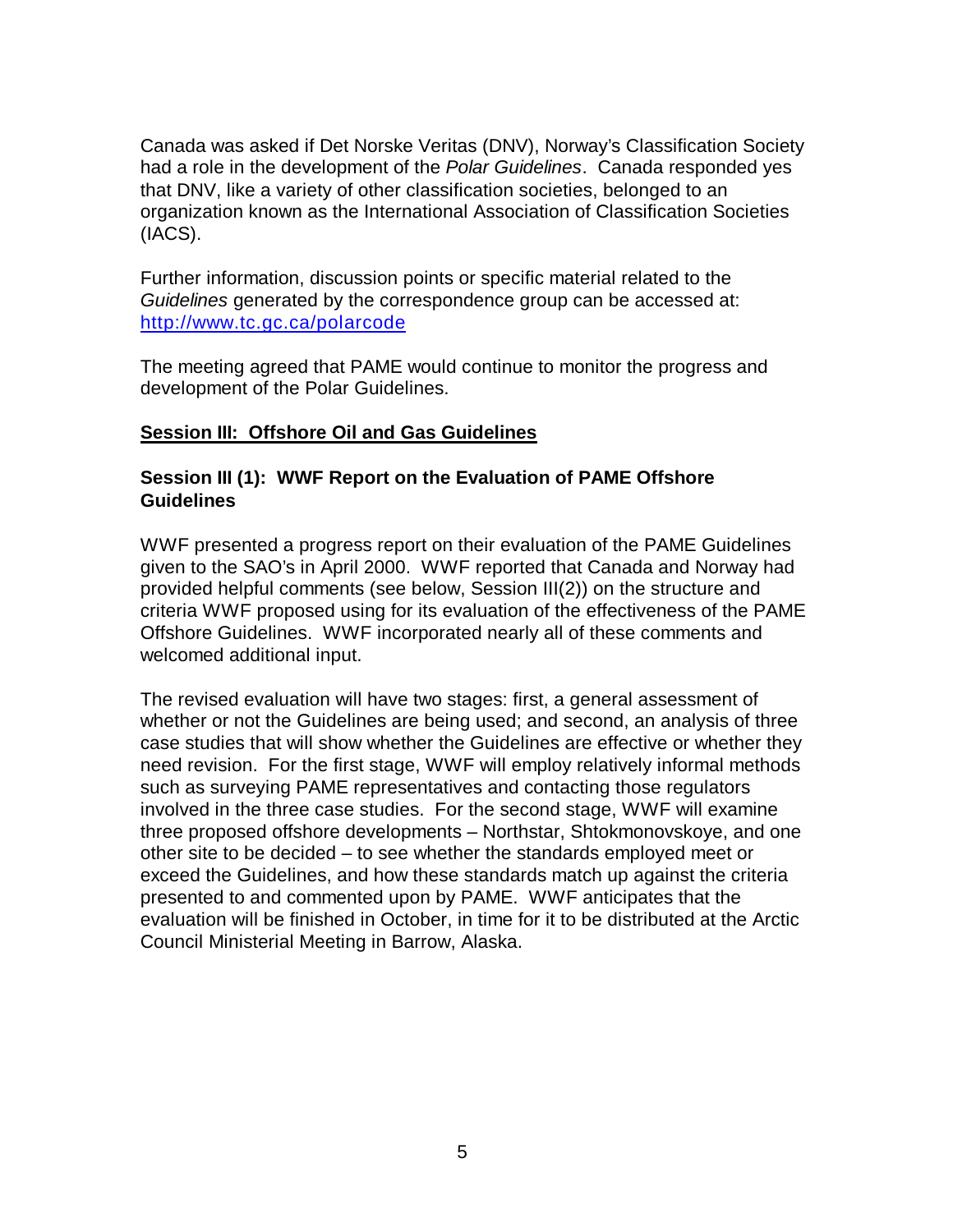#### **Session III (2): WWF Report on PAME Comments**

WWF reported on comments received from Canada and Norway. The comments WWF received from Canada focused primarily on the need to structure the proposed evaluation so that it first addressed the question of whether the PAME Guidelines were being used. WWF incorporated this point and the evaluation is now restructured along the lines that Canada suggested.

The comments WWF received from Norway covered several issues, among them the need for the Guidelines to address regional differences; the need to cover both offshore and onshore impacts, and perhaps even onshore development, in one document; and an overly strong focus in WWF's evaluation on both shallow water development and development in Alaska. In addition, Norway recommended that WWF select a different site in Russia, Shtokmonovskoye, than the site WWF initially had picked. To the extent possible, WWF has incorporated these recommendations.

#### **Session III (3): Report on the Workshop on "Production of Oil and Gas in the Arctic in a Sustainable Perspective"**

Norway reported on the workshop on Production of Oil and Gas in the Arctic in a Sustainable Perspective held in Tromsø, Norway, March 2000. The workshop had been announced at the Iqaluit Ministerial Meeting in 1998. About 60 participants from USA, Canada, Greenland, Denmark, Finland, Russia and Norway attended the workshop, representing industry, authorities, indigenous people and NGO´s. The workshop had fruitful presentations and discussions on several aspects of sustainable production of oil and gas in the Arctic, including the application of the PAME Oil & Gas Guidelines. There are no plans for future workshops of this kind on oil & gas activities in the Arctic.

Norway informed the meeting of an upcoming Expert Meeting on Environmental Practices in Offshore Oil and Gas Activities to be held in Stavanger, Norway, June 29-30, 2000. The Expert Meeting is a follow-up of a similar meeting held in Noordwijk, Netherlands in 1997. The Meeting will be arranged in close cooperation between Norway, United Nations Environment Programme (UNEP), Oil and Gas Producers (OGP) and the Netherlands. A main objective is to enhance the exchange of information and experience between different regional seas as a follow-up to the recommendation made at CSD-7.

#### **Session III (4): Report on the RUNARC Project**

Progress on the RUNARC (Russian Federation, Norway and USA Cooperation) project, trilateral agreement between USA, Norway and Russia was presented. This cooperation is on-going and provides a good example of cooperative effort.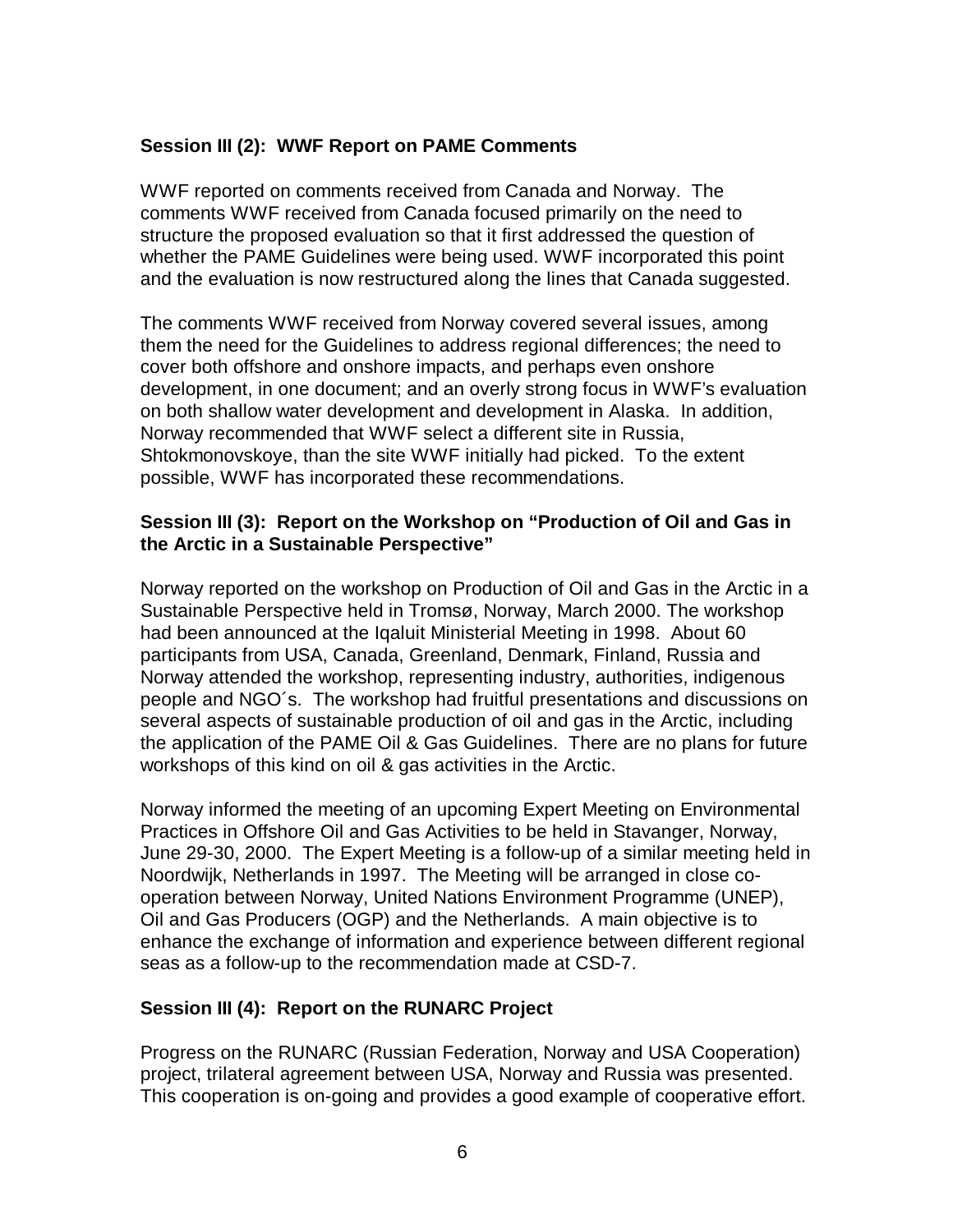#### **Session III (5): Report from IUCN/OGP**

The representative from OGP noted his appreciation for the earlier comments provided on the draft IUCN/OGP operator guidelines and expressed OGP's and IUCN's continued interest in revising the Guidelines. IUCN is currently seeking resources to support their involvement. OGP noted that they are also considering updating their onshore and offshore guidelines as a single document. In addition, he noted that the World Bank Guidelines on Oil and Gas have been developed and that UNEP's Paris office has developed an oil and Gas website at: http://www.natural-resources.org/offshore

WWF raised the issue of promoting the highest standards possible such as a zero discharge policy.

Denmark/Greenland/Faroe Islands encouraged OGP to provide more detailed guidance and information to industry on best available technologies and environmental practices for environmental protection and conservation.

In response to a question from WWF, Norway clarified that their "zero discharge" policy related to the discharge of produced water from offshore oil installations. The policy relates in particular to the discharges of hazardous chemicals contained in produced water and it applies to new developments. A precondition for the policy is the possibility to re-inject the produced water into the reservoir at the field or a field nearby.

ICC raised a question on the possibility of establishing an environmental fund to meet future risks not yet analysed or recognised. OGP responded that such arrangements do exist and are established between states and oil companies.

The meeting agreed that an immediate request should be made for both specific and general comments on revising the PAME Offshore Oil and Gas Guidelines and should include suggestions on other measures that PAME might undertake in this field. These comments and suggestions would be considered at the next PAME meeting tentatively scheduled for January/February 2001. They would form the basis for determining the best approach for addressing possible guideline revisions and whether other actions in this area are necessary. PAME also agreed that their guideline review process would take into account the WWF review project, IUCN/OGP guidelines, World Bank Guidelines, UNEP Oil and Gas web-site information, and results from the June 2000 Oil and Gas Conference to be held in Stavanger, Norway. USA agreed to continue as lead country on the oil and gas guideline review.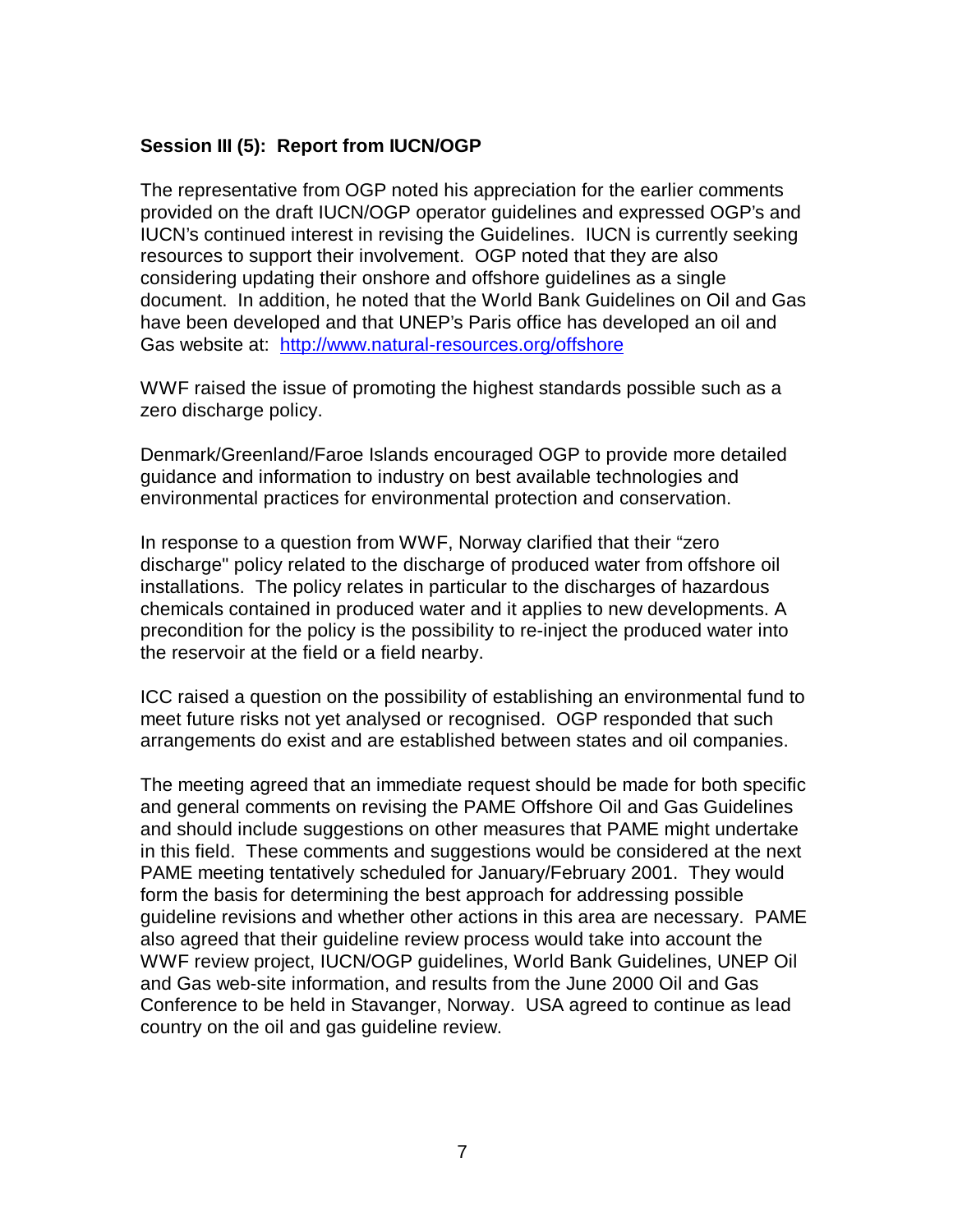### **Session IV: Regional Programme of Action**

#### **Session IV (1): Progress Report from Russia/ACOPS**

The Russian Federation and the Advisory Committee on the Protection of the Sea (ACOPS) provided the following presentation:

The National Plan of Action for the Protection of the Arctic Marine Environment from Anthropogenic Pollution in the Russian Federation (Russian NPA-Arctic) was developed gradually over the last 7 years. Currently the Russian NPA-Arctic is implemented by the Working Group of the Inter-Agency Commission on Arctic and Antarctic in cooperation with ACOPS. After the recent beginning of a new presidential term in the Russian Federation, significant changes in the structure of the Russian Government were introduced. The State Committee on Affairs of the North (Goskomsever) was dissolved and its functions were transferred to the new Ministry of Economic Development and Trade, with Minister Mr. G. Gref. The State Committee for Protection of the Environment (Goskomecologia) was also dissolved and its functions were transferred to the Ministry of Natural Resources, with Minister Mr. B Yatskevich. These two Ministries will now play a leading role in the further development and implementation of the Russian NPA-Arctic. The general approach of giving high priority to economic development in the Northern Territories, as well as protection of fragile Arctic environment remains the same.

The Russian NPA-Arctic is in its first phase of implementation (1999-2002). A key aspect will be the Partnership Conference scheduled for mid-2001. The following activities of the Russian NPA-Arctic are being implemented in the framework of the PDF-B Russia Project (GF/1100-99-13) "Support to the National Plan of Action for the Protection of the Arctic Marine Environment from Anthropogenic Pollution in the Russian Federation":

- Review and evaluation of relevant legislative and administrative arrangements at federal and regional levels (document to be prepared by July 2000);
- Analysis of pollutant transport mechanisms and zones of impact (document to be prepared by July 2000);
- Identification, characterisation, and prioritisation of hot-spots (document to be prepared by November 2000); and
- Analysis of the existing practice in preparation of pre-investment studies in the Russian Federation and development of guidelines for their future preparation (document to be prepared by November 2000).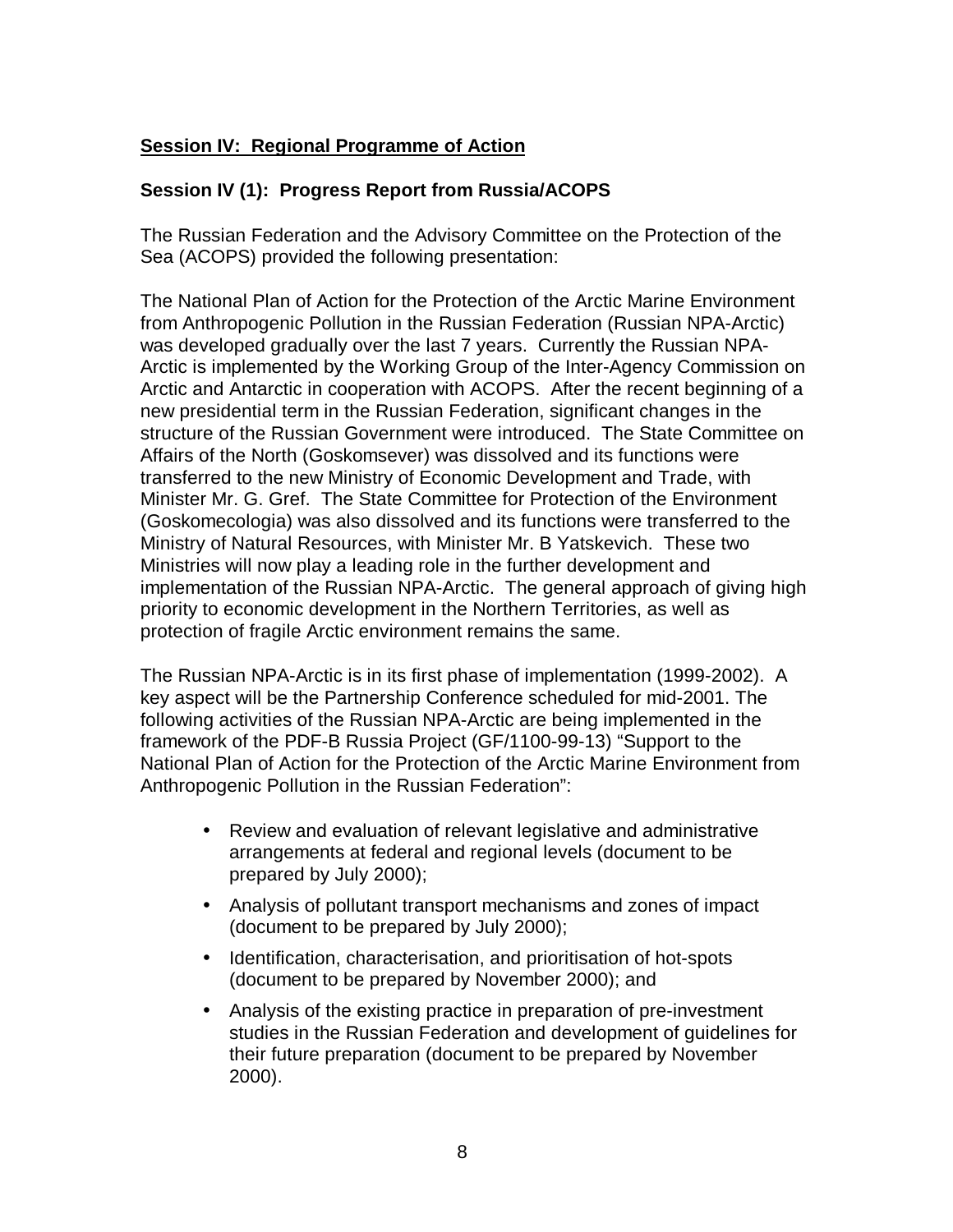Besides these activities four new activities from the Russian NPA-Arctic have been initiated. These are:

- Identification of existing capacity for environmental management in the Arctic (document to be prepared by November 2000);
- Programme of measures for radioactive waste and nuclear materials treatment, storage and disposal (document to be prepared by January 2001);
- Development of proposals for restoration of environment at decommissioned military bases in the Russian Arctic (especially in coastal zones) (document to be prepared by January 2001); and
- Preparation (in co-operation with organisations of small indigenous people) of the Arctic Charter to ensure protection of habitat and traditional lifestyle of small ethnic groups and communities and their participation in matters related to the development in areas of their habitats and traditional nature use (document to be prepared by January 2001).

The Russian NPA-Arctic implementation is envisaged to have three phases:

- Phase 1 (1999 2002). Creates institutional, legal and managerial basis at federal, regional and local levels. Detailed plans for priority hot-spots are developed. Investment portfolio is presented to Partnership Conference;
- Phase 2 (2002 2007). Several priority hot-spots investment projects are implemented and their environmental efficiency is assessed. Means and ways for further improvement in environmental quality are developed; and
- Phase 3 (2007 2015 and beyond). Strict international standards of environmental quality and provision for their implementation are in place for the whole Arctic region of Russia. Significant reduction and elimination of hot-spots. Drastic reduction of incremental hazards to marine and coastal environment.

All the above information on the implementation of the Russian NPA-Arctic are contained in the following three documents, which were sent to the participants or were available at the meeting:

- First Six-monthly Report (Oct. 1999 March 2000) on the implementation of the Russian NPA-Arctic, containing progress report and reports of the first five meetings which were held in the framework of the Russian NPA-Arctic;
- National Plan of Action for the Protection of the Marine Environment from Anthropogenic Pollution in the Arctic Region of the Russian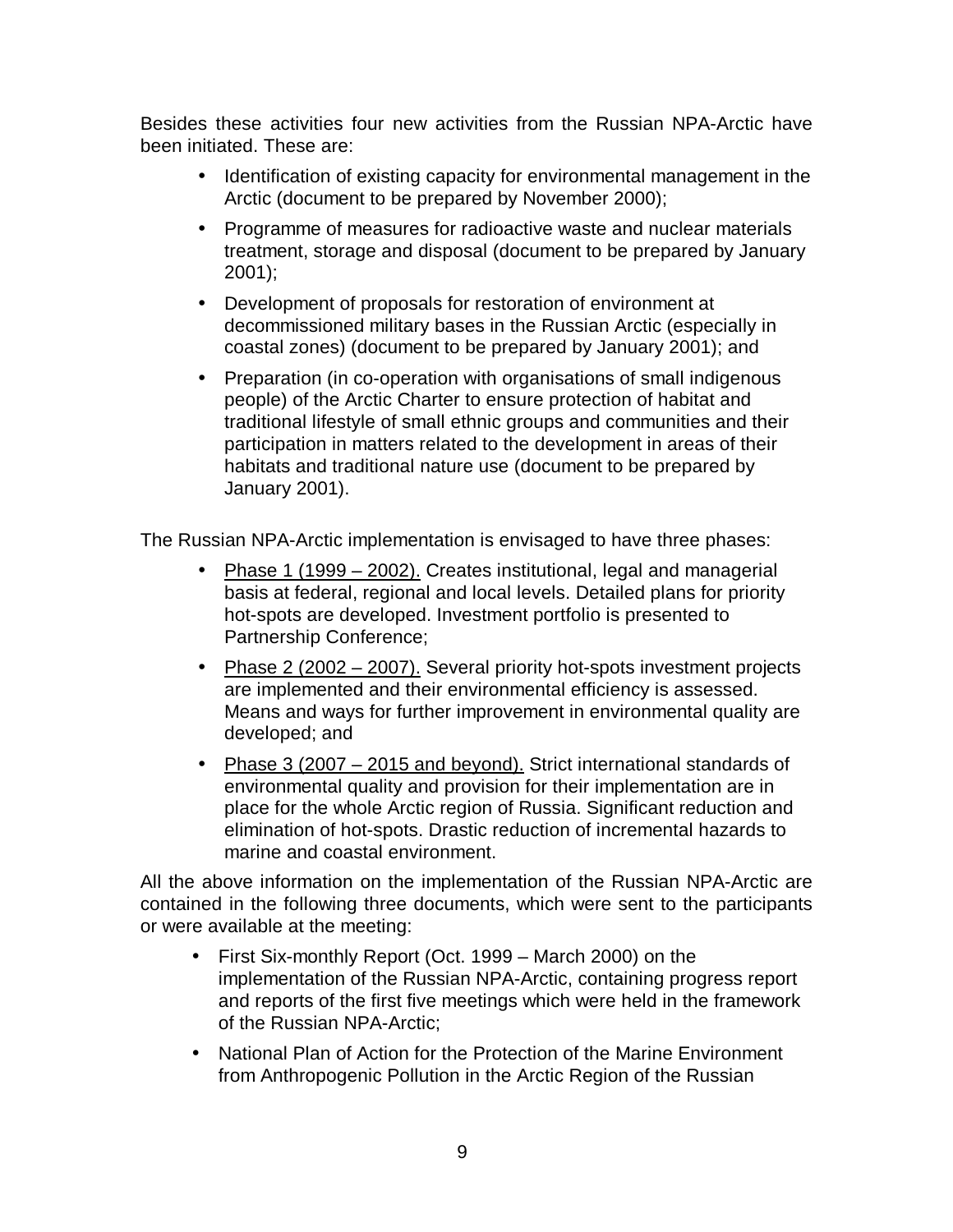Federation (Russian NPA-Arctic), containing updated version of the Russian NPA-Arctic; and

• Summary Report on the GEF PDF-B Project "Support to the Russian NPA-Arctic, containing information on the implementation of the Project, Partnership Conference, and involvement of various partners.

The Chair of AMAP questioned whether all the Russia NPA-Arctic hot-spots related to degradation of the marine environment. Russia responded that the more detailed technical assessments for the hot spots demonstrated the connection to the marine and coastal environment.

The Indigenous Peoples Secretariat (IPS) sought clarification regarding the involvement of Indigenous Groups in the NPA-Arctic projects and the Partnership Conference. Denmark also noted the importance of involving the Russian Association of the Indigenous Peoples of the North (RAIPON) .

Russia responded that representatives of RAIPON and civil servants of Goskomsever were invited to all working group meetings of the GEF PDF-B project. They took part in many of the meetings and participated in the production of final documents. In the framework of the Russian NPA-Arctic, a new working group has been created which will prepare an "Arctic Charter" to ensure protection of habitat and traditional lifestyle of small ethnic groups and communities, and ensure their participation in matters relating to the environmental effects of economic development. RAIPON will be a part of this working group and RAIPON will also be involved in the preparation of the Partnership Conference in 2001.

The meeting agreed that the ACOPS/PAME Secretariat report on the GEF Project offered a helpful overview on the progress to date and endorsed the wider distribution of an updated report to all interested parties. PAME also supported the continued collaboration between the PAME Secretariat and ACOPS in support of the project and the upcoming Partnership Conference scheduled for June 2001.

In response to a proposal from Norway, the meeting supported recommending an early announcement for the Partnership Conference. ACOPS reported that such an announcement would be available by October 2000.

In response to a proposal from the USA, ACOPS recommended including an additional day after the next GEF project Steering Group meeting to offer interested PAME participants and other interested parties an opportunity to learn more about the GEF project. The intent would be to promote greater support and coordination of efforts. The meeting supported this recommendation and the promotional day is planned for October 19, 2000.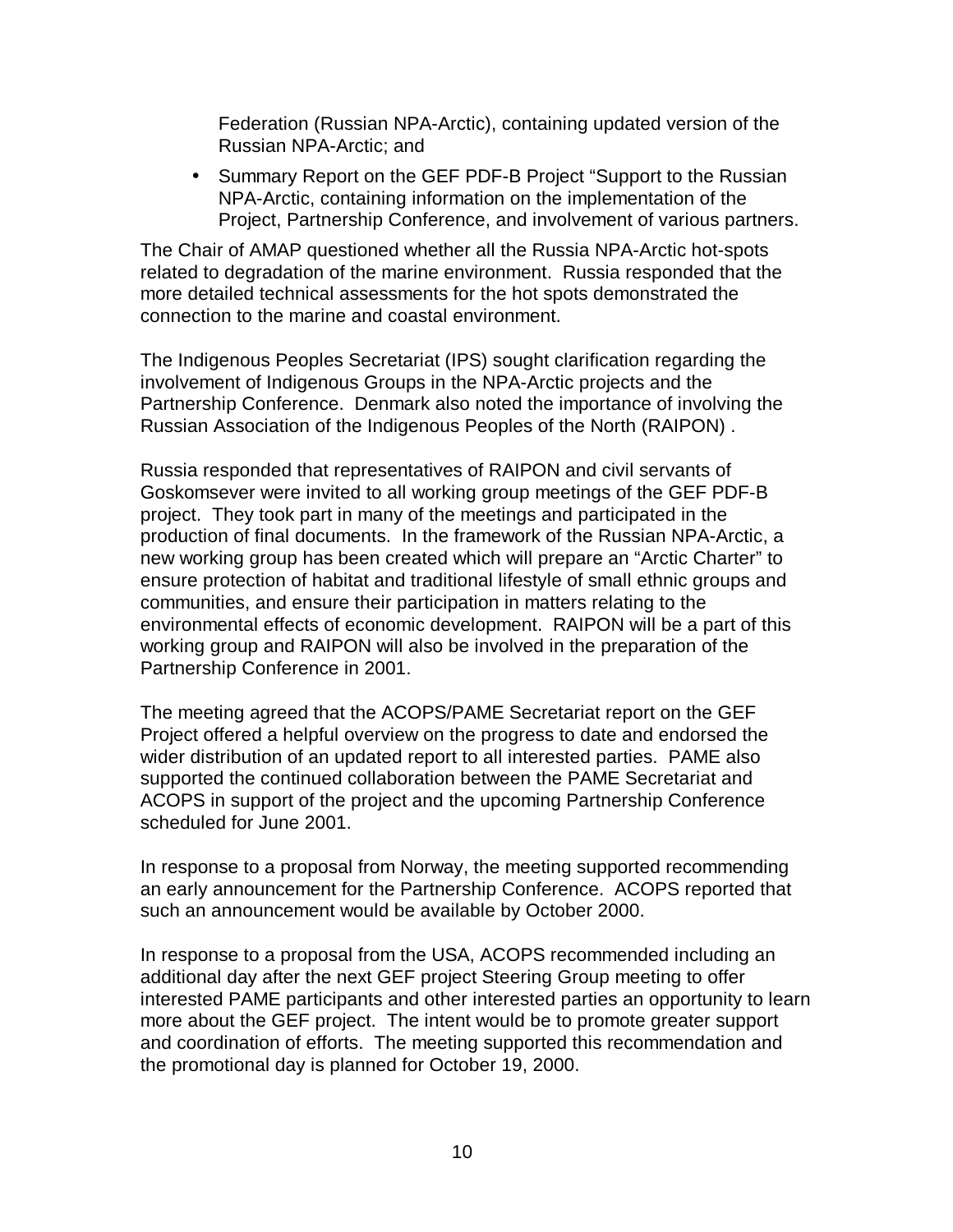### **Session IV (2): PCB Project and Possible links to the Partnership Conference**

The Chairman introduced a paper on a Comparative Analysis of Arctic Contaminant Programmes prepared by the chair and ACOPS. He noted that the paper was in response to SAO questions at the Fairbanks Meeting (April 2000) regarding the overlap between various projects and proposals on contaminants in the Arctic (Appendix V). The paper addressed the Russian NPA Arctic draft Arctic Council Action Plan to Eliminate Pollution of the Arctic (ACAP) and AMAP projects and proposals on Arctic contaminants. It suggested that the various projects and proposals could be complimentary but that increased coordination and cooperation is required. Several suggestions were made for improving the paper such as: noting that overlap based on different strategies can be beneficial; changing the title and introduction to reflect the need for coordination as called for in the RPA; and expanding the table format to include additional information. The Chair was requested to revise the paper and circulate to PAME for comments by end of July 2000. A revised PAME paper would then be circulated to the other working groups for their review and possible endorsement prior to forwarding to SAOs for their consideration. The meeting noted that Table 2 found in Appendix VI provided helpful overview information and it was agreed this table should be forwarded to the upcoming EPPR and ACAP meetings for their consideration.

### **Session IV (3): UNEP/GPA related activities**

The Chairman noted that the Coastal Zone 2000 Conference will have a session on the Global Programme of Action for the Protection of the Marine Environment from Land-based Activities (GPA) / Regional Programme of Action for the Protection of the Arctic Marine Environment from Land-based Activities (RPA) / Canada's National Programme of Action for the Protection of the Marine Environment from Land-based Activities (NPA).

With respect to National reporting on implementation of the GPA, USA noted that a recent GPA Experts Meeting convened by UNEP recommended that the underlying purpose of this reporting should be to promote implementation of the GPA. Thus, States should be encouraged to report on a wide range of GPA related activities and lessons learned.

#### **Session IV (4): GPA Clearing-House Mechanism**

A presentation on the GPA Clearing-House mechanism was provided by Mr. Kenneth Korporal from the UNEP/GPA Coordination Office with the aim to give PAME members a general overview of the aims, purpose and key characteristics of the GPA Clearing-House mechanism. The GPA Clearing-House aims to be the source for GPA information, data, news and storing of knowledge and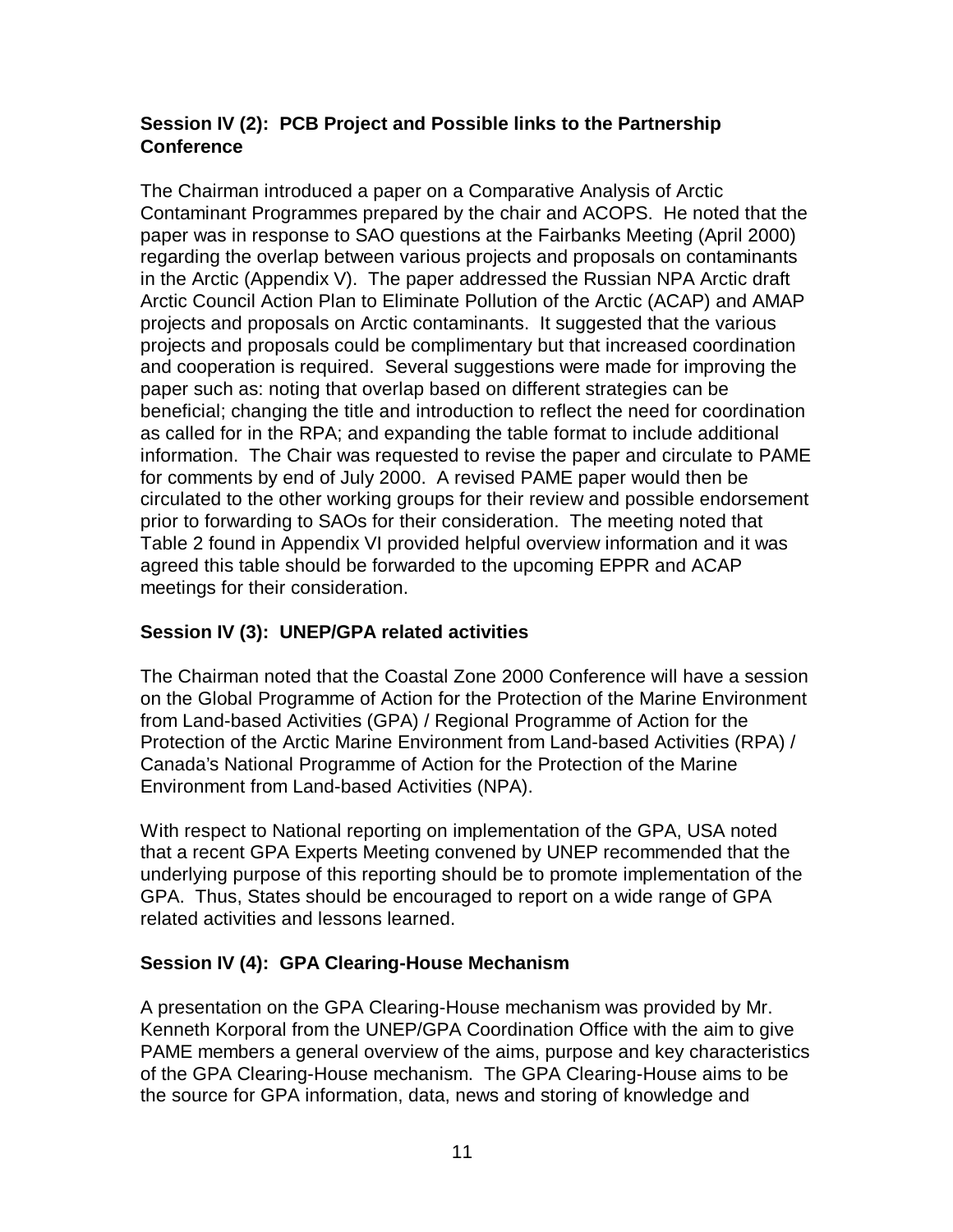experience in the framework of a series of nodes that comprise the 'network of networks'.

The presentation also reviewed the status of developing the global, regional and pollutant source category of clearing-house nodes. There are many simultaneous developments and implementation activities underway and, in general, rapid progress is being made. The role of the GPA Coordination Office is to promote and facilitate the development of the Clearing-House mechanism. In conclusion, PAME was reminded that the Clearing-house mechanism is a tool to help the delivery of information and experience to decision-makers, especially in developing countries, using the Internet as well as ensuring dissemination in hard-copy and on CD-ROM. The major challenge is to obtain adequate funding and support to implement activities.

Further information on the GPA Clearing-House Mechanism can be found at: http://www.gpa.unep.org

#### **Session IV (5): Canadian Presentation on Most Frequently Asked Questions**

Canada presented background information on most frequently asked questions contained in its draft NPA Clearing House. The Clearing House will soon be ready for public release and Canada said it would welcome PAME comments. Canada will provide the website address when the site is available.

#### **Session IV (6): Canadian Clarification on Codes of Practice**

Canada presented the following clarification on its interpretation on possible codes of practice for mining:

"Codes of practice refer to environmentally responsible and voluntary practices for the prevention and control of pollution from mining operations. This applies to all phases in the production of minerals and metals such as exploration, extraction, processing, smelting and refining. It includes waste management, decommissioning, and site rehabilitation."

As stated at the last PAME meeting, Canada had offered to lead a PAME project to develop Arctic Mining Guidelines. The Regional Programme of Action calls for Arctic states to "develop and adopt Arctic-wide environmental guidelines on opening, operating and closing of mines in the Arctic coastal zone." The meeting agreed that the development of mining guidelines could be considered as a future PAME activity but was not an immediate priority.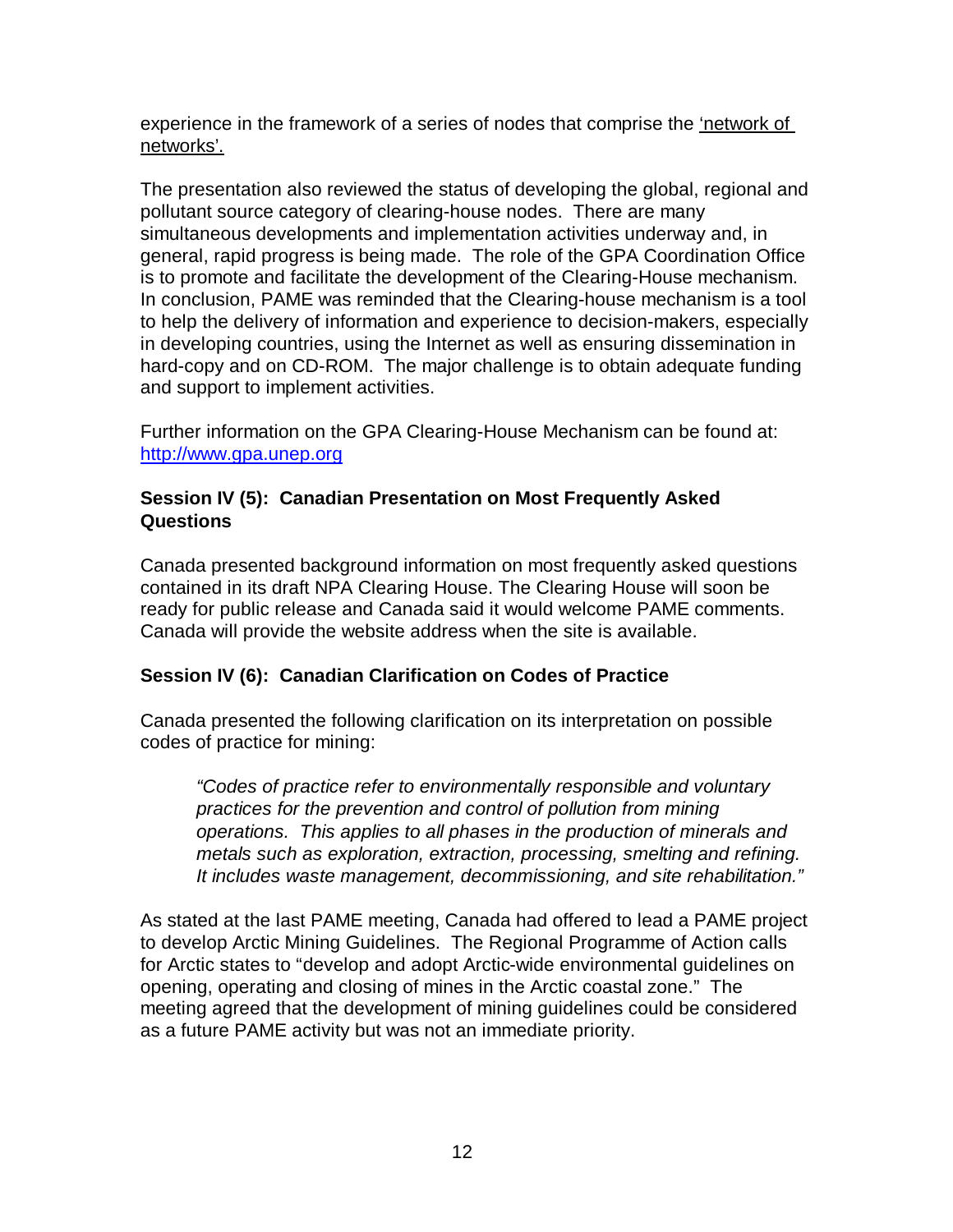### **Session IV (7): Co-operation Between and Among Regional Seas Conventions**

The meeting noted the importance of PAME's continued contribution and participation in the Global meeting of Regional Seas Conventions and Action Plans.

#### **Session IV (8): ACAP Developments and Possible Related Projects**

Norway noted that there are still some open issues in the ACAP strategy. The major issues are the implementation mechanism and the approval procedures.

To help the discussion on the Strategy, Norway has invited SAO's or SAOdesignated representatives to attend a separate meeting that will be held in Oslo, June 19, 2000. The technical meeting will be held in Oslo, June 20-21 2000 to discuss the proposals for further actions.

#### **Session IV (9): Other RPA Project Proposals**

Denmark introduced its "Proposal on Phasing out Pollution with Chemicals within one Generation". The original proposal to phase out hazardous chemicals within one generation was revised in response to comments from the PAME meeting in November 1999 to make the proposal more compatible with the terminology used within international fora like UNEP. Denmark suggested that the proposal would be a clear signal to neighbouring regions and put the Arctic States in a good position when discussing progressive action in other parts of the world. Denmark advocated that the proposal should go forward to the Arctic Council's ministerial meeting in Barrow, USA for ministerial consideration.

Although the overall goals of the proposal could be supported in principle, the detailed aspects still lacked consensus.

#### **Session IV (10): National Programme of Action (NPA) Progress Reports**

Canada informed the meeting that their national programme of action would be released by the Ministers for the Environment and Fisheries and Oceans on Ocean Day, June 8, 2000. Canada agreed to distribute the NPA to other Arctic States. Canada also noted its ongoing support for the Russian NPA-Arctic and its participation in a pilot project application of the GPA in the Gulf of Maine.

Denmark informed the meeting that it is a party to a number of regional conventions, agreements etc. and have made NPA's in accordance with requirements set out in these instruments.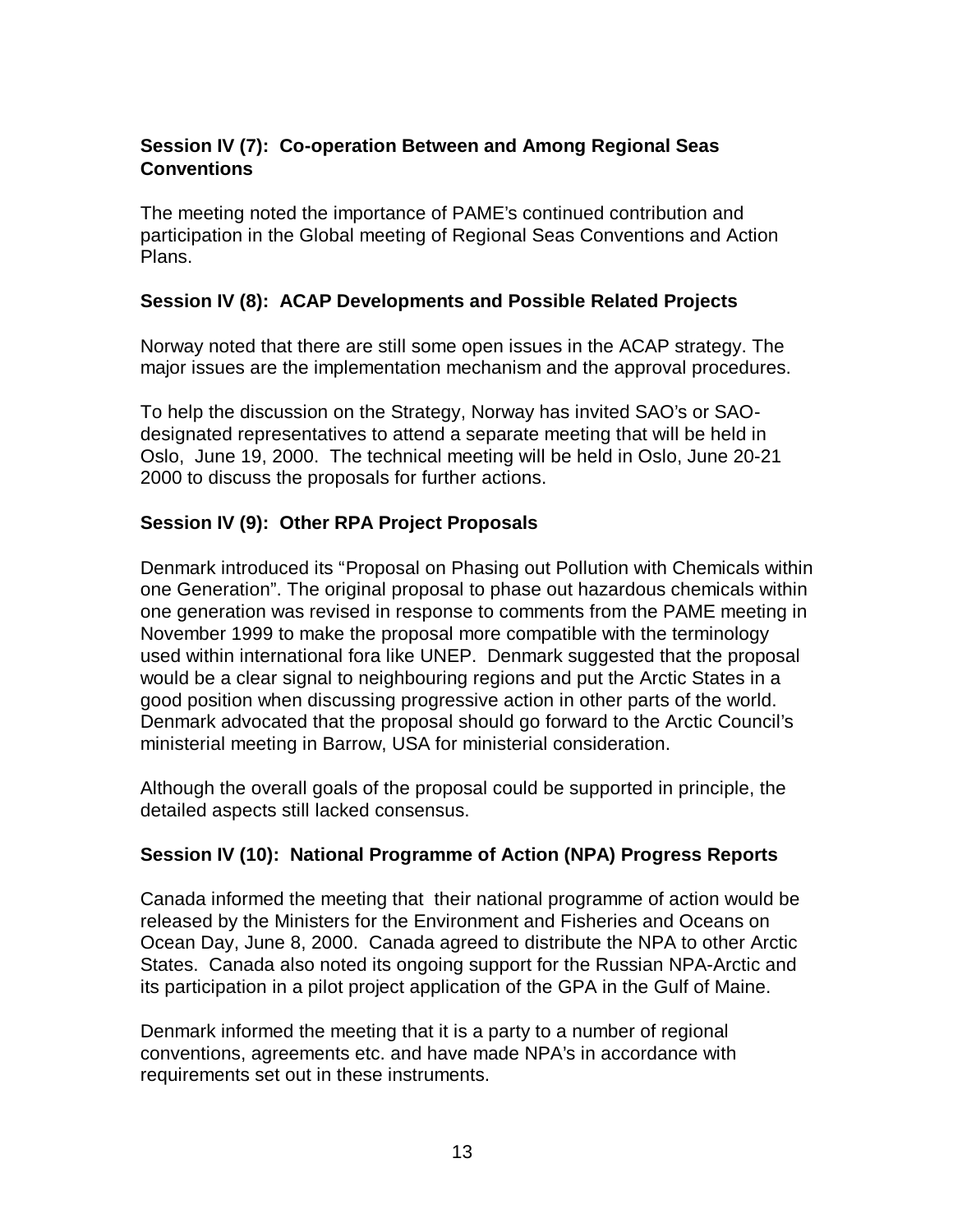Finland informed the meeting on the preparation of their national programme for the Protection of the Baltic Sea in accordance with the Government Programme. This Programme covers all necessary measures to be taken by different parties for the protection of the sea and will be finalized by the end of year 2000.

Iceland informed the meeting that the lead for their NPA was the Environmental and Food Agency of Iceland. The Agency finished the plan after a wide consultation in January 2000 and suggestions have been sent to the Ministry for the Environment for its consideration.

Norway informed the meeting that a Norwegian NPA as a separate document had not been developed, but considered that its participation and commitments within different regional bodies as well as national measures and programmes in effect constituted appropriate implementation of the GPA. Norway looked forward to receiving the Canadian NPA as well as the process leading to the review of the GPA in 2001.

Russia informed the meeting of other Russian GPA – related activities in regional sea areas adjacent to the territory of the Russian Federation:

- Baltic Sea National part of the Helsinki Convention;
- Black Sea National part of the Bucharest Convention;
- Caspian Sea Regional agreements are updated and negotiated;
- Northwest Pacific Bilateral and multilateral agreements.

ACOPS also reported that the Joint Group of Experts

(IMO/FAO/UNESCO/IOC/WMO/WHO/UNEP/IAEA) on the Scientific Aspects of Marine Environmental Protection (GESAMP) considered and adopted the Report on the Effects of the Land-Based Activities on the Marine Environment at its recent meeting. In the framework of this report an analysis of regional activities in protection of the marine environment from land-based activities was prepared. The Regional Programmes of Action (RPAs) were compiled and summarised and the priorities, objectives, strategies, measures, and time frames were presented. Regional priorities are, as expected, specific to the conditions in each region, but there is general agreement among regions on the prioritisation of issues. Sewage is clearly the highest priority in most regions. In terms of sources, agricultural runoff and industrial facilities are also high priorities.

United States reported that it is actively involved in preparation of a partnership market meeting process under the aegis of Asian-Pacific Economic Cooperation (APEC) and in co-operation with the Government of the Philippines, APEC partners, the private sector and the non-governmental community. A second major activity was participation in the consultation on the land-based protocol to the Cartagena Convention. The U.S. has also co-operated with its NAFTA partners in two GPA pilot programs - one in the Gulf of Maine and the second in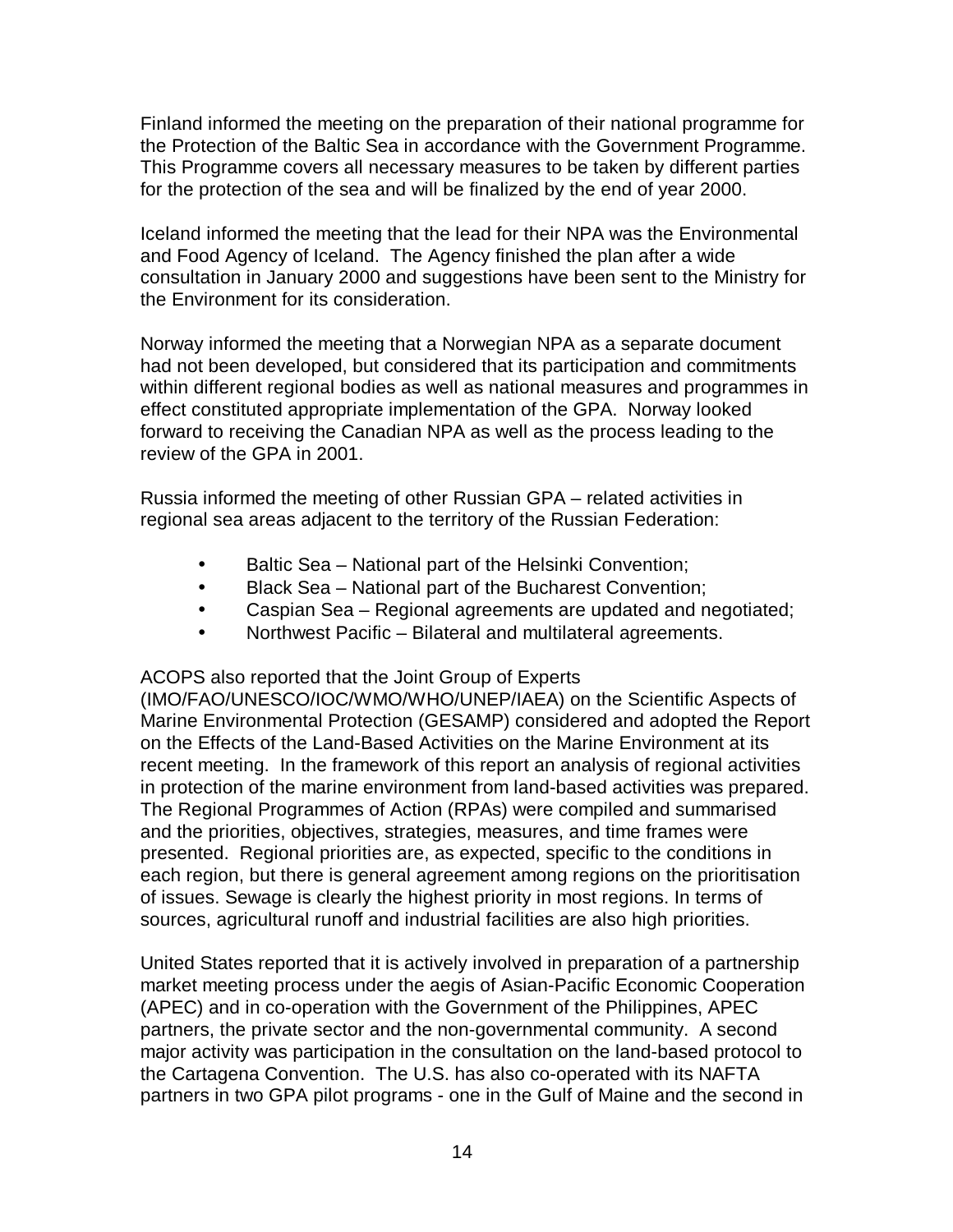the Bight of the California's. The U.S. also provides technical and financial support to the implementation of the Russian NPA-Arctic and the partnership process in Sub-Saharan Africa.

### **Session V: Circumpolar Marine Workshop (CMW)**

#### **Session V (1): Recommendations from the CMW**

The meeting reviewed the recommendations from the Circumpolar Marine Workshop and noted that there was a clear call for integrated management approaches.

#### **Session V (2): Future Work Regarding CMW Results**

PAME agreed that the marine workshop results were a useful reference for completing its update on the PAME 1996 report.

#### **Session VI: Analysis of International Agreements and Arrangements**

#### **Session VI (1): Review Preliminary Update of Legal Analysis from 1996 PAME Report**

The Secretary outlined its efforts to provide a year 2000 status report on the 1996 Analysis of International Agreements and Arrangements.

The meeting agreed that Tables 1 and 2 found in Appendix VII, were useful working documents and it was agreed that these tables should represent a factual presentation of the status of the listed agreements at the time of the original 1996 PAME report and as of June 2000.

Some of these agreements have a global scope while others cover specific areas of the Arctic and are therefore not applicable to all Arctic States.

PAME also agreed to distribute Tables 1 and 2 for further legal review and comment by the end of July 2000. Based on the factual correctness of the status of the listed arrangements, PAME would provide an interim report to the ministerial meeting on the changes, which have taken place sine 1996.

PAME will continue to review the status and adequacy of international agreements as part of its 2000 – 2002 Work Plan. During this period PAME will consider, inter alia, whether additional agreements should be added and the format for presentation of this information.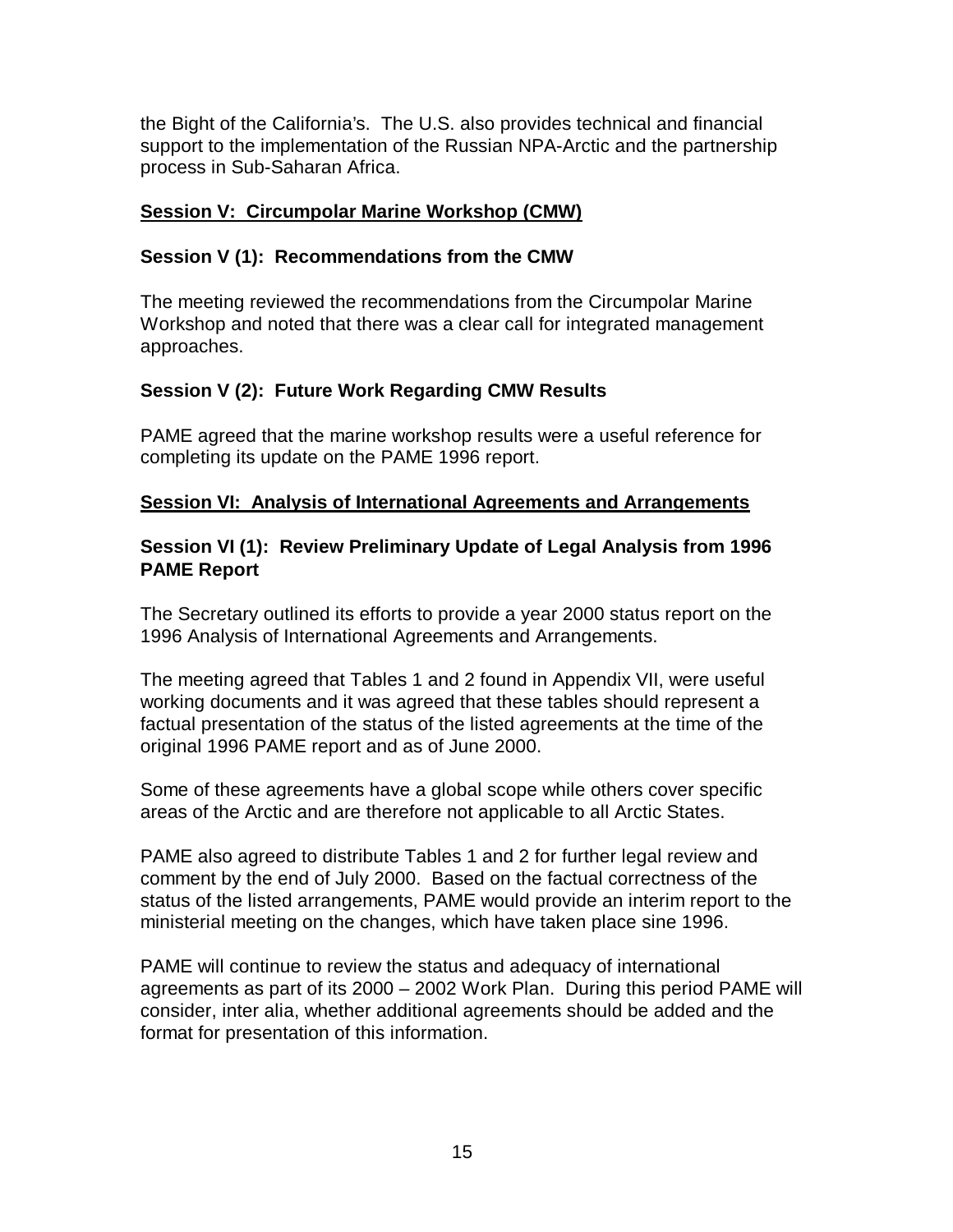### **Session VII: Relations with other Organisations and Working Groups**

PAME recognizes the importance of effective communication between working groups and other organisations, the value of sharing work-plans and the benefit of identifying collaborative issues, which may result in joint work.

### **Session VII (1): Working Group Comments**

### **AMAP:**

AMAP has been working on their report to the ministerial meeting in October 2000. The lead country experts have reported new findings and based on this the AMAP Board has sent out suggestions for conclusions and recommendations to the Head of Delegations for their consideration.

AMAP, together with CAFF, continues its work with the Arctic Climate Impact Assessment (ACIA). AMAP will have the next Working Group meeting together with CAFF and has planned a joint meeting for one day to discuss their involvement in the ACIA.

The steering group of the PCB Multinational project will have a meeting in June 2000 to finalize the reports of Phase 1 and discuss the continuation of Phase 2.

AMAP has participated in the steering group meeting for the PDF-B project to support the National Plan of Action for the Protection of the Arctic Marine Environment form Anthropogenic Pollution in the Russian Federation. How best AMAP can participate in the future will be discussed at their next working Group meeting.

### **CAFF:**

With respect to the CAFF-GEF Project in Arctic Russia (Integrated Ecosystem Approach to Conserve Biodiversity), there is no decision on funding. CAFF is still optimistic that the project will be funded in some capacity and is waiting further instructions from the GEF Secretariat.

With respect to the Circumpolar Marine Workshop report, CAFF noted that it would need some additional time to review the recommendations before it could consider any of them as potential CAFF projects for the next inter-Ministerial period. CAFF will revisit the workshop recommendations at its next working group meeting in Trondheim, September 6-8 2000 and would like to see the workshop acknowledged in the Ministerial Declaration with the intention to evaluate and further develop the recommendations. It was suggested that CAFF and PAME collaborate on preparing this text.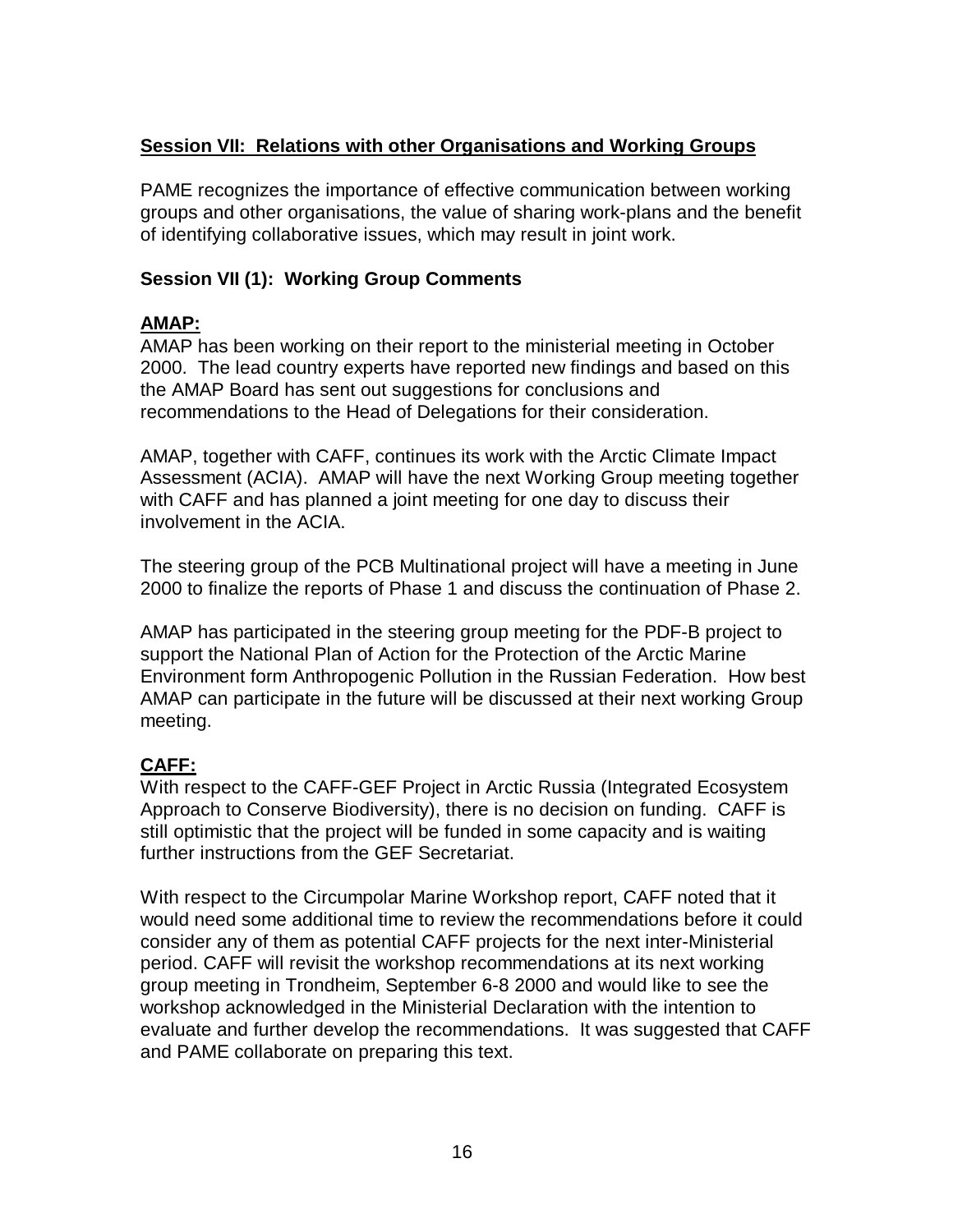Regarding the Sustainable Development Programme and ACAP, CAFF remains concerned about the overlap of existing and possible new mandates. CAFF suggested that these organisational issues be discussed thoroughly at the next meeting of the working group chairs .

CAFF and AMAP are considering a joint one-day meeting in Trondheim on September 4, 2000 to discuss common projects, mainly the Arctic Climate Impact Assessment (ACIA) and monitoring work.

### **EPPR:**

 $\overline{\rm EPPR}$  will be holding their annual meeting June 13-15<sup>th</sup> in Iceland. There are two projects that have relevance to the PAME Working Group. The first is a legal analysis and the second is the Circumpolar Marine Map of resources, which is planned to be completed for submission to the Ministerial meeting in October. EPPR noted that this work could be related to PAME's shipping project.

### **SUMMARY:**

The meeting agreed to the Chairman's proposal that he write to the AMAP Chair and Secretariat to suggest that, in the interest of coordination on RPA related projects, PAME should be invited to participate as an observer to the PCB project Steering Committee. This would be similar to the observer role that AMAP has on the Steering Committee for the GEF Russian NPA-Arctic proposal.

The Meeting considered the draft EPPR legal analysis and agreed that the Chair should inform EPPR of PAME's recommendation that only an integrated assessment of international agreements, arrangements and measures (particularly as it relates to shipping) should go forward to SAO's and Ministers.

The Arctic Council Secretariat confirmed that the Arctic Council Ministerial meeting will be held on October 12-13, 2000 in Barrow Alaska. The preceding SAO meeting will take place on October 10-11, 2000.

### **Session VII (2): New Format for Recommended Contacts and Activities**

The PAME Secretary informed the meeting about the new PAME website at: http://www.grida.no/pame The Secretary was requested to make the PAME meeting documents available on the website using a password protective access on a trial basis. Regular document distribution will continue during the trial period. The Arctic Council's Secretary informed the meeting that the Arctic Council used this procedure and offered its assistance in preparing some information protocols to help users.

The meeting suggested that the website should also be linked to other relevant sites such as the GPA and UNEP's Oil and Gas website.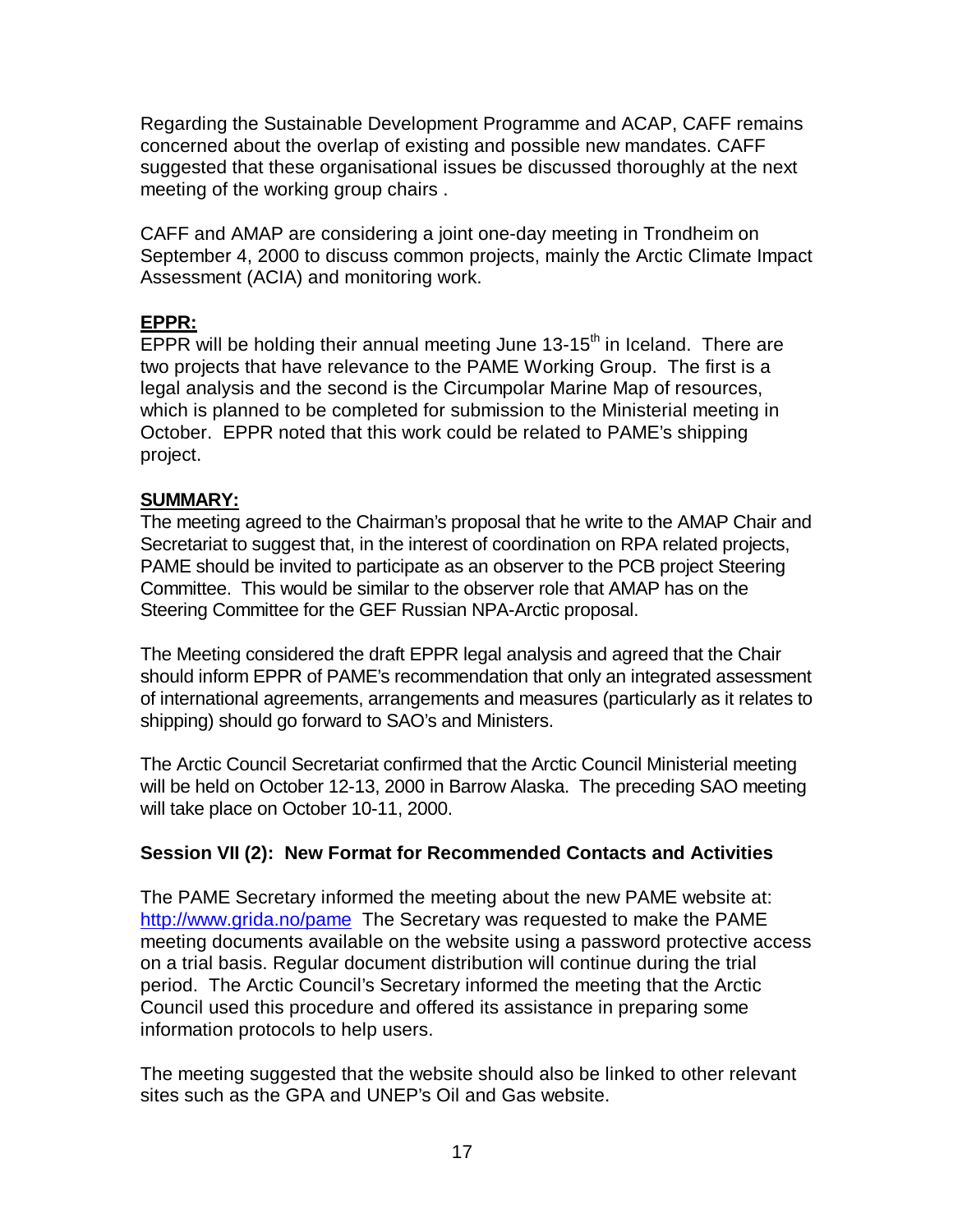### **Session VIII: Report Back from Shipping Working Group**

### **Session VIII (2): Review Snapshot Analysis and Recommendations**

PAME reviewed the Experts progress report on the revised Snap Shot Analysis (refer to Appendix VIII) and thanked the group for its productive work.

The meeting agreed:

- that the revised snapshot analysis would benefit from additional review by CAFF, AMAP, EPPR, and National Administrations;
- to request Norway as the lead country to complete the revisions to the snapshot analysis as soon as possible and forward to the PAME Secretariat for distribution to PAME and others working groups for comments by the end of July 2000;
- to provide a progress report on the shipping analysis to the Minister's Meeting in October 2000; and
- to promote PAME/CAFF/EPPR collaboration on combining the shipping lane information with the sensitivity mapping information from CAFF and EPPR.

Norway clarified that the basic revisions would be completed in two weeks, however revising the detailed calculations would take until August.

United States noted that the Snap Shot Analysis in its current form did not provide a sufficient basis to recommend additional shipping measures.

#### **Session X: PAME Workplans**

The PAME Workplans are summarized in Appendix IX.

#### **Session XI. Other Business**

Tom Laughlin of the USA was elected Chair and David Egilsson of Iceland was elected Vice Chair. Their terms will begin following the Ministerial Meeting in October 2000.

Denmark on behalf of PAME thanked the outgoing Chairman for his leadership and guidance over the past several years and welcomed his continued participation in the Working Group.

The meeting accepted USA's kind offer to host the Next PAME meeting in Washington D.C. Exact dates will be provided at a later time, but USA provided a tentative schedule for the meeting to be held in late January or early February 2001.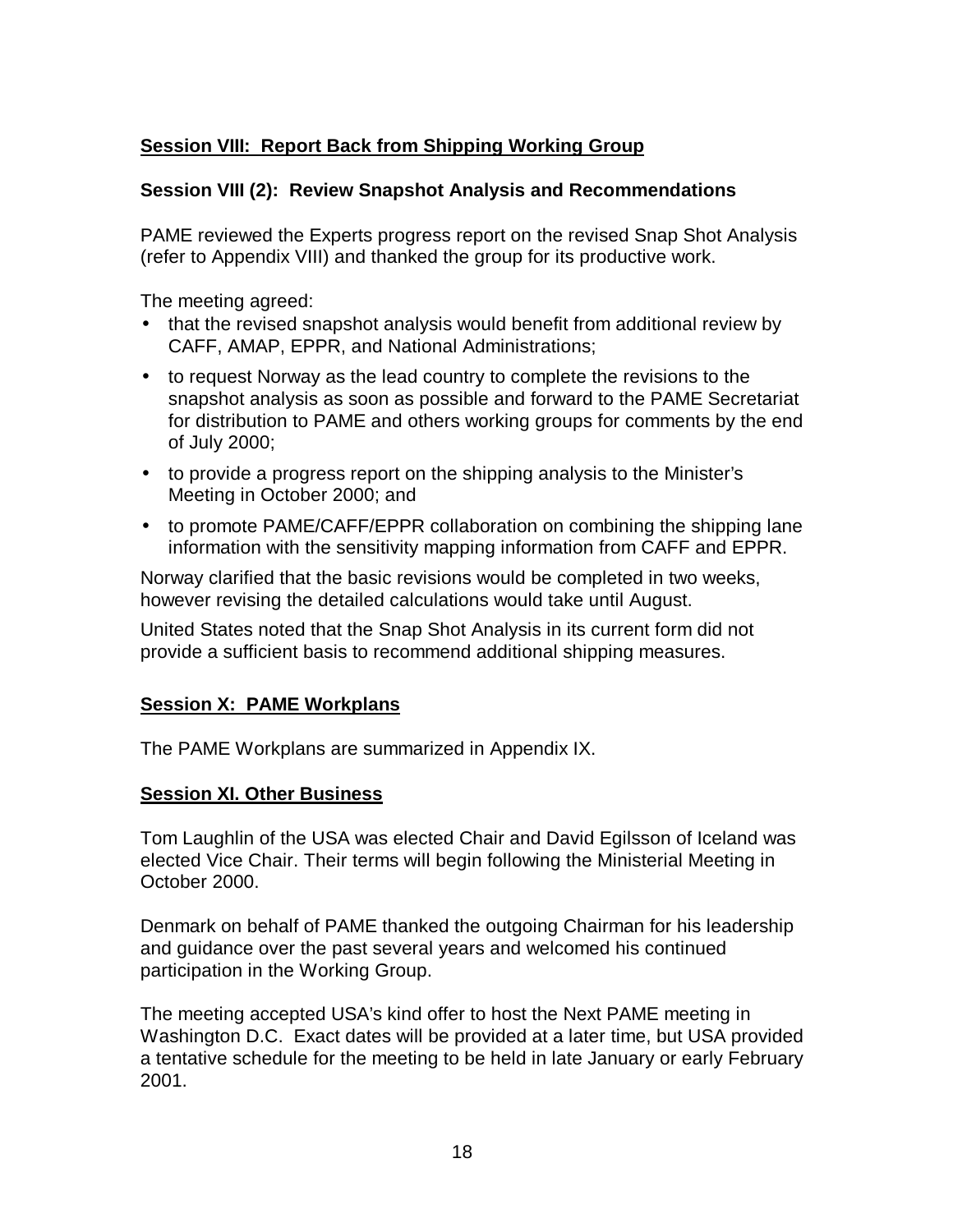### **APPENDIX I**

### **LIST OF PARTICIPANTS**

**PAME Working Group Meeting June 5-8, 2000 – Copenhagen, Denmark**

#### **PAME Secretariat**

Mr. John H. Karau, PAME Chairman, Environment Canada Ms. Soffia Gudmundsdottir, PAME Executive Secretary

#### **Canada**

Mr. Chris Cuddy, Indian Affairs & Northern Development (DIAND) Mr. Robert Wolfe, Prairie & Northern Region – Marine (AMNS), Transport Canada

#### **Denmark**

Ms. Birte Rindom, Danish Environmental Protection Agency – EPA Mr. Kjeld F. Jorgensen, Danish Environmental Protection Agency – EPA Mr. Fleming Otzen, Danish Environmental Protection Agency - EPA Ms. Dorthe Tronoe, Danish Environmental Protection Agency - EPA Mr. Joseph Nazareth, Danish Energy Agency

#### **Greenland**

Ms. Tina Davidsen, Directorate for Environment and Nature

#### **Faroe Islands**

Mr. Jacob P. Joensen, Food and Environment Agency

#### **Finland**

Ms. Vappu Tervo, Ministry of the Environment

#### **Iceland**

Mr. David Egilsson, Icelandic Environmental & Food Agency, Office of Marine Environmental Protection

#### **Norway**

Mr. Gunnar Futsaeter, Norwegian Pollution Control Authority Mr. Sveinung Oftedal, Ministry of Environment Mr. Per S. Schive, Ministry of Environment Ms. Hanna Lee Behrens, Veritas consultants

#### **Russian Federation**

Dr. Vitali Lystsov, Chariman of Arctic Working Group in Russian Federation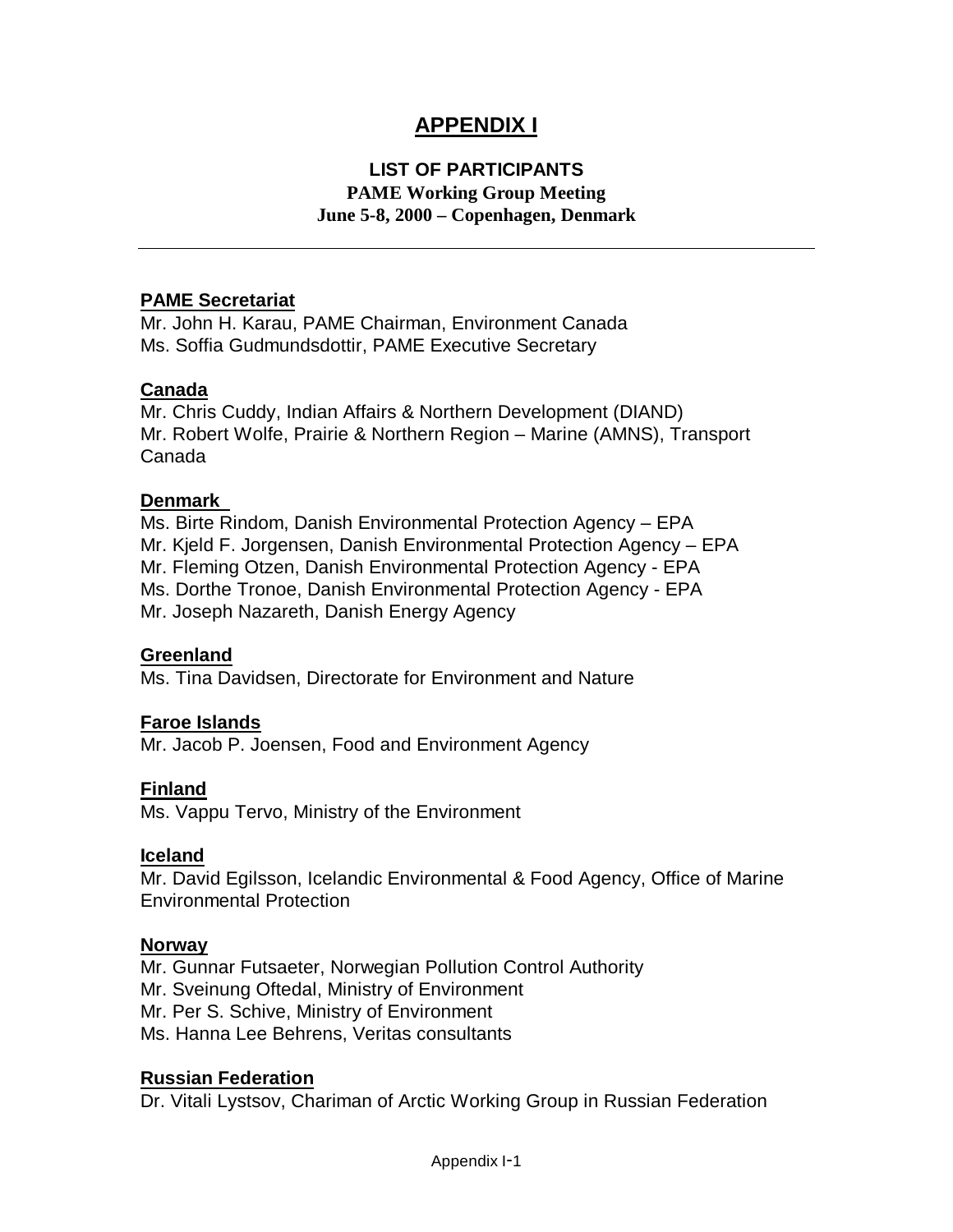### **Sweden**

Mr. Stig Norström, Environmental Assessment Department, Swedish Environmental Protection Agency Ms. Ulla-Britta Fallenius, Swedish Environmental Protection Agency

### **USA**

Mr. Thomas Laughlin, National Oceanic and Atmospheric Administration (NOAA)

### **CAFF**

Ms. Lioubov Anissimova, CAFF Secretariat

### **ACOPS**

Dr. Ljubomir Jeftic, Advisory Committee on Protection of the Sea (ACOPS) Dr. Vitali Lystsov, Chariman of Arctic Working Group in Russian Federation

### **AMAP**

Hanne Petersen, National Environmental Research Institute

### **WWF**

Ms. Samantha Smith, WWF International Arctic Programme

#### **Indigenous Peoples Secretariat**

Ms. Tove Sovndahl Petersen, IPS Executive Secretary Ms. Alona Yefimenko, IPS Technical Advisor Ms. Marianne Sjodal Johansen, IPS Secretary

#### **UNEP**

Mr. Kenneth Korporal, GPA Clearing House

#### **OGP**

John Campell, Technical Director

#### **Arctic Council Secretariat**

Mr. Rudy D´Alessandro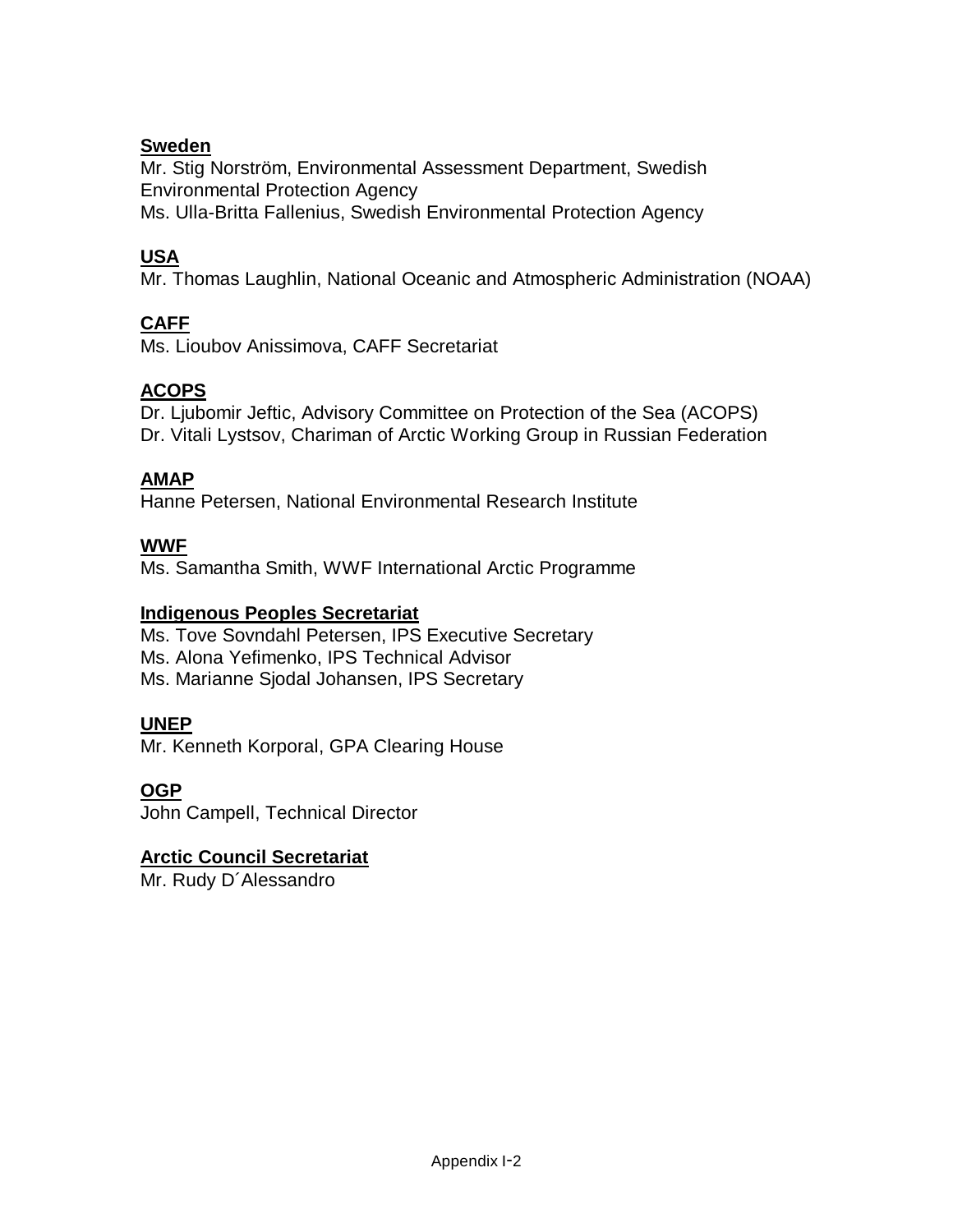### **APPENDIX II**

#### **LIST OF DOCUMENTS PAME Working Group Meeting June 5-8, 2000 – Copenhagen, Denmark**

| <b>Session I: Introduction</b>                  |                                                                          |  |  |  |  |  |
|-------------------------------------------------|--------------------------------------------------------------------------|--|--|--|--|--|
| 1(1)                                            | Agenda                                                                   |  |  |  |  |  |
| $\mathsf{I}(2)$                                 | Budget Statement for the year 1999 - 2000                                |  |  |  |  |  |
| $\mathsf{I}(3)$                                 | PAME Report to SAOs - Alaska April 27-28 2000                            |  |  |  |  |  |
| <b>Session II: Shipping</b>                     |                                                                          |  |  |  |  |  |
|                                                 |                                                                          |  |  |  |  |  |
| II(1)                                           | PAME Draft Snap Shot Analysis of Maritime Activities                     |  |  |  |  |  |
|                                                 | the Arctic - Norwegian Maritime Directorate                              |  |  |  |  |  |
| II $(2)$                                        | Report on Northern Sea Route Conference / Norway                         |  |  |  |  |  |
| <b>Session III: Oil and Gas Guidelines</b>      |                                                                          |  |  |  |  |  |
|                                                 |                                                                          |  |  |  |  |  |
| III $(1)$                                       | Review and Evaluation of PAME Arctic Offshore Oil                        |  |  |  |  |  |
|                                                 | and Gas Guidelines presented to SAOs - WWF                               |  |  |  |  |  |
| <b>Session IV: Regional Programme of Action</b> |                                                                          |  |  |  |  |  |
| IV (1)a                                         | GEF PDF-B Russia Project, First Six-Monthly Report                       |  |  |  |  |  |
|                                                 | (Oct. 1999 - Mar 2000) - ACOPS, UNEP and                                 |  |  |  |  |  |
|                                                 | Goskomsever                                                              |  |  |  |  |  |
| IV(1)b                                          | NPA for the Protection of the Marine Environment                         |  |  |  |  |  |
|                                                 | form Anthropogenic Pollution in the Arctic Region of                     |  |  |  |  |  |
|                                                 | the Russian Federation (NPA-Arctic) - ACOPS and                          |  |  |  |  |  |
|                                                 | Goskomsever                                                              |  |  |  |  |  |
| IV (1)c                                         | NPA-Arctic, GEF PDF-B Project, Summary Report,                           |  |  |  |  |  |
|                                                 | PAME and ACOPS                                                           |  |  |  |  |  |
| IV $(2)$                                        | <b>Comparative Analysis of Arctic Contaminant</b>                        |  |  |  |  |  |
|                                                 | Programmes - prepared by PAME Chairman in                                |  |  |  |  |  |
|                                                 | consultation with ACOPS                                                  |  |  |  |  |  |
| IV $(5)$                                        | Canadian most frequently asked questions for                             |  |  |  |  |  |
|                                                 | Clearing House.                                                          |  |  |  |  |  |
| IV (7)                                          | Danish Proposal on Phasing Out Pollution with                            |  |  |  |  |  |
|                                                 | <b>Chemicals within one Generation</b>                                   |  |  |  |  |  |
| <b>Session V: Circumpolar Marine Workshop</b>   |                                                                          |  |  |  |  |  |
|                                                 |                                                                          |  |  |  |  |  |
| V(1)                                            | Summary Report from IUCN/Jeanne Pagnan                                   |  |  |  |  |  |
|                                                 | presented to SAOs - Alaska April 27-28 2000                              |  |  |  |  |  |
|                                                 | <b>Session VI: Analysis of International Agreements and Arrangements</b> |  |  |  |  |  |
|                                                 |                                                                          |  |  |  |  |  |
| VI(1)                                           | Draft update on the 1996 PAME report - Tables 1 and                      |  |  |  |  |  |
|                                                 | $\overline{2}$                                                           |  |  |  |  |  |
| VI(2)                                           | Draft Work Plan 2000 - 2002                                              |  |  |  |  |  |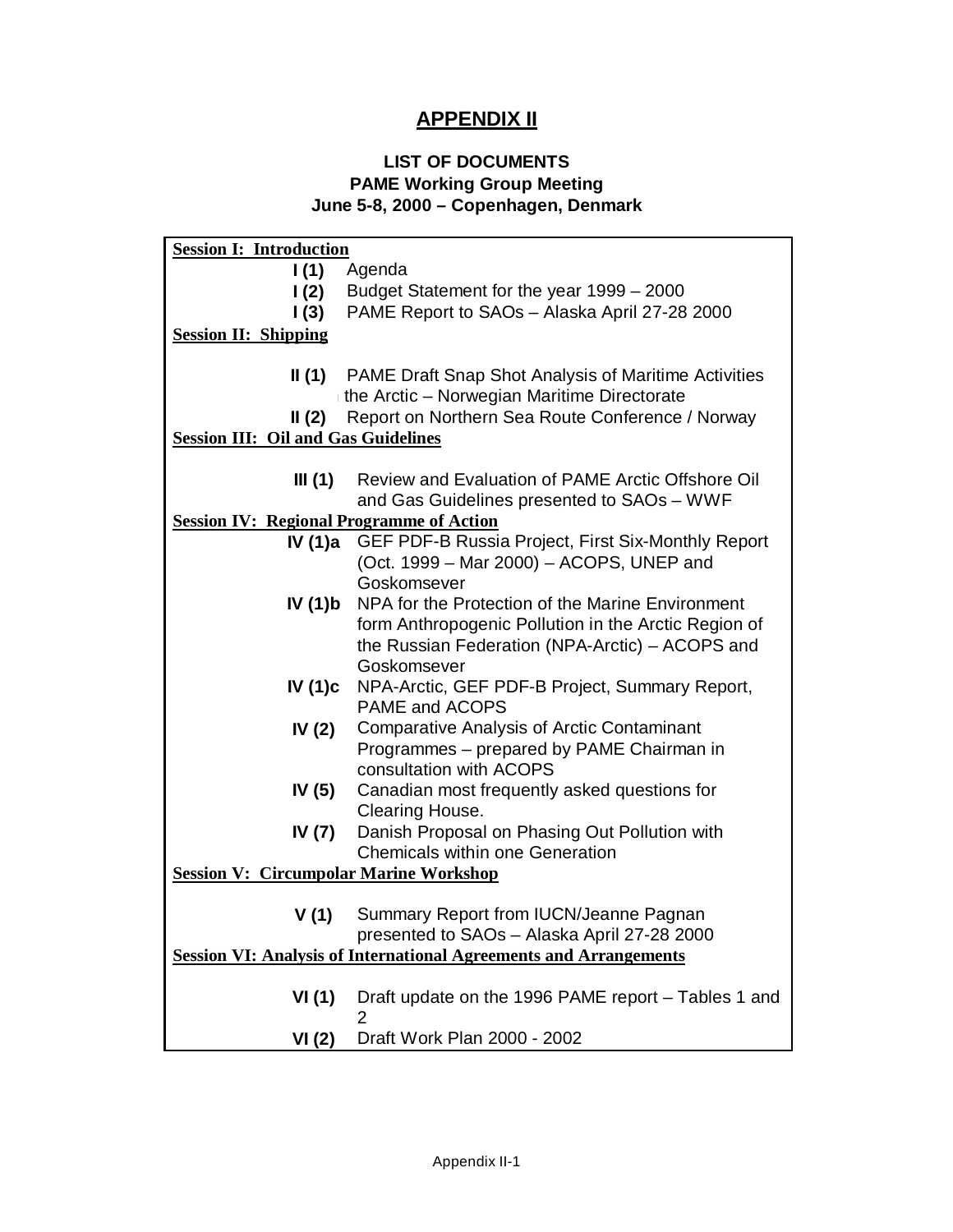### **APPENDIX III**

### **AGENDA**

#### **PAME Working Group Meeting June 5-8, 2000 – Copenhagen, Denmark**

#### **MONDAY, JUNE 5**

#### **10:00-11:00, Session I: Welcome and Introduction (Chair)**

- 1. Adoption of agenda
- 2. Reporting from Secretariat including budget report, etc.
- 3. Debrief form SAO Meeting (Chair)

#### **11:00-12:00, Session II: Shipping**

- 1. Report on Snapshot Analysis / Norway
- 2. Report on Northern Sea Route Conference / Norway

#### **12:00-13:00 Buffet Lunch**

#### **13:00-14:30, Session II: Cont.**

- 3. Report on Polar Guideline Canada
- 4. Discussion on next steps and proposals

[Propose Shipping Experts convene separately on Tuesday to finalize snapshot analysis and recommendations. Report back to PAME on Wednesday]

#### **14:45-15:30, Session III: Oil and Gas Guidelines**

- 1. WWF project for evaluating the PAME Offshore Guidelines WWF
- 2. Review comments received from PAME members regarding the WWF evaluation

#### **15:30-16:30, Session III: Cont.**

- 3. Report on the Workshop held in Tromsö, Norway 20-21 March 2000 on "Production of Oil and Gas in the Arctic in a Sustainable Perspective" – Norway
- 4. Report on the USA/Norway/Russian cooperation on Oil and Gas
- 5. Report from IUCN / OGP on their guideline efforts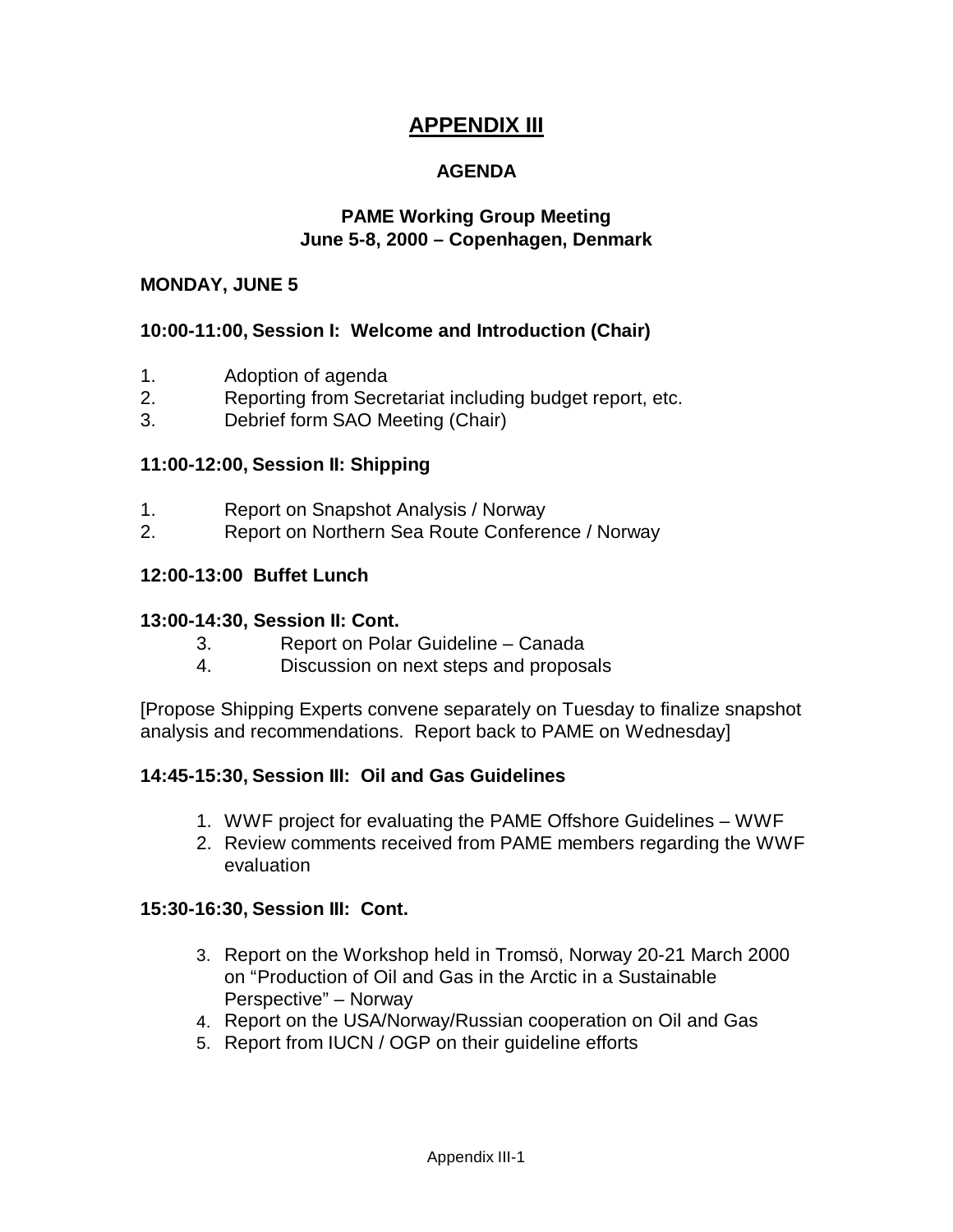### **TUESDAY, JUNE 6**

#### **09:00-12:00, Session IV: Regional Programme of Action**

- 1. Russia/ACOPS to provide detailed progress report on Russian NPA Arctic and organization of the Partnership Conference (6 months progress report).
- 2. PCB project and possible links to the Partnership Conference and RPA/ACAP deliverables.

#### **12:00-13:00 Buffet Lunch**

#### **13:00-15:00, Session IV Cont.**

- 3. Reports on UNEP/GPA related activities.
- 4. GPA Clearing House presentation Kenneth Korporal.
	- 5. Canadian presentation on most frequently asked questions for Clearing House.
	- 6. Canadian clarification on codes of practice.
	- 7. Co-operation between and among regional seas conventions and action plans. Review comments from PAME on the Final Report of the  $2^{nd}$ Global Meeting of Regional Seas Convention and Action Plans (The Hague 5-8 July 1999).

#### **15:30-17:00, Session IV Cont.**

- 8. Norway to provide update on the development of ACAP and possible related projects.
- 9. Consider other RPA project proposals.
- 10. Progress reports on developments of National Plans of Actions (NPA).

#### **EVENING: Dinner sponsored by the Danish Environmental Protection Agency**

#### **WEDNESDAY, JUNE 7**

#### **09:00-10:30, Session V: Circumpolar Marine Workshop**

- 1. Recommendations from the Workshop in relations to PAME work plan
- 2. Future work for PAME regarding workshop results.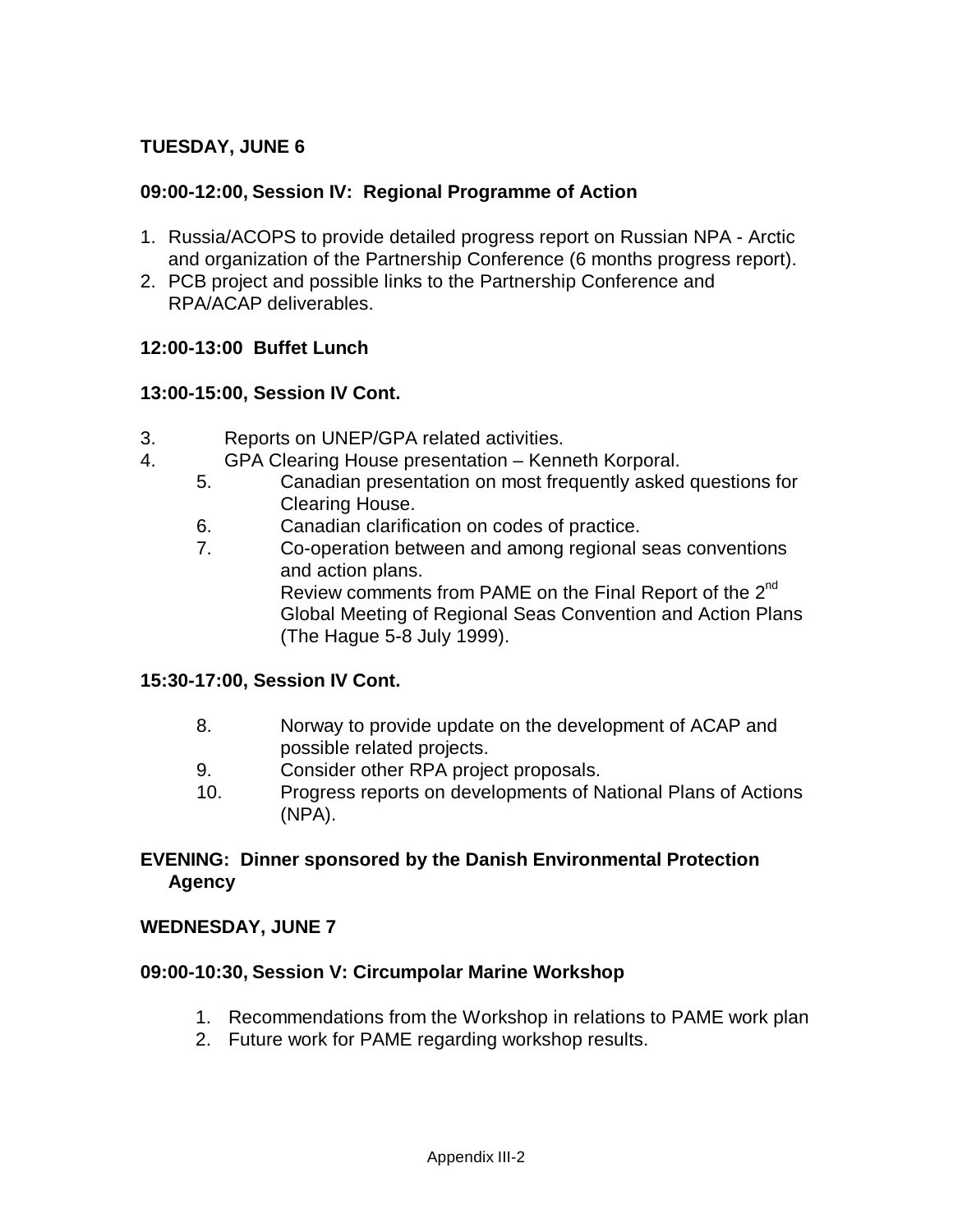#### **11:00-12:00, Session VI: Analysis of International Agreements and Arrangements**

- 1. Review preliminary update of legal analysis from 1996 PAME Report.
- 2. Prepare detailed work-plans for updating 1996 PAME Report.
- 3. Reporting to SAOs and Ministers.

#### **12:00-13:00 Buffet Lunch**

#### **13:00-13:30, Session VII: Relations with other Organizations and Working Groups**

- 1. Short summary from each working group on upcoming/continuous work (CAFF/EPPR/AMAP)
- 2. New format for recommended contacts and activities for PAME International Secretariat.

Communication Strategy Future workshops with respect to the RPA Relationships with work done within the Nordic Council, Northern Dimension etc.

#### **13:30-14:30, Session VIII: Report back from Shipping Working Group**

- 1. Drafting Report.
- 2. Finalize Snapshot Analysis and Recommendations.

#### **15:00-18:00, Excursion**

#### **THURSDAY, JUNE 8**

#### **09:00-10:30, Session IX: Review Draft Meeting Report**

#### **10:45-12:00, Session X: Future Work Programme**

- 1. Refine future work programme.
- 2. Reporting to the Ministerial Meeting Fall 2000.

#### **12:00-13:00 Buffet Lunch**

#### **13:00-14:00, Session XI: Election of Officers and Other Business**

- 1. Election of Officers
- 2. Any other business

#### **PAME Meeting Concludes**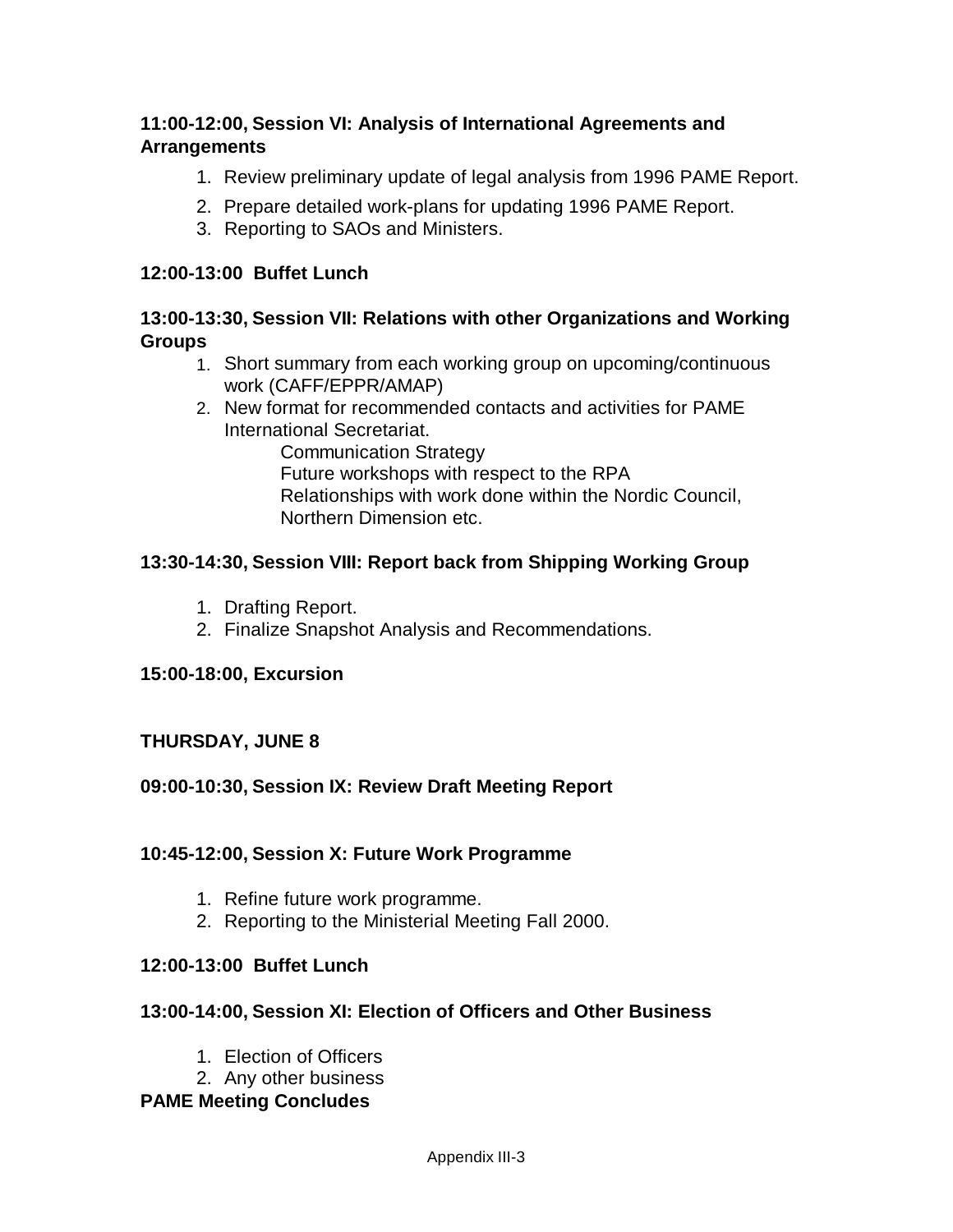### **APPENDIX IV**

### **BUDGET STATEMENT FOR THE YEAR 1999-2000**

### *Accrued expenses for the period of Oct. 1 1999 - Apr. 30 2000*

#### **OVERVIEW:**

| <b>TYPE OF EXPENDITURE</b> | IKR       | <b>USD</b> |
|----------------------------|-----------|------------|
| <b>Staff</b>               | 3.255.530 | 43.407     |
| Operating costs - office   | 938.075   | 12.508     |
| Operating costs - travel   | 1.240.070 | 16.534     |
|                            |           |            |
| <b>TOTAL:</b>              | 5.433.675 | 72.449     |

#### **BREAKDOWN:**

| <b>TYPE OF EXPENDITURE:</b> | <b>IKR</b>                                  | <b>USD</b> |        |
|-----------------------------|---------------------------------------------|------------|--------|
| <b>STAFF</b>                | Salary, benefits, taxes, insurance, pension | 3.255.530  | 43.407 |
|                             | $(1$ person full time and 1 person 60%)     |            |        |
|                             | Subtotal:                                   | 3.255.530  | 43.407 |
| <b>OFFICE</b>               | Service (telephone, fax, e-mail)            | 289.892    | 3.865  |
|                             | Office supplies                             | 179.913    | 2.399  |
|                             | 464.855                                     | 6.198      |        |
|                             | <b>Bank</b> cost                            | 3.415      | 46     |
|                             | Subtotal:                                   | 938.075    | 12.508 |
| <b>TRAVEL</b>               | Domestic - airline tickets                  | 148.989    | 1.987  |
|                             | Airline tickets abroad                      | 385.118    | 5.135  |
|                             | Hotel, per diem etc.                        | 705.963    | 9.413  |
|                             | Subtotal:                                   | 1.240.070  | 16.534 |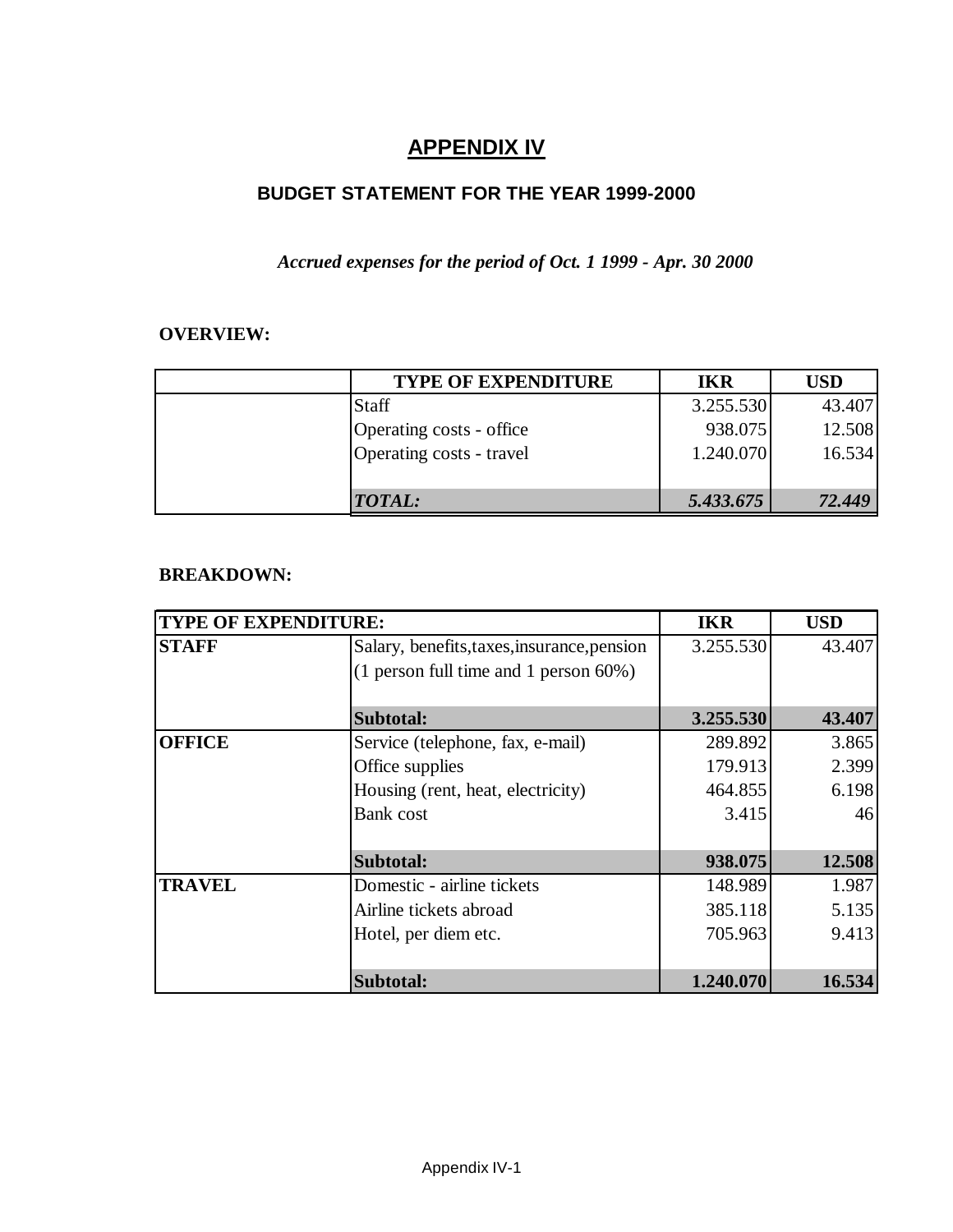## **Countries Contributions for the Fiscal Year of 1999 - 2000**

| <b>Country</b>         | <b>Period</b>   | <b>Contribution</b> | <b>Contribution in USD</b> |
|------------------------|-----------------|---------------------|----------------------------|
| Canada/Environm.       | $1999 - 2000$   | 20.000 CAD          | \$13.300                   |
| Canada/Foreign Affairs | Nov 99 - Oct 00 | 10.000 CAD          | \$6.600                    |
| <b>Denmark</b>         | Oct 99 - Oct 00 | 11.000 USD          | \$11.000                   |
| Finland                | Oct 99 - Dec 00 | 10.000 EUR          | \$9.700                    |
| <b>Iceland</b>         | $1999 - 2000$   | 5.000.000 ISK       | \$66.700                   |
| Norway                 |                 |                     |                            |
| Sweden                 | Nov 99 - Oct 00 | 17.600 USD          | \$17.600                   |
| <b>USA</b>             |                 |                     |                            |
| <b>Russia</b>          |                 | in-kind             |                            |

### *TOTAL CONTRIBUTIONS: \$124.900*

Notes:

In addition to Iceland´s annual contribution it paid **\$66.700** towards the set up cost of the PAME Secretariat in 1999 of which **\$32.340** have been used.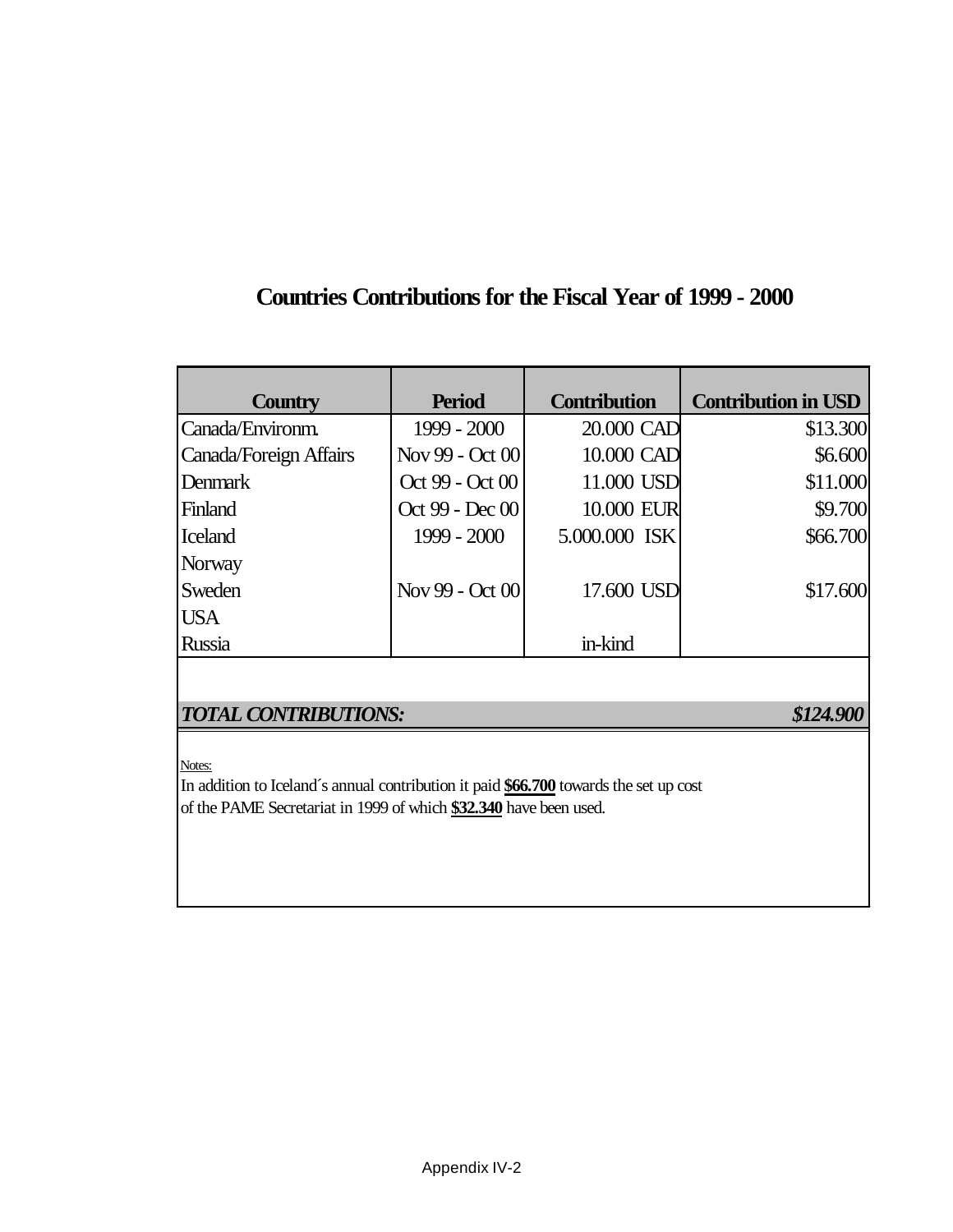### **APPENDIX V**

#### **COMPARATIVE ANALYSIS OF ARCTIC CONTAMINANT PROGRAMMES**

#### PAME Chairman in consultation with ACOPS June 2000

#### **Purpose of this Document**

There are a number of international programmes addressing problems associated with contaminants, especially chemical contaminants, in the Arctic. Questions have been raised regarding the compatibility of these programmes and the degree to which they may be duplicatory. This document reviews the contemporary array of such programmes to determine if they are coherent and are demonstrably consistent with an overall strategy for the protection of the arctic environment and related interventions.

#### **Introduction**

In the last five years, a number of international programmes have been developed to address environmental issues in the Arctic. They include those which have as their objective the completion of assessments and the identification of interventions addressing contaminants in the aquatic environment, their sources, transport, fate and effects on resources, amenities and human health. In large part, these programmes require support from the arctic states that are parties to the Arctic Environmental Protection Strategy and are more recently members of the Arctic Council. Such support includes both the commitments of national resources and financial assistance, directly or indirectly, to multilateral ventures. In view of the rapid growth in the number of these programmes, concerns have been raised that individual initiatives may be being considered for support in an ad hoc manner. There is a need for confidence that all these programmes represent logical constituents of a coherent strategy for addressing priority issues affecting the Arctic.

For these reasons, it was felt useful to undertake a review of existing and known planned programmes in a holistic manner to assess their compatibility and the degree of coherence among them. This document has been prepared for that purpose.

#### **Relevant Programmes**

Relevant programmes fall into two groups: programmes developed within a regional arctic context by arctic states, particularly through the medium of the Arctic Council, and a programme that is intrinsically global but has a strong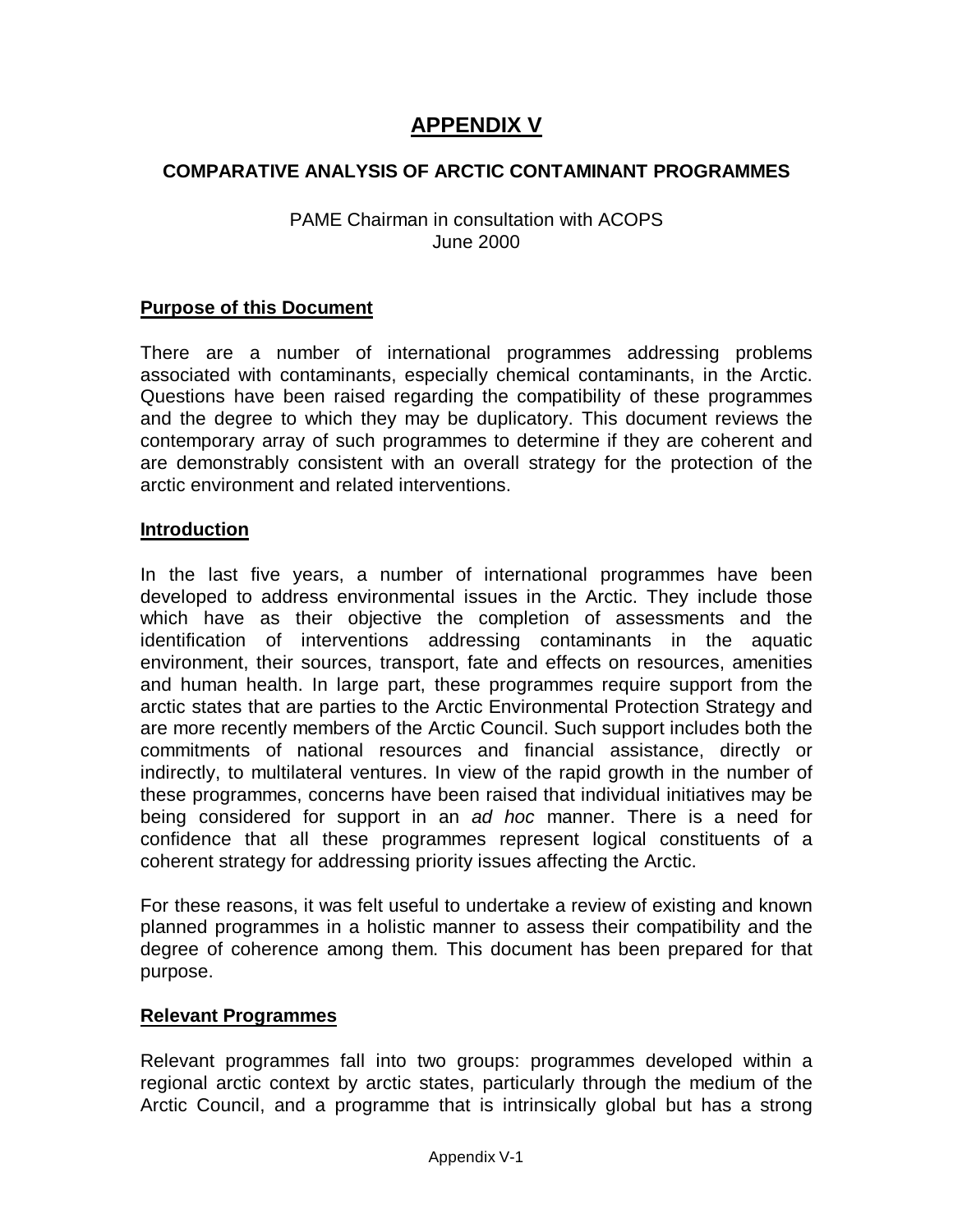arctic component.

The following sections respectively describe the various regional and global programmes that warrant analysis to determine their compatibility and complementarity in respect to the improvement of the arctic environment.

#### **Regional Programmes**

Some of the regional activities were developed to implement the National Plan of Action for the Protection of the Arctic Marine Environment from Anthropogenic Pollution in the Russian Federation (NPA-Arctic) developed by an International Task Team created jointly by the State Committee for the North (Goskomsever) of the Russian Federation and the Advisory Committee for the Protection of the Sea (ACOPS). This programme is described first to provide some background to the development and objectives of some of the relevant regional programmes.

The **National Plan of Action for the Protection of the Arctic Marine Environment from Anthropogenic Pollution in the Russian Federation (NPA-Arctic):** The overall management objective of the NPA-Arctic is to reduce pollution and habitat damage to the Arctic environment in a manner that permits the conservation and sustainable development of its natural resources and the removal of threats to the health of its human population from anthropogenic activities.

In order to achieve this objective, the NPA-Arctic was divided into the following six sections for which specific action plans have been developed:

- improvement of the government's environmental policy in the Arctic;
- improvement of legal and statutory regulation with respect to environmental protection and the use of natural resources in the Arctic zone of the Russian Federation;
- enhancement of management controls with special emphasis on priority problems specified in the NPA-Arctic during the period 1998-2001;
- strengthened monitoring of the environment;
- improvement of public involvement, especially arctic peoples, in environmental activities and access to environmental information; and
- capacity building through the implementation of the NPA-Arctic.

The NPA-Arctic contains 38 activities, which should be implemented until year 2002. Results of some of these activities will be presented at the Partnership Conference, which is planned for mid-2001.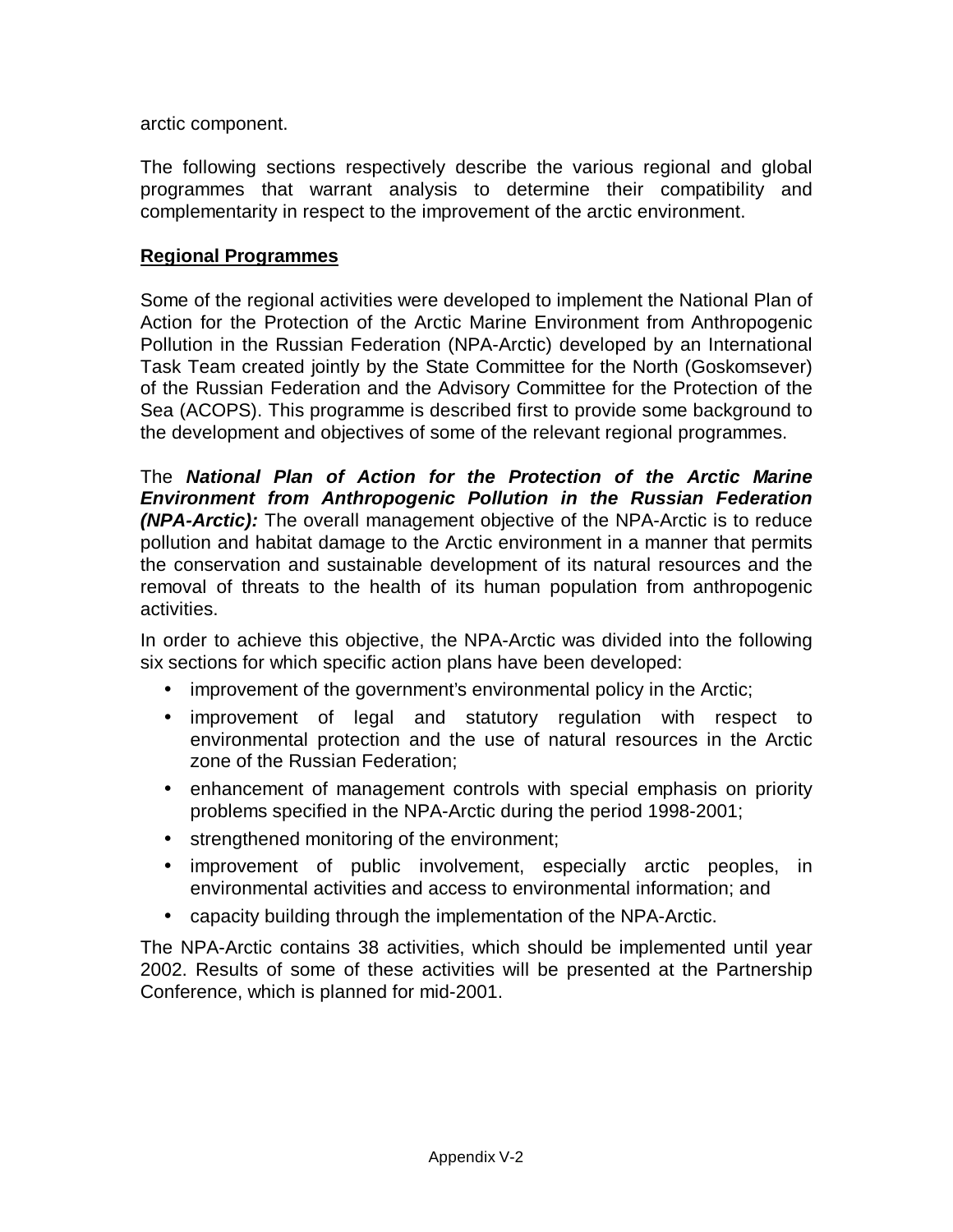<sup>∗</sup>**Persistent Toxic Substances (PTS), Food Security and Indigenous Peoples of the Russian North:** Global Environment Facility Medium-sized Project Brief. Implemented by the Russian Association of Indigenous Peoples of the North (RAIPON) in association with AMAP.

This project addresses human health risks posed by persistent toxic substances (PTS) to indigenous arctic peoples in the Russian Federation. It deals with the contamination of foods with PTS derived both from national (i.e., within the boundaries of the Russian Federation) and external sources. It includes assessments of body burdens of PTS and dietary surveys to enable exposures and risks to be estimated. It aims to determine intervention measures that can be implemented to reduce human health risks to indigenous peoples at both individual and community levels.

**Support to the National Plan of Action for the Protection of the Arctic Marine Environment from Anthropogenic Pollution in the Russian Federation**: Global Environment Facility PDF-B (GF/1100-99-13). Implemented by the State Committee for the Northern Affairs of the Russian Federation (Goskomsever) in association with ACOPS.

This PDF-B encompasses the identification of hot-spots of pollution within the Russian Arctic and the application of causal chain analysis as a basis for the evaluation of options for intervention. The project covers assessments of the sources and contaminated areas (both termed *hot-spots*) within the Russian Federation. It is concerned primarily with chemical contaminants but also deals with physical alterations arising from coastal and offshore activities. It will assess the ranges of effect and threat of these hot-spots and assign priority to those affecting marine areas beyond the jurisdiction of the Russian Federation. This project addresses four of the 38 activities identified in the Russian NPA-Arctic (Annex I). The PDF-B phase is expected to lead to proposals for interventions and pre-investment studies that can be presented at a Partnership Conference proposed for 2001. The project may result in one or more full project briefs for submission to the GEF.

**Development of a Plan of Priority Measures for Radioactive Waste and Nuclear Materials Treatment in the Coastal Zone and Development of Proposals for Restoration and Remediation of the Environment at Decommissioned Military Bases in the Russian Arctic:** Implemented by the State Committee for the Northern Affairs of the Russian Federation (Goskomsever), the Russian Ministry of Defence (Minobrony) and the Russian Ministry of Atomic Energy (Minatom) in cooperation with the Advisory Committee for the Protection of the Sea (ACOPS).

l

<sup>∗</sup> currently not funded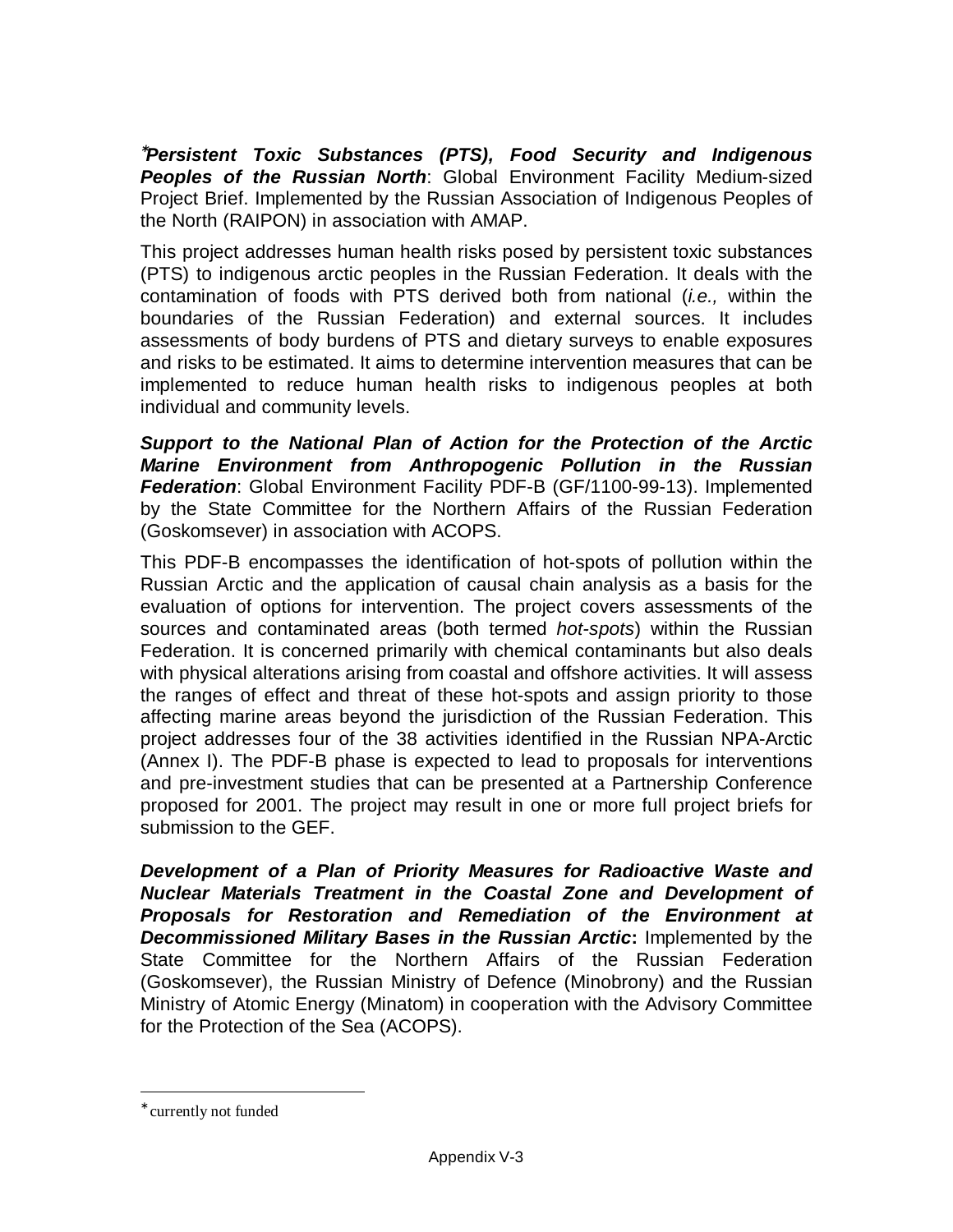This project involves assessments of environmental damage and threats arising in two fields: nuclear waste management within the civilian and military maritime sectors; and decommissioned military bases.

In the nuclear waste sector, the project is designed to review all radioactive waste management activities, particularly the handling of spent nuclear fuel arising from the servicing and decommissioning of civilian and military vessels. There are already several bilateral and multilateral programmes addressing aspects of military and civilian nuclear waste management. This programme will determine the nature of overall priorities and determine if there are outstanding issues that warrant additional interventions to reduce threats to the environment and human health.

In respect to decommissioned military bases, a review will be conducted of the legacy of chemical contamination and physical damage to the environment to identify priority issues that warrant additional intervention measures to obviate sources of damage and threat to the environment and human health. This project addresses two additional activities among the 38 identified in the Russian NPA-Arctic.

**Arctic Monitoring and Assessment Programme Phase II**: Arctic Environmental Protection Strategy Programme within the purview of the Arctic Council: Implemented by the Arctic Monitoring and Assessment Programme Secretariat, Oslo, Norway.

This programme is the successor to the first phase of AMAP that resulted in an assessment of environmental and human health conditions in the Arctic. In this programme the boundary of the Arctic is set on political considerations and extends considerably further south than the Arctic Circle, generally to  $60^{\circ}$ N. Based on the results of the AMAP assessment, the arctic states decided that the second phase of AMAP should concentrate on the issues of radioactive waste, persistent toxic substances, metals and human health. The report of Phase 2 of AMAP is to be completed in 2002 and will be used to determine needed interventions to reduce damage and risks in these categories.

**Arctic Multilateral Cooperative Pilot Project for Phase Out of PCB Use and Management of PCB-Containing Wastes in the Russian Federation**: Implemented by NEFCO (Nordic Council Forum for Environmental Cooperation) in association with AMAP.

This project involves a sequence of activities relating to reducing the production and use of polychlorinated biphenyls (PCBs) and promoting their recovery from sources and contaminated areas in the Arctic of the Russian Federation. Its objectives are: to discourage further production of PCBs; encourage the replacement of PCBs in existing use with less hazardous materials; ensure the application of environmentally-sound techniques for the destruction of PCB stocks, contaminated equipment and containers; and ensure the rehabilitation of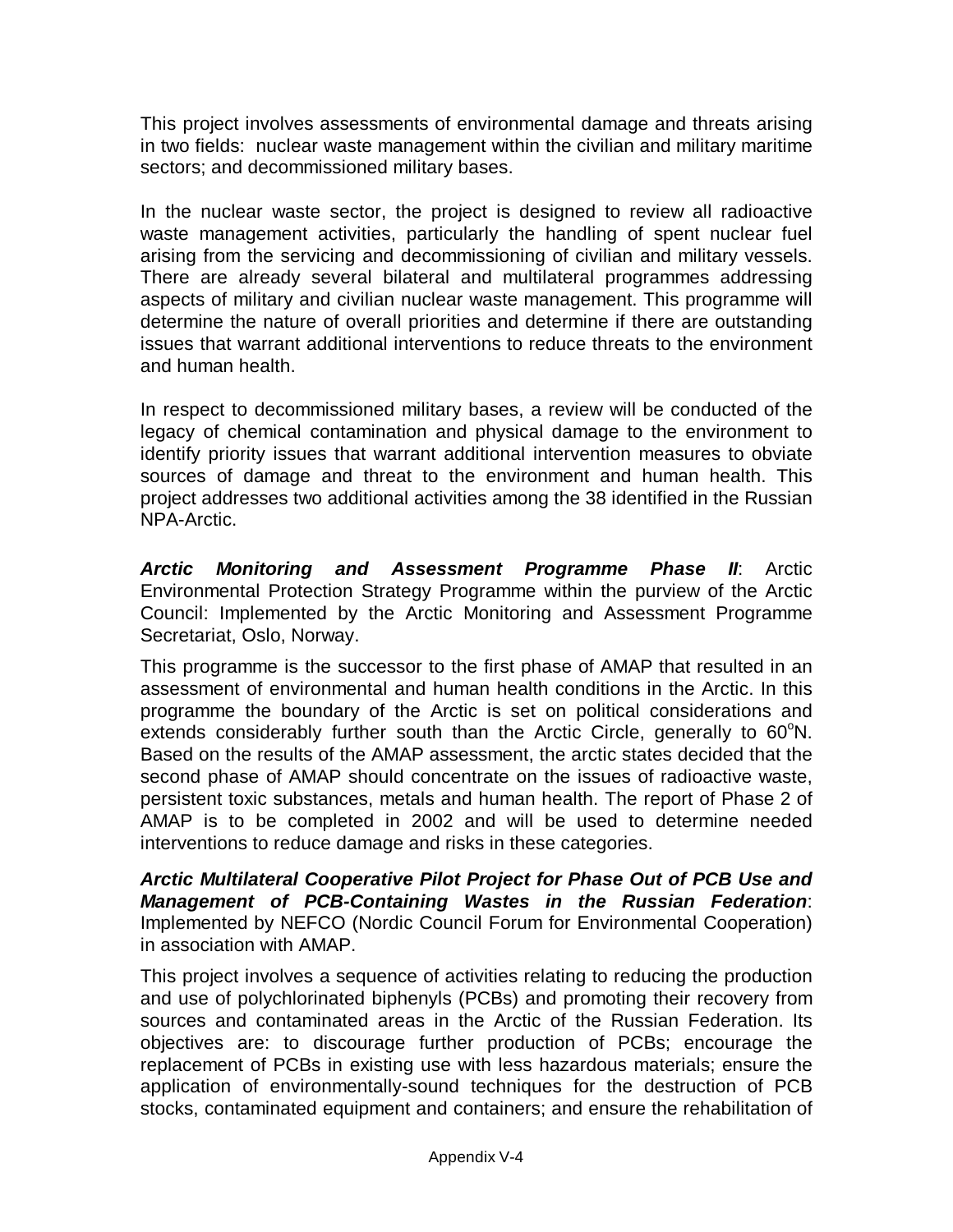PCB-contaminated territory. The execution of this project is in three phases as follows:

Phase 1: Evaluation of the current status of the problem with respect to environmental impact and the development of proposals for priority remedial actions;

Phase 2: Feasibility studies; and

Phase 3: Implementation of demonstration projects.

Phase 1 will be completed in mid-2000. This project is entirely focussed on source management. It is consistent with the priorities laid down for Phase II of AMAP. It is based on an implicit assumption that the risks associated with exposures to PCBs are a priority and worth minimizing and does not consider net benefits of the project activities in relation to other sources of exposure and risk, either to humans or animals.

**The Arctic Council Action Plan to Eliminate Pollution of the Arctic (ACAP)**: A series of proposals have been made for projects under this programme. These are:

<sup>∗</sup>**Reduction of Atmospheric Mercury Releases from Arctic States**  (Proposed by Norway): The aim of this project is to initiate cost effective reduction measures at one or a few important sources of atmospheric mercury that could serve as pilot projects for more widespread reduction measures.

**\*Regionally-based Assessment of Persistent Toxic Substances (PTS) (Global Component** (Proposed by Canada): This project constitutes the Arctic region component of a GEF Project on Regionally-Based Assessment of Persistent Toxic Substances. It involves: the identification of major sources of PTS; assessment of the impact of PTS on the environment and human health; assessment of transboundary transport; assessment of the root causes of PTS-related problems and the regional capacity to manage these problems; and the identification of national and regional priorities for PTSrelated environmental issues.

**\*Project in the Russian Federation on Dioxins and Furans** (Proposed by Sweden): This project deals with the identification of major sources of polychlorinated dibenzo-p-dioxins and dibenzofurans in the Russian Federation. The source categories considered are metal smelters, waste incineration and pulp and paper mills.

**\*Environmentally-sound Management of Stocks of Obsolete Pesticides in the Russian Federation** (Proposed by Sweden): The objectives of this project are to prepare an inventory of stockpiles of obsolete pesticide and the development of a strategy for the removal and disposal of stockpiles.

### **\*Multilateral Co-operative Project for the Phase-Out of PCB Use and the**

l

<sup>∗</sup> currently not funded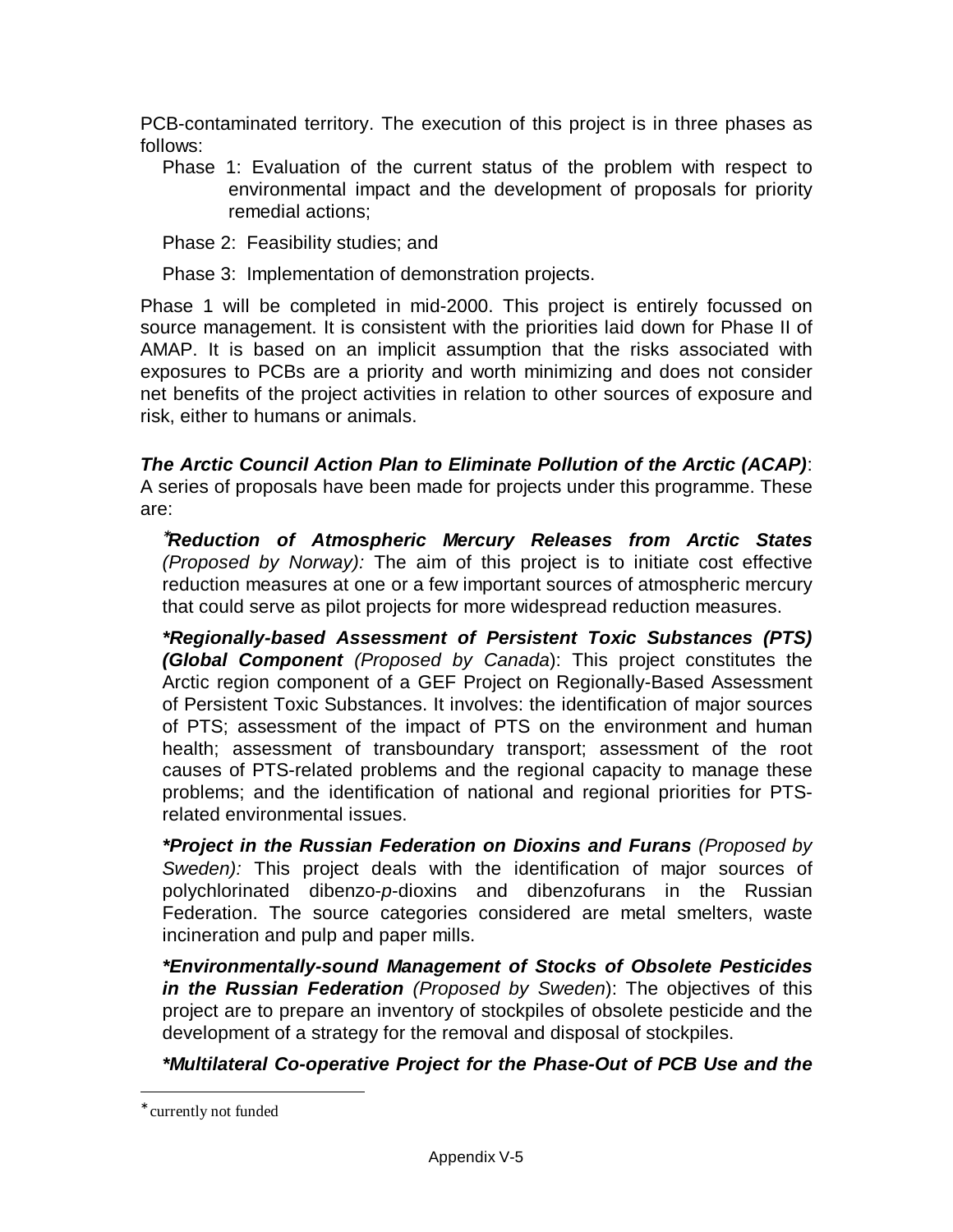**Management of PCB-Contaminated Wastes in the Russian Federation**  (Proposed by PCB Steering Group): This project would involve the identification of the sources of PCB production and locations of equipment containing PCBs, feasibility studies for the removal and destruction of PCBs and the execution of demonstration projects dealing with the replacement and destruction of PCBs.

**\*Risk Management – Guidelines for Performing Environmental Impact Assessments** (Proposed by Norway): This project would deal with the incorporation of risk into the design of environmental impact assessments for the impacts of radionuclides potentially released to, and within, the environment from a wide variety of sources.

**\*Assessment of Risks Connected with Releases from Reprocessing Plants in Europe and Eurasia** (Proposed by Norway): This project would undertake an analysis of the dose consequences to humans and biota associated with previous, current and projected releases from spent nuclear fuel reprocessing plants in Europe (Sellafield and Cap de la Hague) and those in the drainage basins of the Ob and Yenisei Rivers of the Russian Federation.

**\*Arctic Council Approval of Fact Sheets on Arctic Contaminants**  (Proposed by Denmark/Greenland): This project is designed to compile a fact sheet for each of the three priority pollutant types: POPs, heavy metals and radionuclides. The fact sheets are intended to ensure that Arctic concerns are considered when other forums are formulating and implementing actions that may have an impact on the Arctic.

### **Global Programmes**

**Global International Waters Assessment**: GEF Full Project implemented by the GIWA Project Office, University of Kalmar, Sweden.

This is a global project under which assessments are made of freshwater shortage, pollution, habitat and community modification, unsustainable exploitation of fisheries and global change affecting international waters. The specific issues being addressed by GIWA in the pollution category are: microbial pollution; eutrophication; chemical pollution; suspended solids; solid wastes; thermal pollution; radionuclides; and spills. The project will include assessments within 66 sub-regional areas within nine mega-regions. One of these megaregions comprises the Arctic Ocean and its contiguous drainage basins. The resulting assessment of the Arctic will have an influence on the selection of future GEF-supported interventions in the region. Other GIWA sub-regions relevant to the area of interest defined by the Arctic Council are: the western Greenland Shelf; the East Greenland Shelf, the Iceland Shelf, the Norwegian Sea, the Faroe Plateau and the Barents Sea (all within the North Atlantic megaregion); and the Gulf of Alaska, the East Bering Sea and the West Bering Sea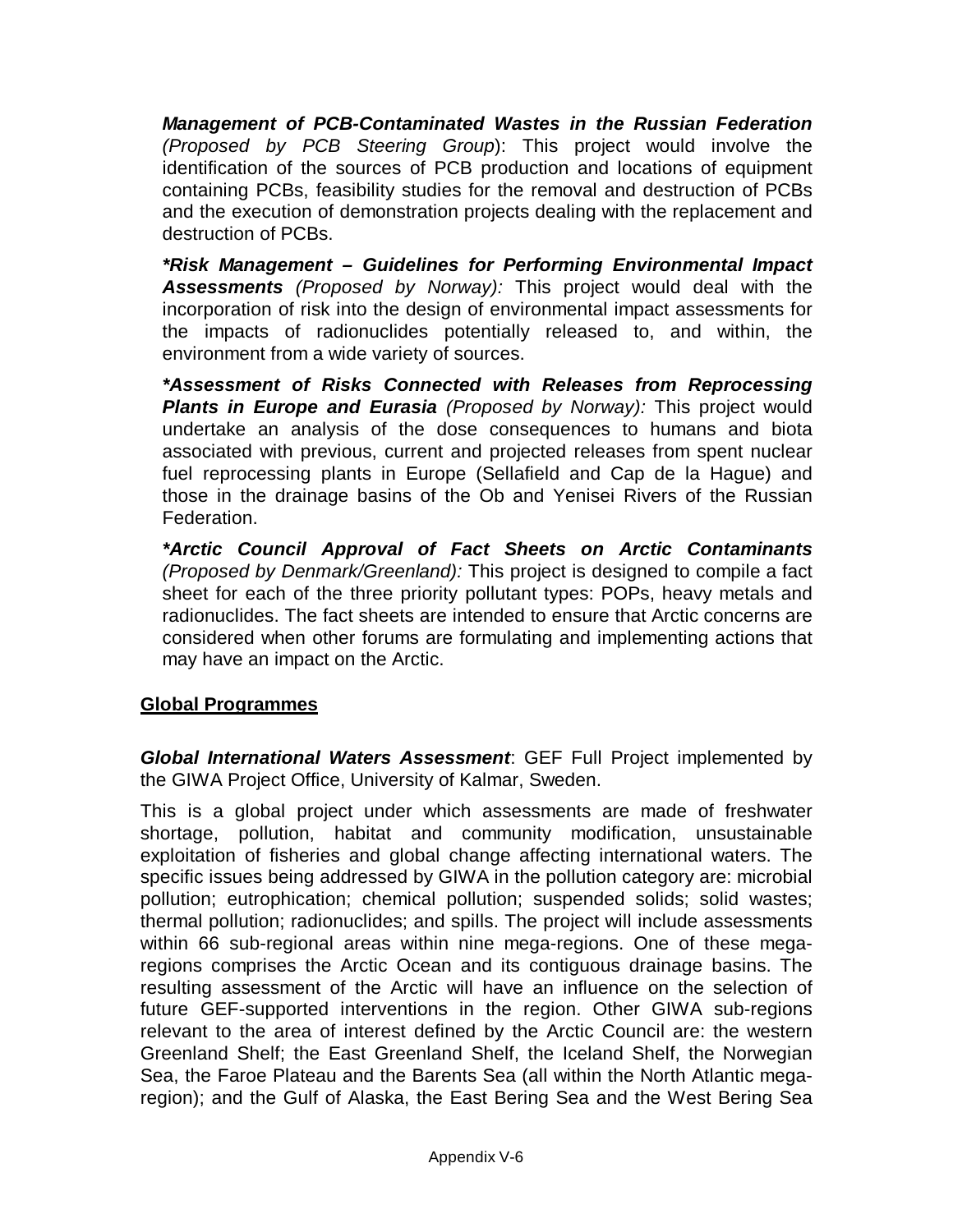(within the North Pacific mega-region). Other areas of related interest to the arctic states will include the Baltic Sea and the Sea of Okhotsk.

The GIWA methodology to be applied consistently in each sub-region is based on the initial application of a scoping process to identify priority issues among the five main categories of interest. This is followed by detailed characterization of these priority issues and causal chain analysis. The results of the causal chain analysis will be used to evaluate options for intervention. These in turn will lead to identification of intervention options offering the greatest benefits in relation to effort. The Arctic and Antarctic differ from the other seven megaregions as neither is subdivided into sub-regions. GIWA should be able to derive substantial initial benefit, at least in the areas of pollution, habitat destruction and global change from the detailed AMAP assessment published in 1998 and the ongoing GEF PDF-B Project "Support to the National Plan of Action for the Protection of the Arctic Marine Environment from Anthropogenic Pollution in the Russian Federation". In addition, many of the other arctic programmes will provide GIWA with more detailed regional information regarding sources and conditions in the Russian Arctic and associated transboundary effects. The GEF Project was specifically designed to align with the GIWA assessment requirements and therefore provide deliverables of direct utlility to GIWA.

It is expected that the other mega-regional assessments will be based on the assembly of results from their constituent sub-regions while the overall global analysis will synthesize the results from all GIWA assessments. In this context, the Arctic and Antartic are unique in having no defined sub-regional components. The purpose of GIWA is to provide a global basis for the assessment of priorities in the context of GEF Operational Programme 10 as well as in the other areas included in the GIWA list of issues. This will aid in the strategic development of the International Waters Portfolio of the GEF as well as other funding agencies seeking clarification of priorities from regional, subregional and global perspectives.

### **Summary of Programmes, Foci and Principal Activities**

Table 1 below summarizes the foci of the projects listed in the previous section indicating their contaminants of interest and their principal activities. An evaluation of the regional programme alignments with the elements of the Global Plan of Action for the Prevention of Marine Pollution from Land-Based Activities (GPA/LBA) is provided in Table 2. Although not used directly for the purposes of this analysis, it does provide a further measure of the relevance and broader applications of the various regional programmes discussed here.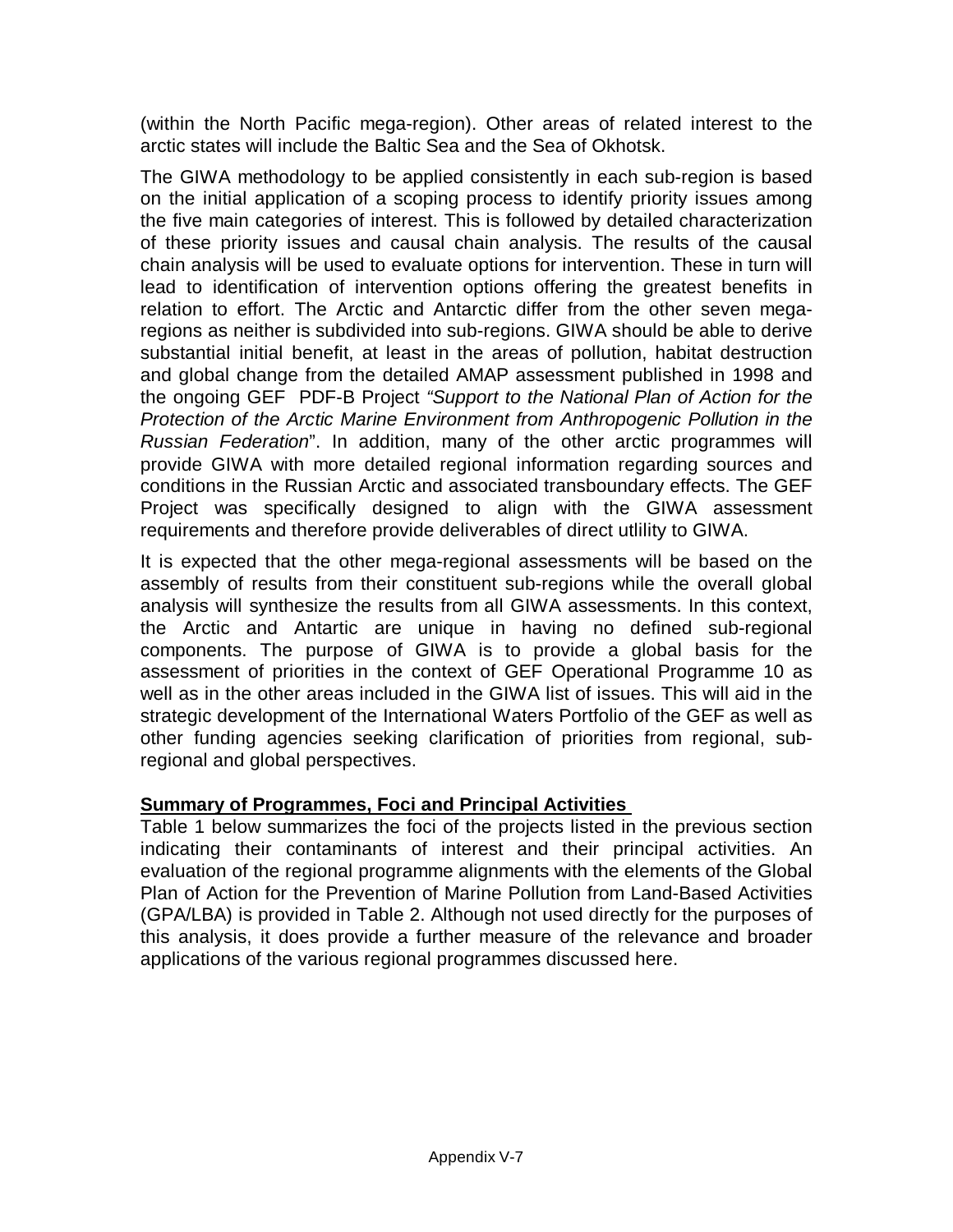### **APPENDIX VI**

## **TABLE 2 – ANALYSIS OF PROGRAMMES IN RESPECT TO THE ELEMENTS OF THE GLOBAL PROGRAMME OF ACTION**

### **for the Prevention of Marine Pollution from Land-Based Activities**

**(GPA/LBA)**

|                                                                           | <b>PROGRAMMES</b> (see key below) |                |                |           |           |                |    |                |
|---------------------------------------------------------------------------|-----------------------------------|----------------|----------------|-----------|-----------|----------------|----|----------------|
|                                                                           | <b>P1</b>                         | P <sub>2</sub> | P <sub>3</sub> | <b>P4</b> | <b>P5</b> | P <sub>6</sub> | P7 | P <sub>8</sub> |
| <b>NATIONAL LEVEL</b>                                                     |                                   |                |                |           |           |                |    |                |
| $\Box$ Identification and assessment of problems                          | X                                 | X              | X              | X         | X         | X              | X  | X              |
| □ Establishment of priorities                                             | X                                 |                |                |           |           |                | X  | X              |
| □ Setting management objectives for priority<br>problems                  | X                                 | X              | X              | X         | X         |                |    |                |
| □ Identification, evaluation and selection of<br>strategies and measures  | X                                 |                | x              | X         |           | X              | X  | X              |
| □ Criteria for evaluating the effectiveness of<br>strategies and measures | X                                 |                |                | x         |           |                |    |                |
| □ Programme Support Elements                                              | X                                 |                |                |           |           |                |    |                |
| <b>INTERNATIONAL LEVEL</b>                                                |                                   |                |                |           |           |                |    |                |
| □ Capacity building                                                       | X                                 | X              | X              |           |           |                | X  |                |
| □ Mobilising financial resources                                          | X                                 |                | x              |           |           |                |    |                |
| □ International institutional framework                                   | X                                 |                | x              |           | X         |                |    | X              |
| <b>SOURCE CATEGORIES</b>                                                  |                                   |                |                |           |           |                |    |                |
| □ Sewage                                                                  | X                                 |                | x              |           |           |                |    | X              |
| □ POPs                                                                    | X                                 | X              | x              | X         | X         | X              | X  | X              |
| □ Radioactive substances                                                  | X                                 |                | x              | X         | X         |                | x  | X              |
| □ Heavy metals                                                            | X                                 |                | x              | X         | X         |                | X  | X              |
| □ Oils (hydrocarbons)                                                     | x                                 |                | x              | X         |           |                |    | X              |
| □ Nutrients                                                               | X                                 |                | x              |           |           |                |    | x              |
| □ Sediment mobilisation                                                   | x                                 |                | x              |           |           |                |    | X              |
| $\Box$ Litter                                                             | X                                 |                | X              |           |           |                |    | X              |
| □ Physical alterations and destruction of<br>habitats                     | X                                 |                | x              |           |           |                |    | X              |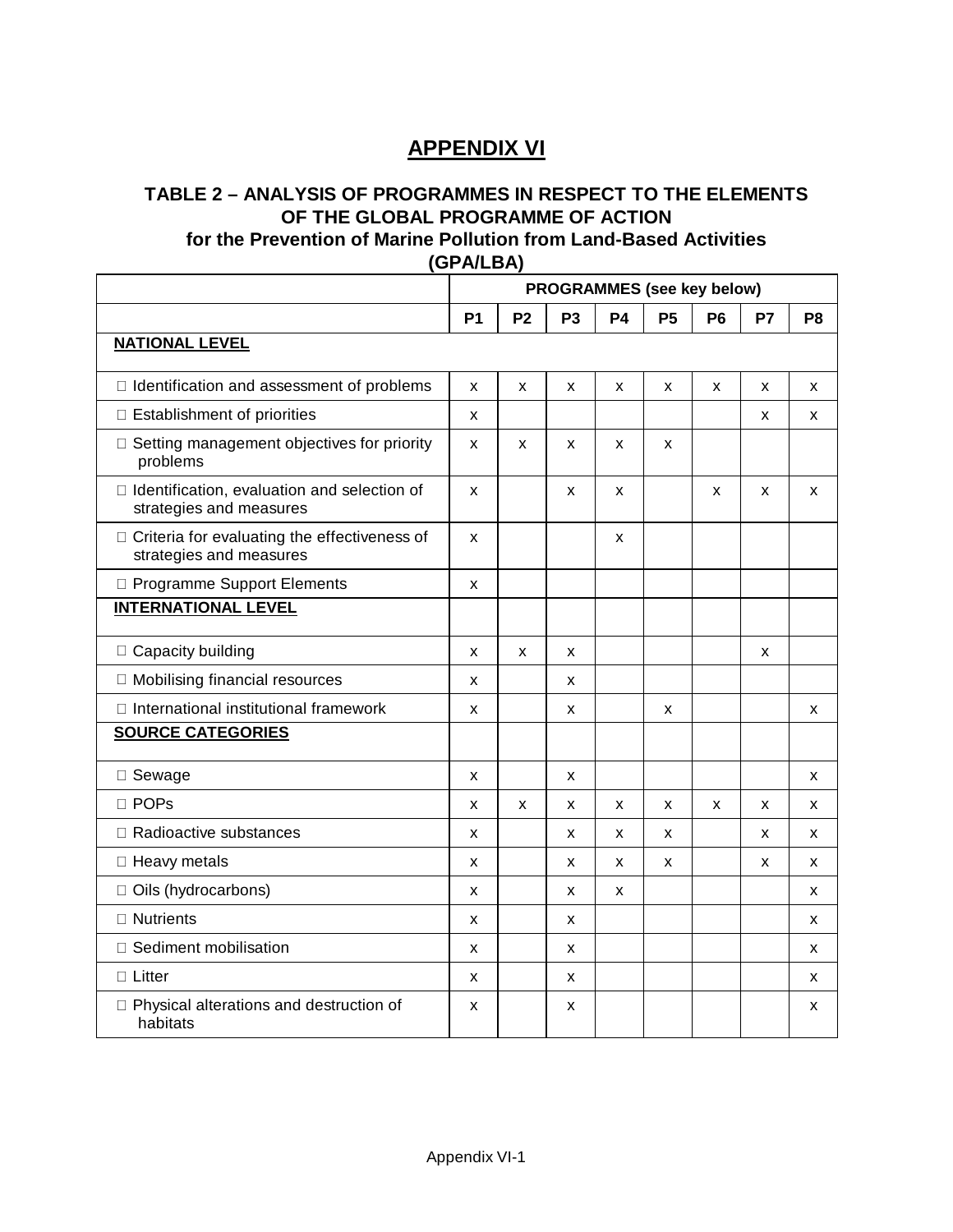Key:

- P1 National Plan of Action for the Protection of the Arctic Marine Environment from Anthropogenic Pollution in the Russian Federation (NPA-Arctic)
- P2 Persistent Toxic Substances (PTS), Food Security and Indigenous Peoples of the Russian North
- P3 Support to the National Plan of Action for the Protection of the Arctic Marine Environment from Anthropogenic Pollution in the Russian Federation
- P4 Development of a Plan of Priority Measures for Radioactive Waste and Nuclear Materials Treatment in the Coastal Zone and Development of Proposals for Restoration and Remediation of the Environment at Decommissioned Military Bases in the Russian Arctic
- P5 Arctic Monitoring and Assessment Programme Phase II (AMAP)
- P6 Arctic Multilateral Co-operative Pilot Project for Phase Out of PCB Use and Management of PCB-Containing Wastes in the Russian Federation
- P7 The Arctic Council Action Plan to Eliminate Pollution of the Arctic (ACAP)
- P8 Global International Waters Assessment (GIWA)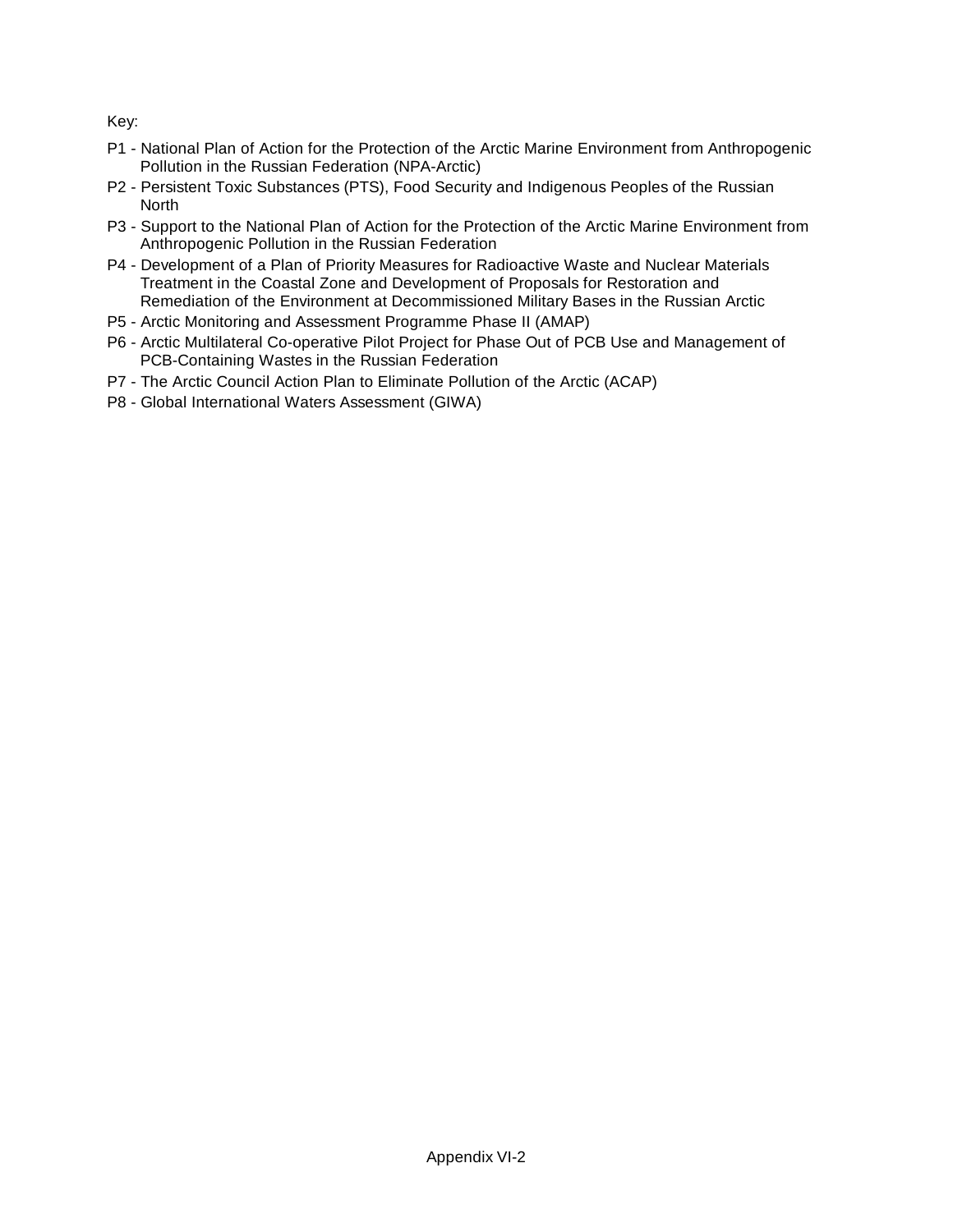### **APPENDIX VII**

### **PRELIMINARY UPDATE OF LEGAL ANALYSIS FROM THE 1996 PAME REPORT**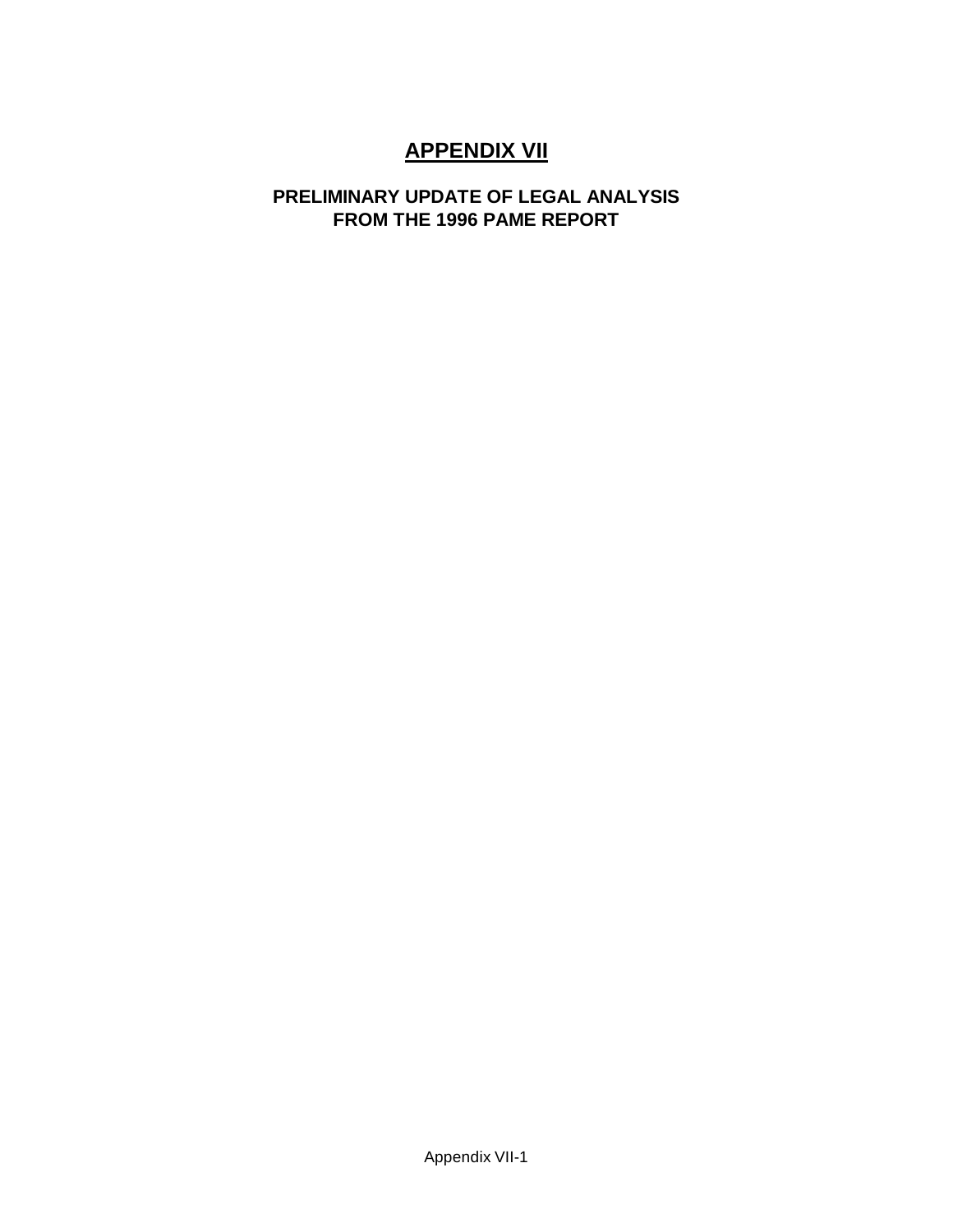### **APPENDIX VIII**

#### **EXPERT PROGRESS REPORT ON REVISED SNAP SHOT ANALYSIS**

#### **PAME Workshop on Shipping 5 th – 7 th June 2000**

#### **Revised text Chapter 9 of PAME Snap Shot Analysis on Maritime Activities**

#### **1 CONCERNS RELATED TO MARITIME ACTIVITIES**

The seas of the Arctic are exposed to significant regular discharges from local sources both directly and via the large rivers, as well as long range transport of contaminants via the atmosphere and ocean currents. This is outlined in more details in Appendix 1.

#### **1.1 Accidents in the Arctic**

A detailed study has been performed in Canada (TC 1995) related to accidents in 1990. It should be noted that fisheries, research vessels, icebreakers and oil and gas industry support vessels are not included in the study. The accidental risk was documented to be 5 times higher in the heavily ice-infected regions, of which approximately 50% of this increase were due to non-ice damage. The main causes were due to human error (55%), equipment/structure (12%) and unknown (13%). In general it was concluded that the risk of accidents was higher in heavily ice-infected areas of the Arctic than in other areas.

Work performed in Norway including Svalbard (Johannessen 1999) shows that accidents are evenly distributed along the coastal areas. In areas of little or no ice the accidental rate is not expected to be higher than in other areas. Grounding, collisions and fire/explosion amounted to about 75% of the incidents. Fishing vessels is by far the largest group and constituted to about 40% of the incidents and dry bulk about 25%.

Certain parts of the Arctic have regions of inadequate hydrographic information. Hence it is assumed that the risks of accidents in heavily iceinfected areas are higher that in other areas. The causes may however, not exclusive be due to ice damage.

#### **1.2 Environmental Impact of Shipping Activities**

Maritime activities may interact with the environment in several ways. Impacts form the shipping activity can be divided into regular operations and accidental events.

#### **1.2.1 Regular Operations**

The regular operations are a point sources of long-term and low level exposure.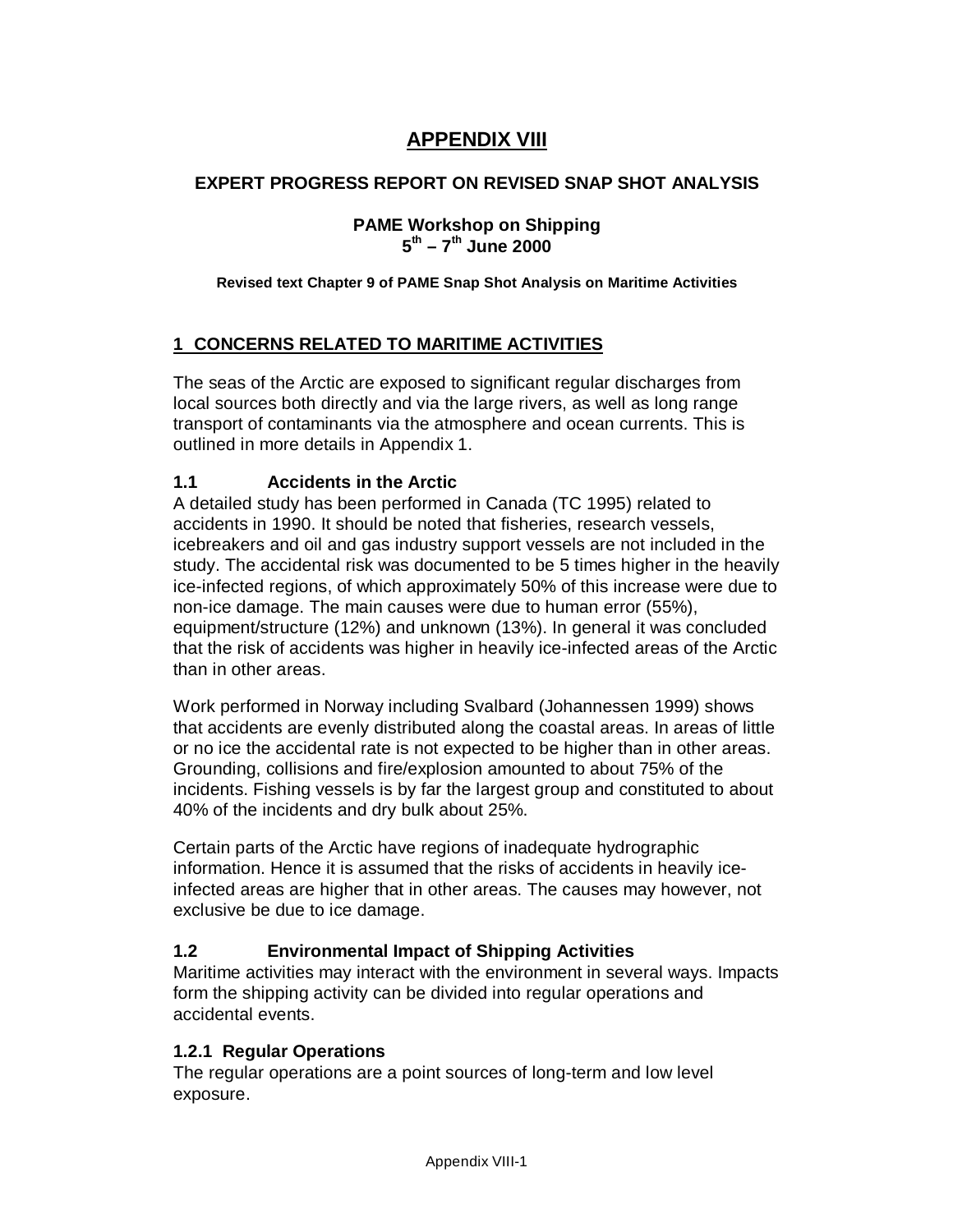Operational discharges from shipping are generated by operations on board (oil, chemicals, sewage and garbage) or during cargo operations (oil, chemicals, vapour and dust). Other forms of discharges are caused by emissions to air  $(CO_2, NOx, SO_2, VOC, and particulars).$ 

Release of TBT from anti-fouling paints is known to have impact on several marine organisms.

Noise and physical disturbance are other impact factors generated by frequent navigations in ice-infected areas (Brude et al 1998).

Oily wastes, sewage and garbage are to be discharged onshore according to local and international legislation. The fact of a low number of offshore facilities for wastes handling and the respective low capacity in the Arctic results in an increase in onboard incineration giving input to the emission to air. It is also experienced that due to lack of facilities sewage, garbage and oily wastes are known dumped offshore.

Transfer of living organisms (aquatic plants, animals and pathogens) via ballast water has been known to occur since the beginning of the 20<sup>th</sup> century. The extent of this transfer has since then increased with growing maritime activities and larger and faster ships. Carlton (1985) has given a comprehensive review of ballast water history. Undesirable spreading of exotic organisms has been described as the biggest threat to biodiversity and as the next big pollution challenge for the shipping industry causing irreversible processes effecting human health and industrial activities as well as the ecological balance of the seas. In several cases the introduction of non-indigenous species have caused great economic consequences, and there is an increasing realisation of the ecological costs of biological invasions in the irretrievable loss of native biodiversity. Along with growing concern on these effects, there has been an increasing amount of research related to the dispersal of organisms and transfer via ballast water during the last decades.

#### **Conclusion**

Impacts from long-term regular discharges from maritime activities are of environmental concern. The conclusions from previous works indicate that at present the impact in the Arctic of regular legal operational discharges of oil, sewage and other wastes is low. However, long-term effects of chronic low level contaminants are not fully researched and understood on Arctic ecosystems. A precautionary approach should be adopted and until research can prove acceptable effect due to regular discharges from shipping activities, these should be assessed and controlled. The expected increase in shipping activity in the Arctic addresses also the need for measures and control with respect to operational discharges. Addressing this concern PAME should follow the AMAP work on impacts of pollutants in the marine Arctic.

#### **1.2.2 Accidental Events**

Discharges caused by accidental events are mainly caused by collisions,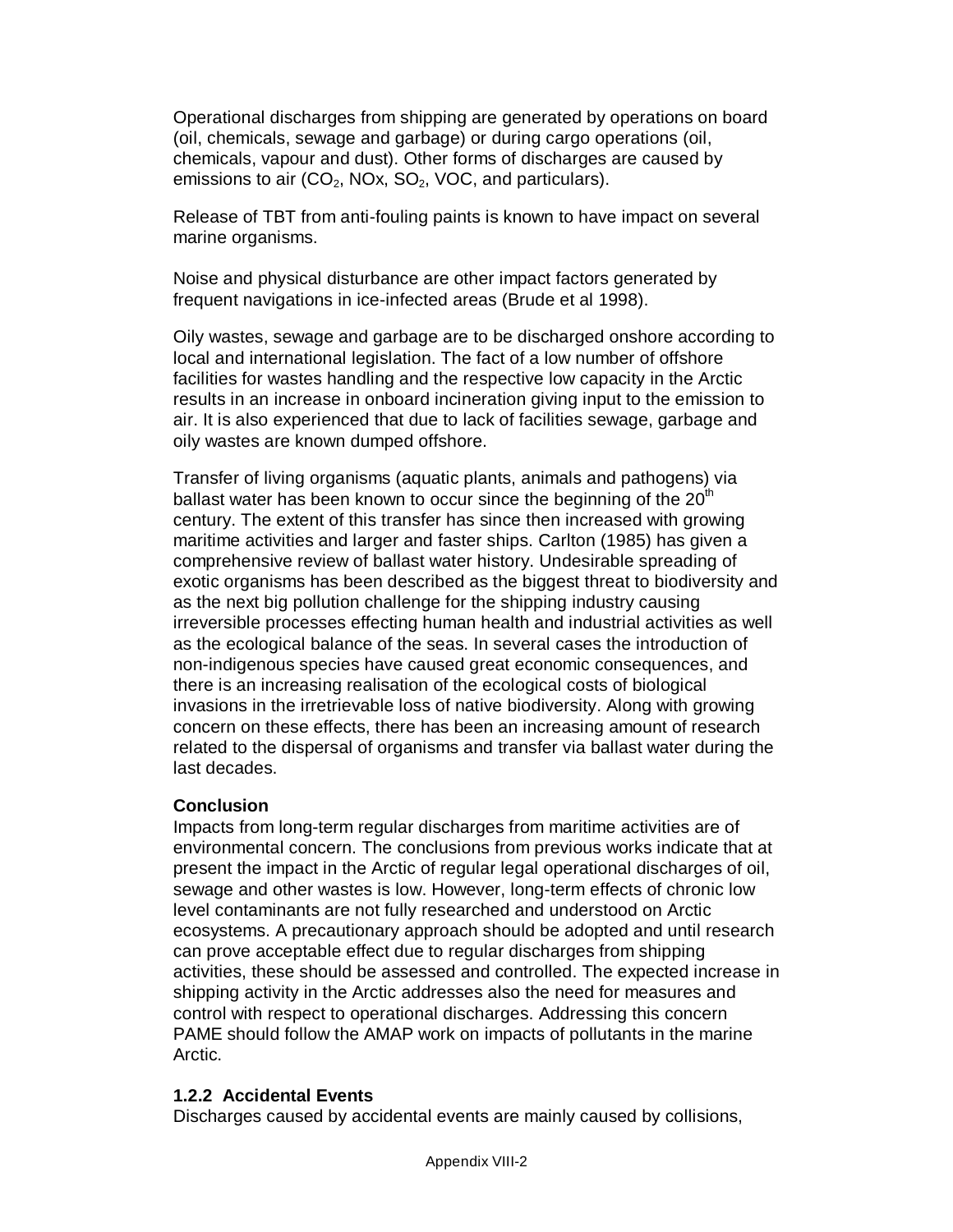groundings or fires. The discharges will mainly be related to smaller amounts of cargo and bunker, but can also cause a major environmental impact. In addition, the rescue operations during and accident may cause impact to the environment.

Significant environmental impacts to the Arctic marine environment can be expected from large accidental discharges of oil and/or chemicals. A number of sensitive areas and resources are identified in the Arctic and are regarded as vulnerable due to their ecological features. Accidental discharges in areas of breeding, spawning and major feeding areas can have serious long-term effects, particularly given the low reproduction rates and the strategy of energy storage in fatty tissue that is common in Arctic species.

Presently severe acute marine pollution due to accidental events is not often reported for the Arctic region (Brude et al 1998). However, the risk of accidents to occur rises with the frequency of voyages. The Canadian assessment (TC 1995) shows increased risk of accidents in ice-infected areas (up to 5 times). The expected increase in maritime activities in the Arctic region may therefore imply and increased risk of accidents. The need for ensuring sufficient vessel standards is stressed. Furthermore, contingency planning should be evaluated and assessed.

#### **1.3 Environmental resources at risk**

In comparison with most other areas of the world, the Arctic remains a "clean" environment. However, for some pollutants, combinations of different factors give rise to concern in certain ecosystems and for some human populations. These circumstances sometimes occur on a local scale, but in some cases my be regional or circumpolar in extent.

A set of Valued Ecosystem Components (VEC) and vulnerable components in the Arctic have been defined and assessed by INSROP (1998) and TC (1995). The geographical areas not encompassed by these sources (Greenland, Iceland, western Barents and Alaska) are comparable ecologically to these sources and the combination of the sources is not expected to exclude any potential VECs.

The environmental sources consist of ice-edge communities, seabirds, marine mammals, fish resources and several marine organisms and ecosystems. These components are assessed and found to be vulnerable to normal shipping operations both in open water and in ice-affected areas (ice breaking operations) Equally, these resources are at risk in accidents.

Defined VECs by INSROP (1998) and TC (1995) are listed in appendix 5.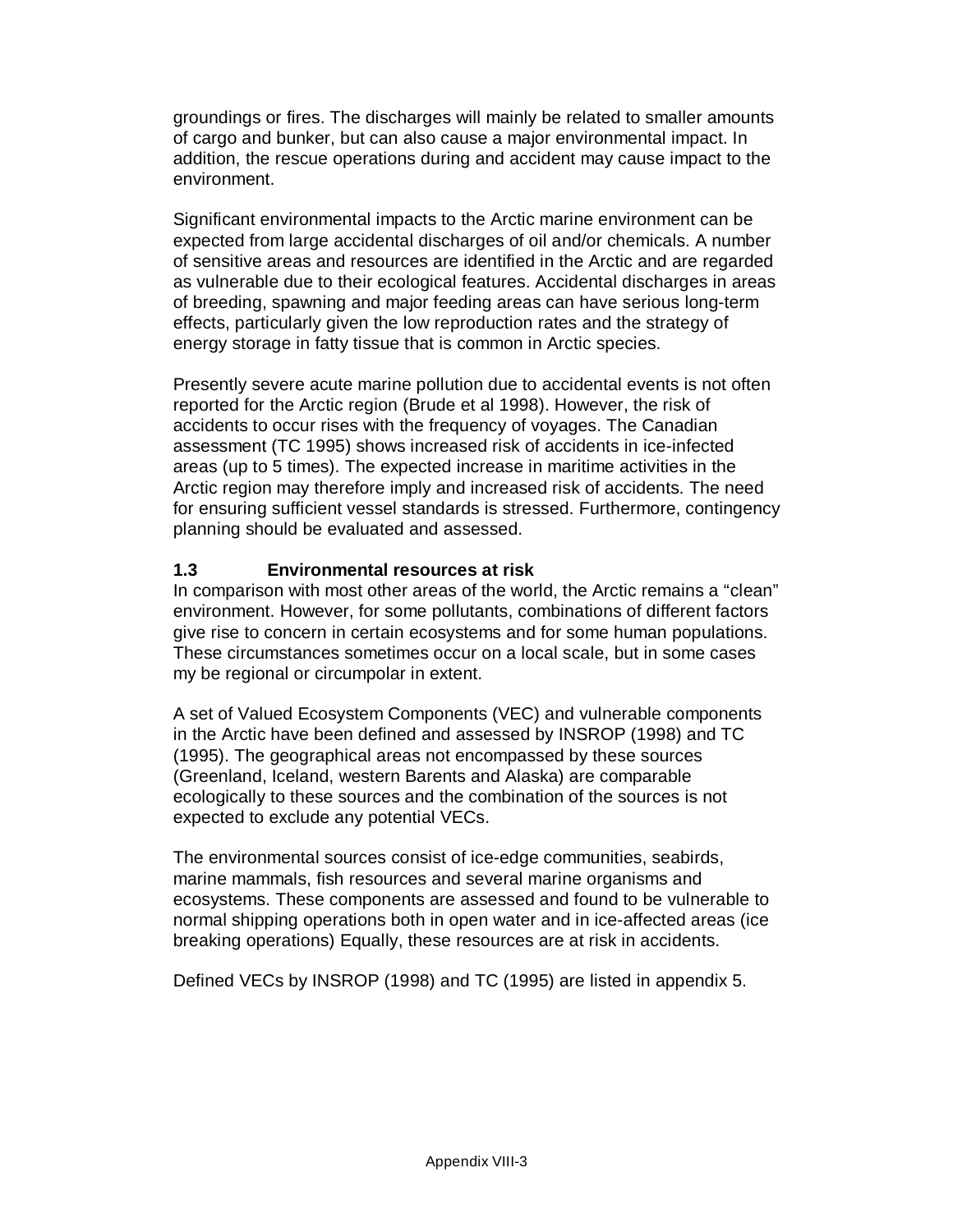#### **1.4Maritime operations at risk**

Based on general knowledge of the impact of maritime operations on the environment, a list of major high risk operations can be given as in Table 9.1. Each operations is given a priority as "high" or "low" based on a professional scientific perspective.

**Table 9.1 Maritime operations expected to have significant impact on the marine environment. Priorities for discussing PAME response actions are indicated by the numbers: 1: actions should be considered by PAME or 2: actions are not recommended at present.**

| <b>Regular Events</b>                                        |                                                                                                      |                      |        |                                                                                                                                                                            |                                                                                                            |           |                      |  |
|--------------------------------------------------------------|------------------------------------------------------------------------------------------------------|----------------------|--------|----------------------------------------------------------------------------------------------------------------------------------------------------------------------------|------------------------------------------------------------------------------------------------------------|-----------|----------------------|--|
| <b>Activity/Operations</b>                                   | <b>Issues of Concern</b>                                                                             | <b>PAME Priority</b> |        |                                                                                                                                                                            |                                                                                                            | Reasoning | <b>PAME</b> response |  |
|                                                              |                                                                                                      | Present              | Future |                                                                                                                                                                            |                                                                                                            |           |                      |  |
| 1. Onboard production of oily<br>wastes, sewage and garbage  | Possible shortage of<br>reception facilities                                                         |                      |        | <b>Present:</b> Long operational periods at sea imply waste<br>storage problems.<br><b>Future:</b> Long operational periods at sea imply waste                             | Observe implementation of MARPOL Annexes<br>and encourage ratification of the relevant<br>MARPOL Annexes*. |           |                      |  |
|                                                              | Illegal discharge to sea<br>Onboard incineration                                                     |                      |        | storage problems.                                                                                                                                                          |                                                                                                            |           |                      |  |
| 2. Discharge of ballast water<br>of foreign origin           | Risk of reduction in<br>biodiversity by introduction<br>of harmful marine<br>organisms to the Arctic | $\mathcal{P}$        |        | Present: Low amount of foreign ballast water discharge<br>Future: Expected higher volumes of ballast water<br>discharged due to increased tanker and bulk carrier activity | In light of the IMO developments identify the need<br>for Arctic measures on ballast water.                |           |                      |  |
| 3. Release of TBT by<br>leaching from anti-fouling<br>paints | Risk of reduction in<br>biodiversity                                                                 | 2                    | 2      | <b>Present:</b> Small amounts of vessels hence low TBT input to<br>the environment.<br><b>Future:</b> Expected ban on the use of TBT as an antifouling<br>agent in 2003    | PAME should observe IMO developments and<br>encourage implementation of international<br>measures on TBT.  |           |                      |  |
| 4. Cruises / Passenger<br>vessels                            | Disturbance of vulnerable<br>resources.                                                              | 2                    |        | Present: Ongoing activity is at an acceptable level<br>Future: Increased activity is of concern                                                                            | Analyse existing and possible risk reducing<br>measures                                                    |           |                      |  |
|                                                              | Reference is made to<br>activity 1 above.                                                            |                      |        |                                                                                                                                                                            | Analyse the need for joint PAME/CAFF policy                                                                |           |                      |  |
|                                                              |                                                                                                      |                      |        |                                                                                                                                                                            | Analyse the adequacy of the WWF quidelines on<br>ecotourism with regards to codes of conduct               |           |                      |  |

\*list of ratified MARPOL Annexes are given in appendix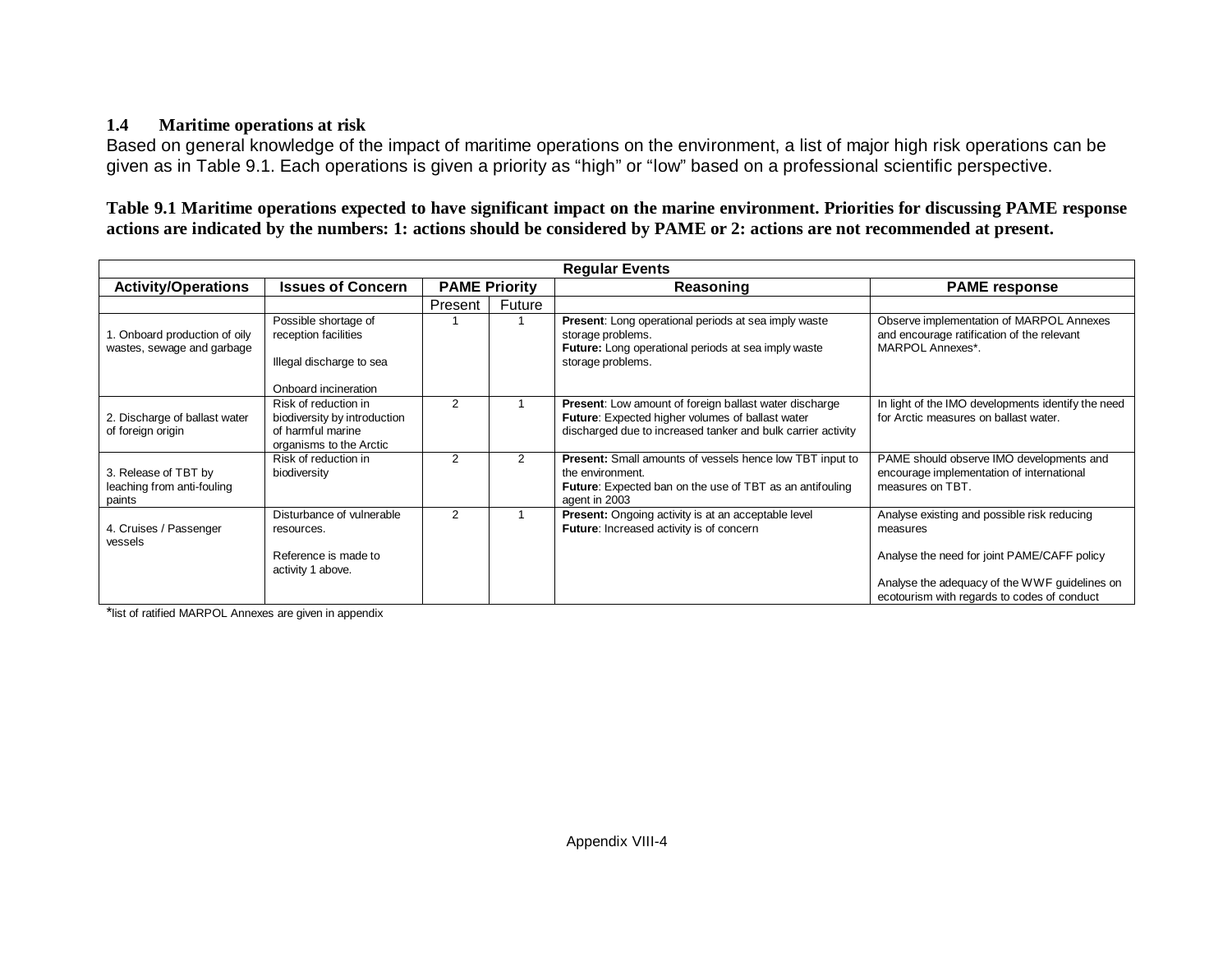Table 9.1 cont.

| <b>Accidental Events</b>                                                 |                                                                                                         |                      |               |                                                                                                                                                                                                                                                                                                                  |                                                                                                                                                                                                     |  |  |  |  |  |  |  |  |           |                      |
|--------------------------------------------------------------------------|---------------------------------------------------------------------------------------------------------|----------------------|---------------|------------------------------------------------------------------------------------------------------------------------------------------------------------------------------------------------------------------------------------------------------------------------------------------------------------------|-----------------------------------------------------------------------------------------------------------------------------------------------------------------------------------------------------|--|--|--|--|--|--|--|--|-----------|----------------------|
| <b>Activity/Operations</b>                                               | <b>Issues of</b><br><b>Concern</b>                                                                      | <b>PAME Priority</b> |               |                                                                                                                                                                                                                                                                                                                  |                                                                                                                                                                                                     |  |  |  |  |  |  |  |  | Reasoning | <b>PAME</b> response |
|                                                                          |                                                                                                         | <b>Present</b>       | <b>Future</b> |                                                                                                                                                                                                                                                                                                                  |                                                                                                                                                                                                     |  |  |  |  |  |  |  |  |           |                      |
| 5. Loading and unloading<br>activities in general                        | Increased risk of<br>discharges of oil, oily<br>water, bilge water and<br>other hazardous<br>substances | $\mathbf 1$          | $\mathbf{1}$  | Present: Complex operations involving human element,<br>technical solutions on board and loading and unloading<br>facilities<br>Future: Complex operations involving human element,<br>technical solutions on board and loading and unloading<br>facilities                                                      | Analyse existing and possible risk reducing<br>measures<br>Analyse the need for joint PAME/EPPR policy                                                                                              |  |  |  |  |  |  |  |  |           |                      |
| 6. Tanker traffic<br>Production field -<br>Terminal<br>Terminal - Export | Transport of oil<br>products has high<br>potential impact in<br>case of accidents                       | $\mathbf{1}$         | $\mathbf{1}$  | Present: The impact of an accident occurring is high<br>Future: The impact of an accident occurring is high. The<br>activity is expected to increase                                                                                                                                                             | Analyse existing and possible risk reducing<br>measures<br>Encourage implementation of the Polar<br>Guidelines<br>Analyse the need for joint PAME/EPPR policy                                       |  |  |  |  |  |  |  |  |           |                      |
| 7. Heavy bunker oil as cargo<br>and fuel                                 | Heavy bunker oil has<br>very high potential<br>impact if discharge to<br>the environment                | $\mathbf{1}$         | $\mathbf{1}$  | Present: Heavy bunker can be used on serveal types of<br>vessels, i.e. incidents can occur in all parts of the Arctic where<br>shipping activity takes place. The impact of an accident<br>occurring is very high<br>Future: The expected increase in shipping activity<br>strengthens the reasoning given above | Analyse existing and possible risk reducing<br>measures<br>Encourage implementation of the Polar<br>Guidelines<br>Analyse the need for joint PAME/EPPR policy                                       |  |  |  |  |  |  |  |  |           |                      |
| 8. Operations in areas of sea ice<br>or glacial ice concentration        | Increased risk of<br>accidental impact<br>hence risk of pollution                                       | $\mathbf{1}$         | $\mathbf{1}$  | Present: More complex operational regime than open sea<br>operations<br>Future: More complex operational regime than open sea<br>operations                                                                                                                                                                      | Analyse existing and possible risk reducing<br>measures including remote sensing technologies<br>Encourage implementation of the Polar<br>Guidelines<br>Analyse the need for joint PAME/EPPR policy |  |  |  |  |  |  |  |  |           |                      |
| 9. Tugging / Towing of vessels                                           | Increased accidental<br>risk                                                                            | $\overline{2}$       | $\mathbf{1}$  | Present: Low frequency of vessel tugging/towing at present.<br><b>Future:</b> The activity is expected to increase in the future                                                                                                                                                                                 | Analyse existing and possible risk reducing<br>measures<br>Encourage implementation of the Polar<br>Guidelines<br>Analyse the need for joint PAME/EPPR policy                                       |  |  |  |  |  |  |  |  |           |                      |
| 10. Cruises / Passenger<br>vessels                                       | Increased accidental<br>risk in near ice or near<br>shore operation                                     | $\mathcal{P}$        | $\mathbf{1}$  | Present: Low frequency of risk operations of cruises /<br>passenger vessels at present<br>Future: The activity is expected to increase in the future<br>hence increased risk                                                                                                                                     | Analyse existing and possible risk reducing<br>measures<br>Encourage implementation of the Polar<br>Guidelines<br>Analyse the need for joint PAME/EPPR policy                                       |  |  |  |  |  |  |  |  |           |                      |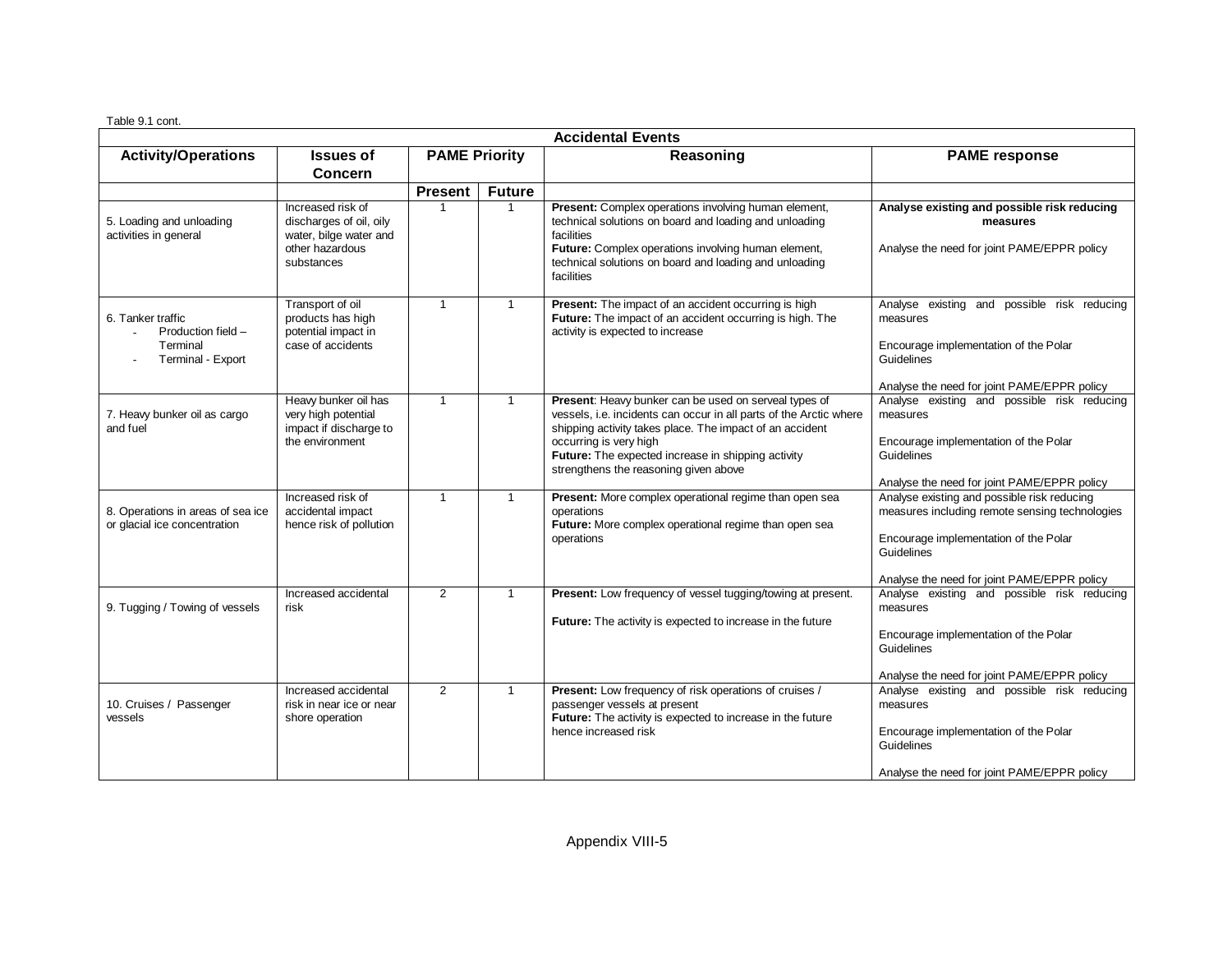#### **1.4.1 Operational events**

#### **Onboard production of oily, wastes, sewage and garbage**

Operation in the Arctic is often an operation with long periods at sea before coming into port. Hence there might be waste storage problems onboard. The occurrence of port reception facilities and infrastructure for handling oily wastes, sewage and garbage is not fully understood. In some cases wastes are incinerated onboard solving the waste problem, leading to emissions to air. However, the IMO standards on incinerators should be followed. To secure the full implementation of MARPOL Annexes entered into force is an ongoing task that will use the problems occurring. In addition the Arctic states should contribute to enter into force the MARPOL Annexes IV and VI.

The amount of waste, sewage and garbage produced is relatively high. The onshore facilities are not fully understood in the Arctic. Unless these products are transported to facilities that exists in the Arctic region or outside the Arctic these products are incinerated on board and hereby contributing to the emissions to air. The amount of waste, sewage and garbage from cruise and passenger vessels is very high compared to other vessel traffic. It should however be noted that many vessels used for these purposes normally hold very high standards and are often "optimised" with respect to environmental aspects.

At presents the cruise operations are limited in the Arctic. However, the expected increase in cruise operations in the Arctic places this activity as of major concern with a low operational impact compared to other operational activities in the region.

#### **Discharge of ballast water of foreign origin**

Introduction of harmful marine species is of concern. Presently the amount of foreign ballast water is low. However, an increase in the traffic is expected to increase the amount of foreign ballast water introduced in the region.

Canada will be introducing guidelines for the exchange of ballast water in the fall of 2000. There have been two ballast water exchange areas designated, one at the entrance to Lancaster Sound and the other at the entrance to Hudson Strait.

IMO is presently working a global instrument on ballast water. The target date for finalising the work within the Marine Environment Committee is 2003. The PAME response at present should therefore be to observe IMO development prior to taking actions on ballast water management.

#### **Release of TBT from anti fouling paints**

The release of anti-fouling paints has proven to have adverse impact on the marine environment. The expected IMO ban in use of TBT (in 2003) will reduce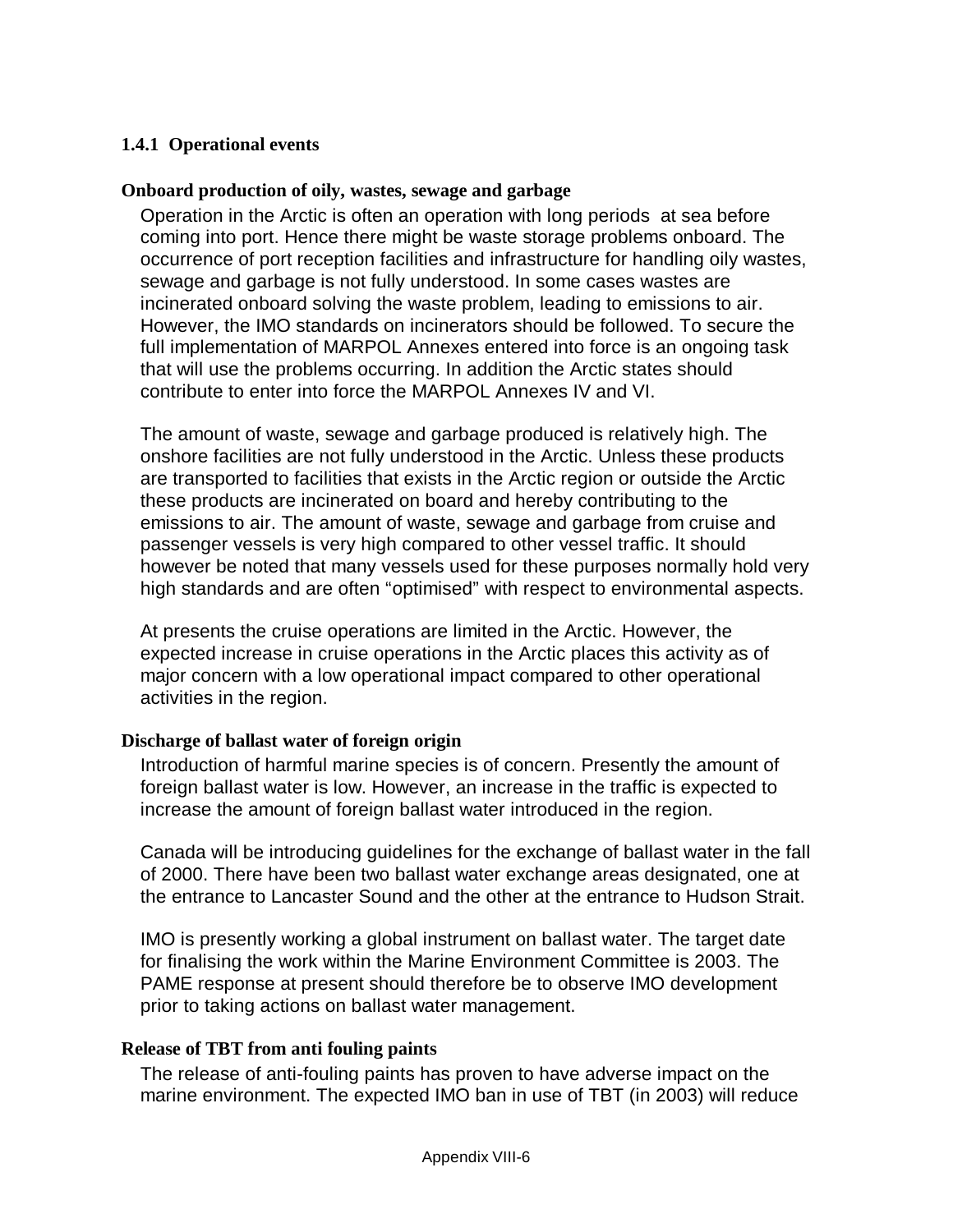this impact in the future hence the use of TBT is given a low PAME priority. However, PAME should observe IMO developments and encourage implementation of international measures on anti-fouling paints.

#### **Cruises / Passenger vessels**

Tourism by cruise vessels might disturb the vulnerable resources in their operation. Further documentation will be included using information from other working groups and other sources like WWF, EPPR, INSORP and CAFF.

### **1.4.2 Accidental events**

### **Loading and unloading activities**

Loading and unloading operations particularly related to oil and fuelling operations are known to have a higher risk of discharges. This is due to human element, technical solutions on board and loading and unloading facilities. Port safety procedures do to some cases reflect the risk involved.

General increases in maritime activity will increase such operations. Long-term low level contamination is of major concern environmentally and the operations are proposed to have a high PAME priority.

### **Tanker traffic (Production field – Terminal and Terminal – Export)**

Tanker traffic in the Arctic is expected to increase due to the higher volumes of petroleum activity. An economic growth in Arctic region will require more refined oil products. There is also an expected increase of the volume of unrefined products being shipped southwards from both the Russian and Norwegian Arctic areas. The tanker traffic also includes the introduction of shuttle tankers transporting petroleum products from the productions sites to terminals. Tanker traffic itself is not expected to have a higher rate of accidents than other traffic, however, the potentially high environmental impact of a tanker accident with an oil spill addresses the need for precaution related to this activity.

Transfer operations of oil from production sites or oil terminals and their further export are given a high impact potential. Presence of tankers with double hull is expected to be higher in the future.

### **Heave bunker oil as cargo and fuel**

The use of heavy bunker as fuel or transported as cargo is expected to increase with an increase of industrial activity. The traffic in itself is not expected to have higher rate of accidents than other traffic. However, the potential high environmental impact of an accident with spill of heavy bunker addresses the need for precautions related to this activity. The environmental impact of heavy bunker is observed in several incidents and is lately addressed in the IMO as a follow up the Nachocta and Erika accidents.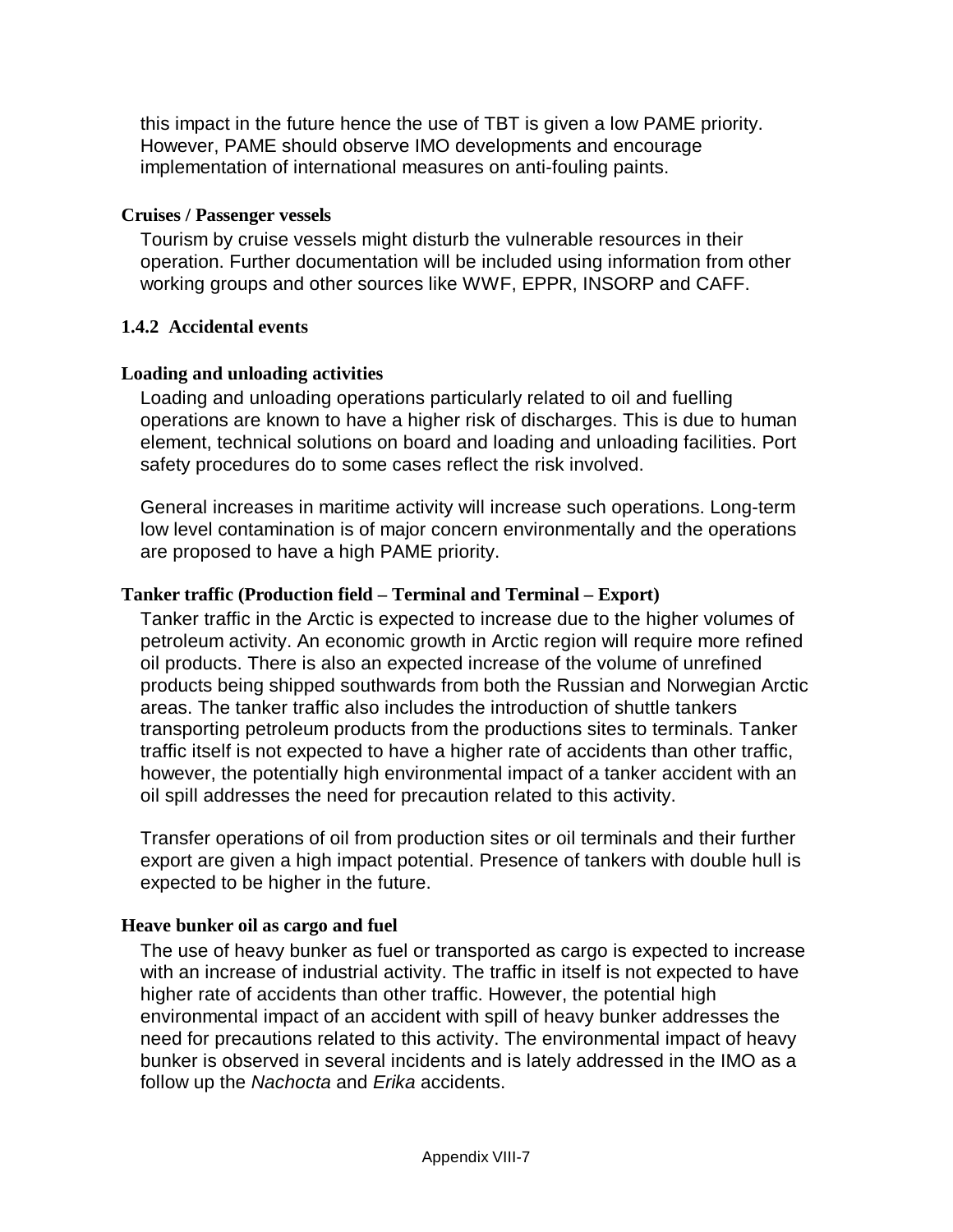#### **Operations in areas of sea ice or glacial ice concentration**

Areas of high ice concentrations have been identified as having a higher risk of accidents although those mechanism have not been fully outlined. An increase in maritime activity is expected to involve such operations, unless regulations / voluntary procedures (i.e. Polar Guidelines) are established. This type of operation has a high impact potential.

### **Tugging / Towing of vessels**

Towing of vessels for scrapping is regarded as a high risk operation which can result in grounding. Presently the towing activity extends from northwest Russia in a southwestly direction to foreign destinations outside the Arctic. Towing is expected to increase as the age of the Arctic fleet increases. Experience in large distance towing operations of vessels varies and has caused great concern due to several grounding casualties (e.g. the grounding of the Murmansk and the Boiky outside the northern coast of Norway). The direct environmental impact of such an incident depends upon where and when it occurs and the content of the tow. This operation is at present considered as one of low impact due to low activity.

In the Canadian Arctic tugging and towing operations are almost exclusively limited to tugs towing barges loaded with fuel and supplies destine for remote communities. Experience with this activity shows that there are at present not significant reason for environmental concern.

#### **Cruises / Passenger vessels**

Cruises in the Arctic take place in light ice or open water seasons, mainly in June – August. The general accidental risk imposed by hull / ice interaction is therefore low. In may cases tour operators place their ships near the ice-edge or shoreline in order to give their passengers a natural experience. These same areas are important for the ecosystem and many vulnerable resources are aggregated in high concentrations during the spring and summer months (feeding, nursing). At present there are relatively few cruise operations in the Arctic compared to more temperate regions. However, the expected growth of the tourism industry in the Arctic places this activity as one of major concern.

#### **1.4.3 Risk Reducing Measures**

Risk reducing measures can be found in existing IMO instruments and in their present and future amendments, and in the development of new IMO instruments. In addition national, bilateral and multinational measures can be a recommended strategy regarding some issues of concern. A PAME process of analysing existing and possible new risk reducing measures is recommended. It is also recommended that PAME co-operate with EPPR or other appropriate working groups within the Arctic co-operation in the further process of analysing possible measures on shipping activities in the Arctic.